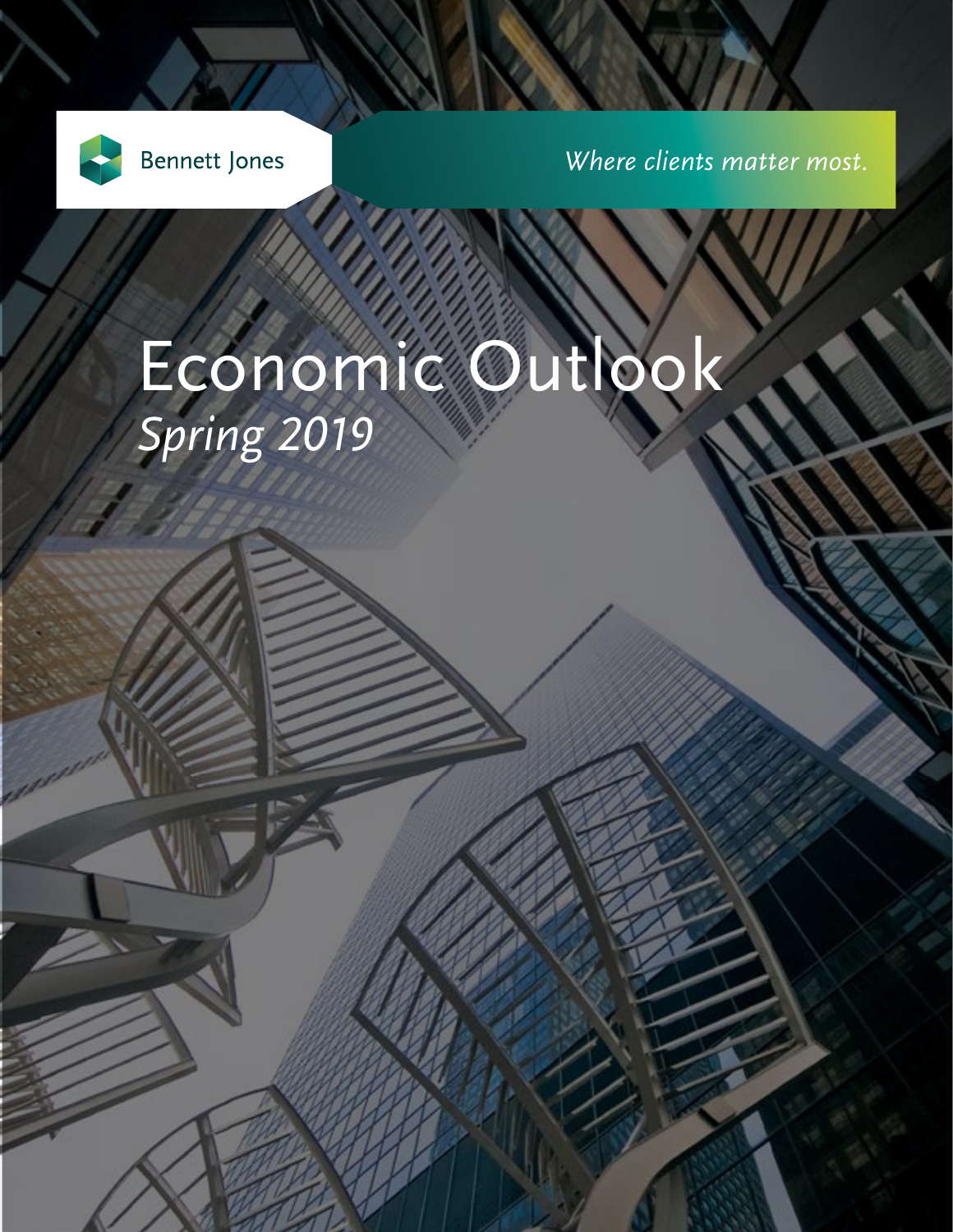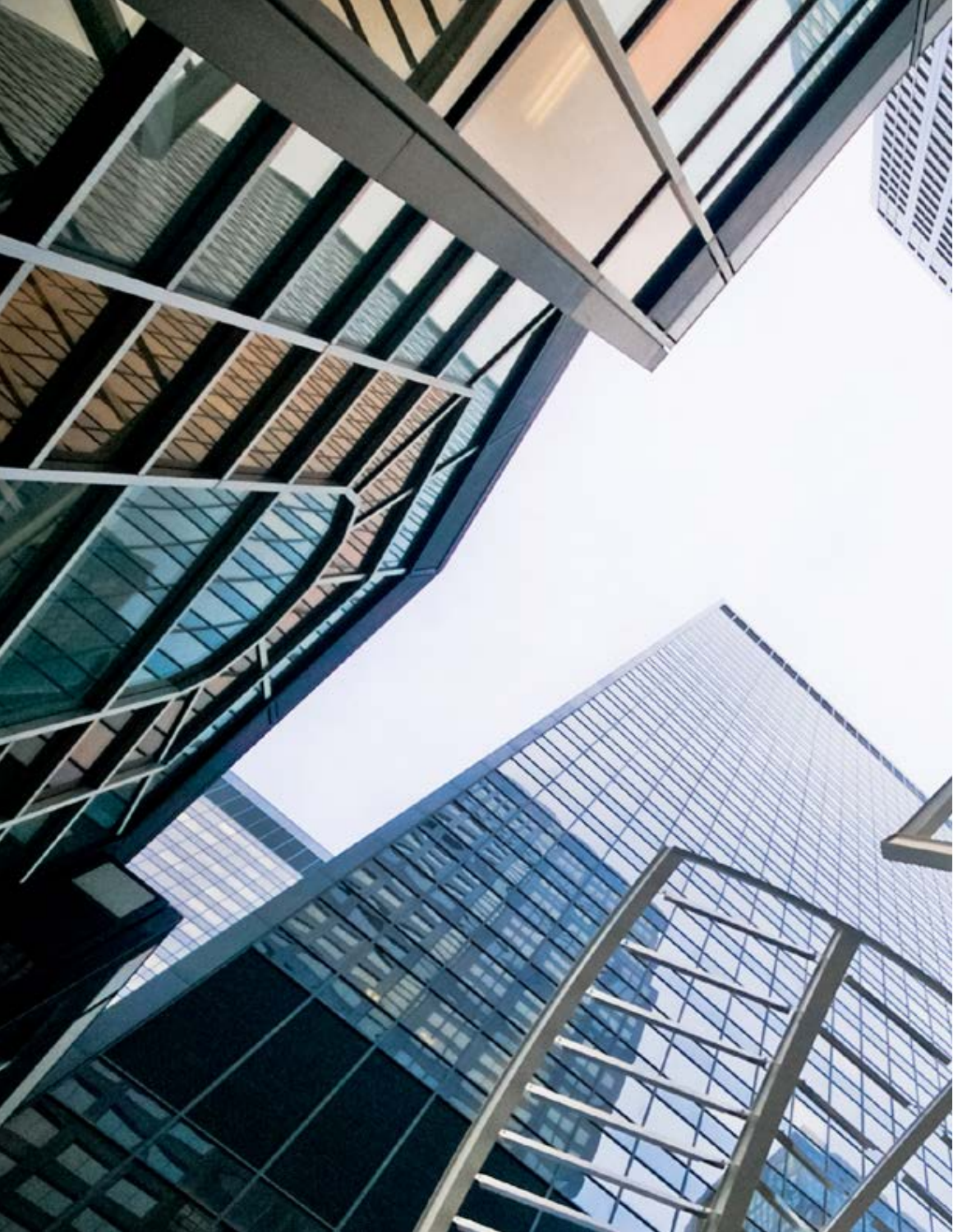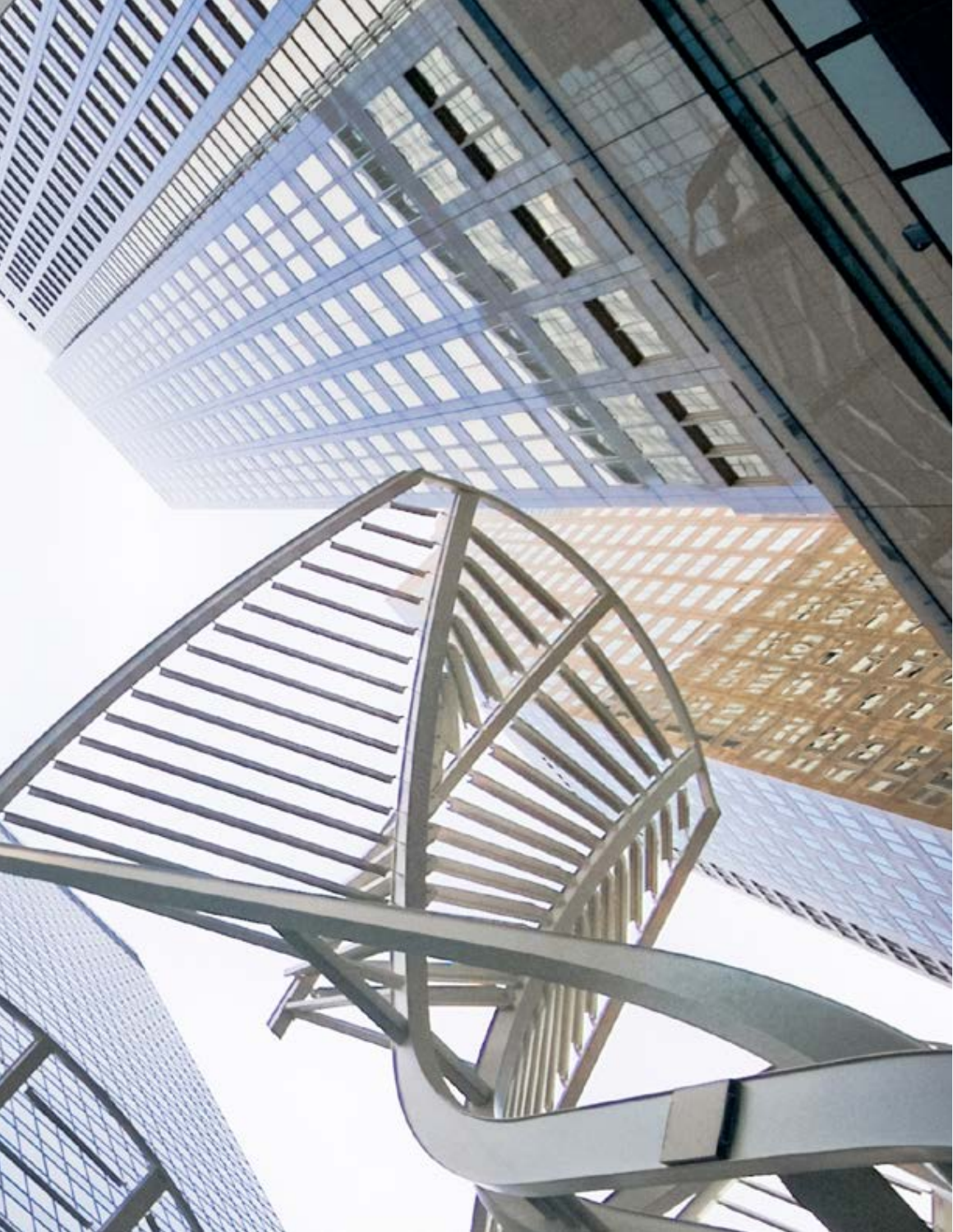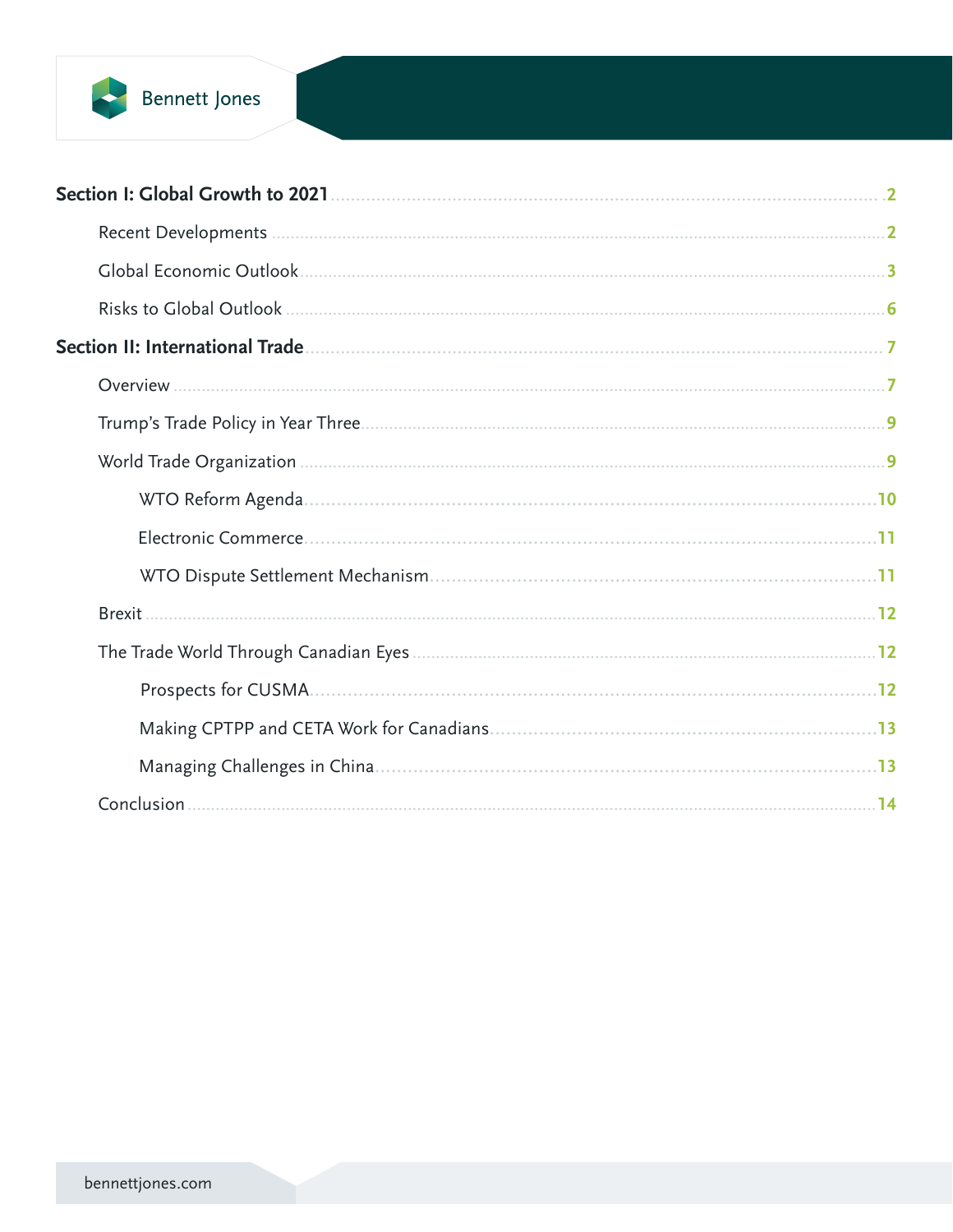### Table of Contents

|       | <b>15</b> |
|-------|-----------|
|       | .15       |
|       | .15       |
|       |           |
|       |           |
|       |           |
|       | .19       |
|       | 21        |
|       | 23        |
|       | .25       |
|       | 26        |
|       | 29        |
| Notes | 32        |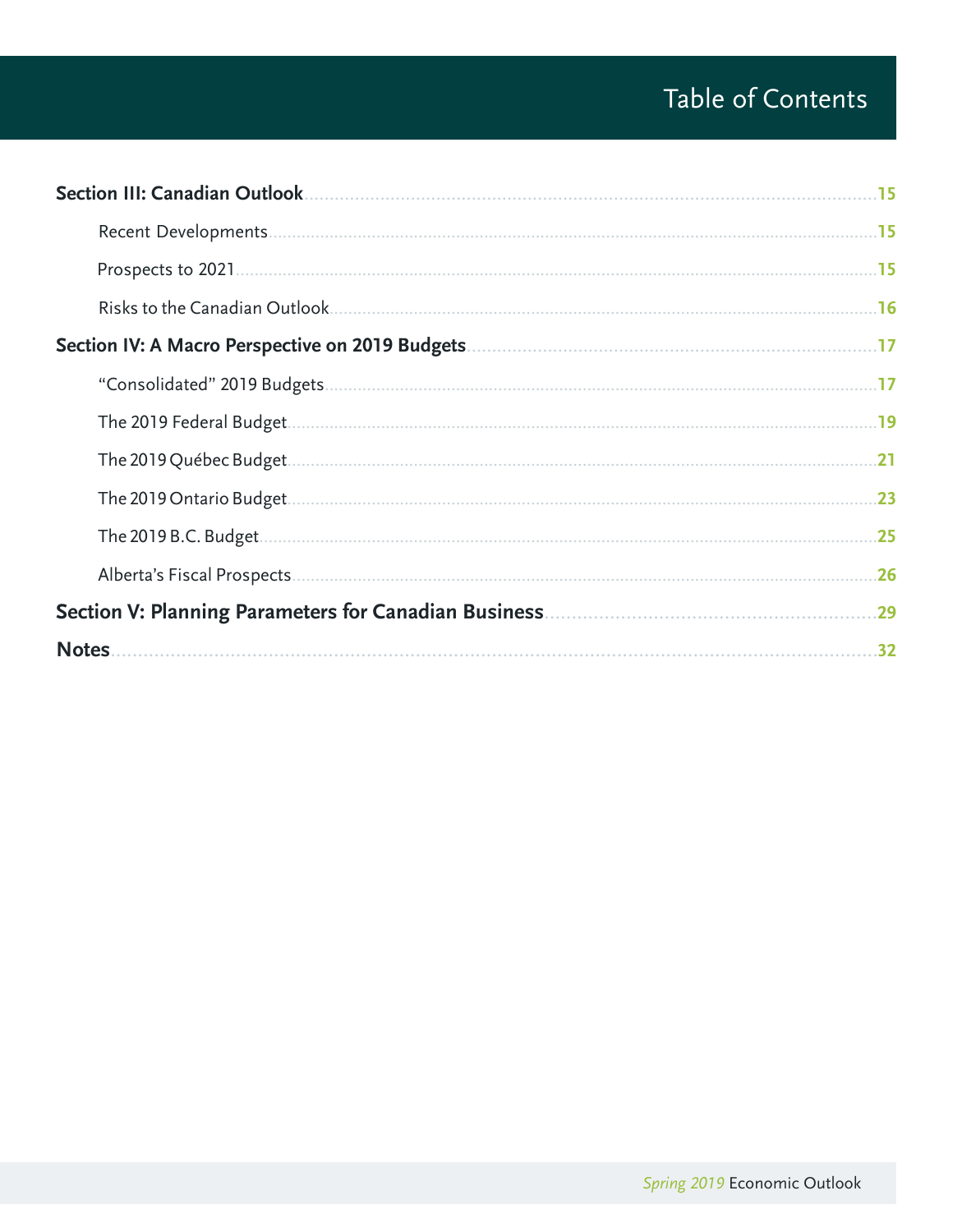

# Introduction

After a strong performance in 2017 and the first half of 2018, the global economy slowed markedly and is projected to grow at a more moderate but also more sustainable annual rate of 3.3% from 2019 to 2021. In Section I, we discuss our projections and the risks that need to be considered. We turn to a discussion of international trade developments and prospects in Section II, including the issues facing the World Trade Organization (WTO) and Canada. Building on the global economic and trade outlook, we set out the outlook for Canada over the next three years in Section III. In Section IV, we return to the analysis of the fiscal position of Canada and the four largest provinces, taking into account the evolving economic outlook and policies announced in 2019 budgets. As usual, we conclude with a summary of planning parameters for Canadian business over the 2019 to 2021 horizon.

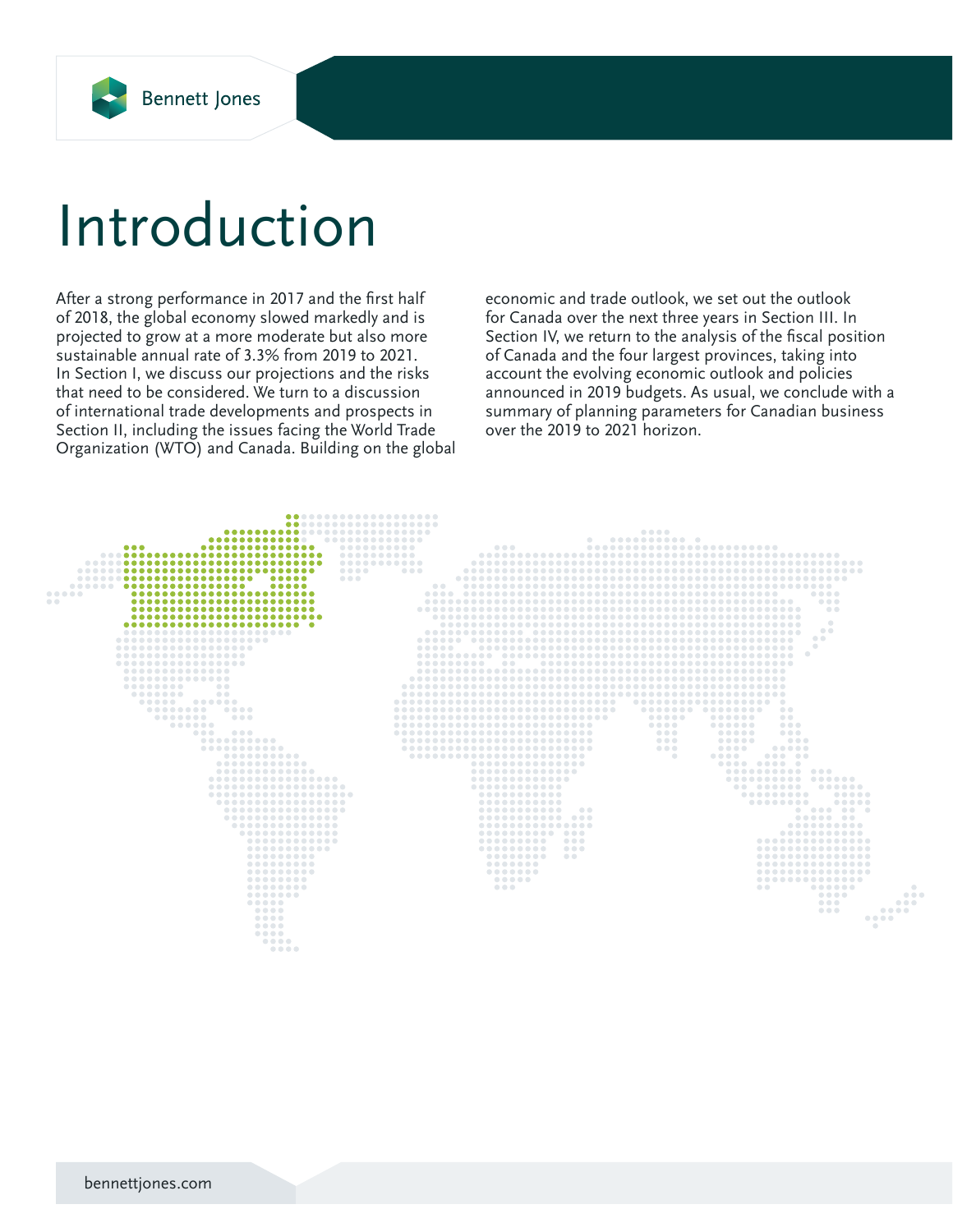# Section I: Global Growth to 2021

#### **Recent Developments**

After a very strong performance in 2017 and the first half of 2018, the world economy experienced a marked slowdown in the second half of 2018. Data indicates that growth has picked up in the first quarter of 2019, at least in advanced economies.

Both advanced economies and China lost **growth**  momentum in the second half of 2018. In China, quarterly growth at an annual rate continued to decelerate slightly in the first quarter, to below 6.0%, although on a year-on-year basis growth remained at 6.4%, consistent with the official growth target. By contrast, growth in advanced economies picked up to an unanticipated extent in the first quarter, notably in the United States, the euro area, Japan and Great Britain. The buoyant 3.1% growth rate recorded in the United States, however, rests on a surge in net exports and business inventories, which in all likelihood will be soon reversed; growth in consumer spending and non-residential fixed investment, on the other hand, was much slower than in preceding quarters. The fading effect of the U.S. fiscal stimulus of 2018, trade policy disputes and the related uncertainty for businesses and government policies are two factors that have weighed on global growth in recent quarters.

**Policy** adjusted somewhat to the softer momentum of activity that became apparent in the latter part of 2018. The Chinese authorities have implemented modest fiscal and monetary stimulus measures in recent months. In light of recorded slower growth, persistently subdued inflation and considerable trade uncertainty, monetary policy in large advanced economies has lately shifted, perhaps temporarily, toward a more patient stance regarding the normalization of interest rates. The Federal Reserve has refrained from raising its interest rate after the December 2018 hike of 25 basis points and in March signaled a pause in its interest rate increases for the remainder of 2019. This signal was only a guide, however, as monetary policy remains "data dependent" (i.e. subject to change in light of new data, revised forecasts

and changing risks). Likewise, the European Central Bank (ECB) announced in March that it further postponed a rise in interest rates to at least the end of this year. As investors reassessed the impact of trade uncertainty, U.S. bond yields dropped.

Excluding volatile elements, **inflation** in advanced economies has been stable or declining during the first quarter. In the U.S., core consumption expenditure (PCE) inflation was stable at 1.6% in the February to April period after declining from 2.0% in December 2018. Moreover, hourly earnings in the U.S. grew at an average annualized rate of only 2.6% in the first four months of 2019 despite unemployment rates at 4.0% or less since the spring of 2018. As at March 2019, core Consumer Price Index (CPI) was 0.8% in the euro area and 0.3% in Japan.

West Texas Intermediate (WTI) **oil prices** have been very volatile since late October 2018, falling from a relatively stable US\$70 in the May–October period to about US\$45 at the end of 2018, before rising to nearly US\$65 by mid-April 2019, and then receding to below US\$60 by the end of May. The initial fall in prices mostly reflected U.S. waivers on imports of Iranian oil and a large increase in global production, notably shale oil in the United States, but it also reflected weakening global growth toward the end of the year. The subsequent recovery stemmed from production cuts by Organization of the Petroleum Exporting Countries (OPEC) and non-OPEC countries and from unplanned outages (e.g., Russian pipeline to Europe). Meanwhile, the price discount to WTI on Western Canada Select oil has shrunk from a record US\$50 in October 2018 to a more normal US\$15 in May 2019. Contributing to this reduced discount were production cuts totaling 325,000 barrels a day mandated by the Alberta government in January, due to be curtailed to 175,000 barrels a day in June, and 95,000 barrels a day by December.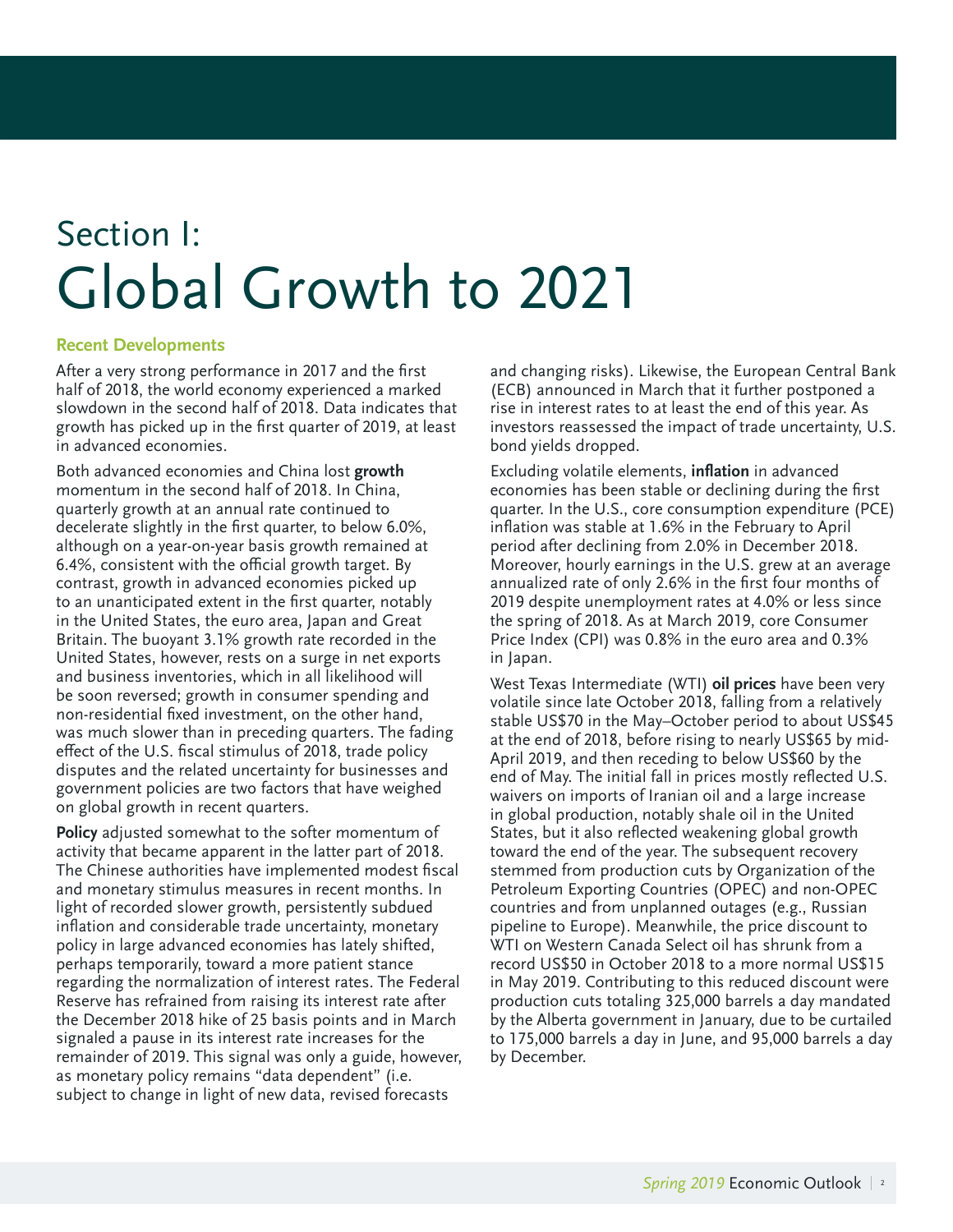

#### **Global Economic Outlook**

We continue to believe that businesses should base their plans on projected 3.3% annual global growth over the next three years (i.e., growth near potential but somewhat weaker than the above-potential growth of 3.7% in both 2017 and 2018). In China further rebalancing of the economy and trade restrictions and uncertainties would slow growth, but only gradually

overall as easing of fiscal and monetary policies would provide an offset. In the United States the fading impetus of the end-of-2017 tax and fiscal stimulus, combined with trade restrictions and uncertainties, would contribute to reduce the unsustainably high growth rates of 2017 and 2018 to the potential rate. Monetary policy should remain accommodative.

#### **Table 1.1**

| SHORT-TERM PROSPECTS FOR OUTPUT GROWTH (%)* |                                                    |      |          |          |          |  |  |
|---------------------------------------------|----------------------------------------------------|------|----------|----------|----------|--|--|
|                                             | <b>2018 World</b><br>Output Share (%) <sup>2</sup> | 2018 | 2019     | 2020     | 2021     |  |  |
| Canada                                      | 1.4                                                | 1.8  | 1.3(2.0) | 1.9(1.8) | 1.9(1.7) |  |  |
| <b>United States</b>                        | 15.2                                               | 2.9  | 2.5(2.5) | 1.9(1.8) | 1.8(1.8) |  |  |
| <b>Euro Area</b>                            | 11.4                                               | 1.8  | 1.3(1.6) | 1.5(1.7) | 1.5(1.5) |  |  |
| Japan                                       | 4.2                                                | 0.8  | 0.7(0.9) | 0.5(0.3) | 0.5(0.5) |  |  |
| Advanced economies <sup>1</sup>             | 32.2                                               | 2.2  | 1.8(2.0) | 1.6(1.6) | 1.5(1.5) |  |  |
| China                                       | 18.7                                               | 6.6  | 6.2(6.2) | 6.0(6.0) | 5.8(5.8) |  |  |
| India                                       | 7.7                                                | 7.1  | 7.3(7.5) | 7.5(7.5) | 7.5(7.5) |  |  |
| <b>Rest of World</b>                        | 41.4                                               | 3.0  | 2.5(2.8) | 2.8(2.8) | 2.8(2.8) |  |  |
| World                                       | 100                                                | 3.7  | 3.3(3.5) | 3.4(3.4) | 3.3(3.3) |  |  |

\* Figures in brackets are from the *Bennett Jones Fall 2018 Economic Outlook*. 2

 $2$  Shares of world output are on a purchasing-power-parity basis.

1 Weighted average of Canada, United States, euro area and Japan.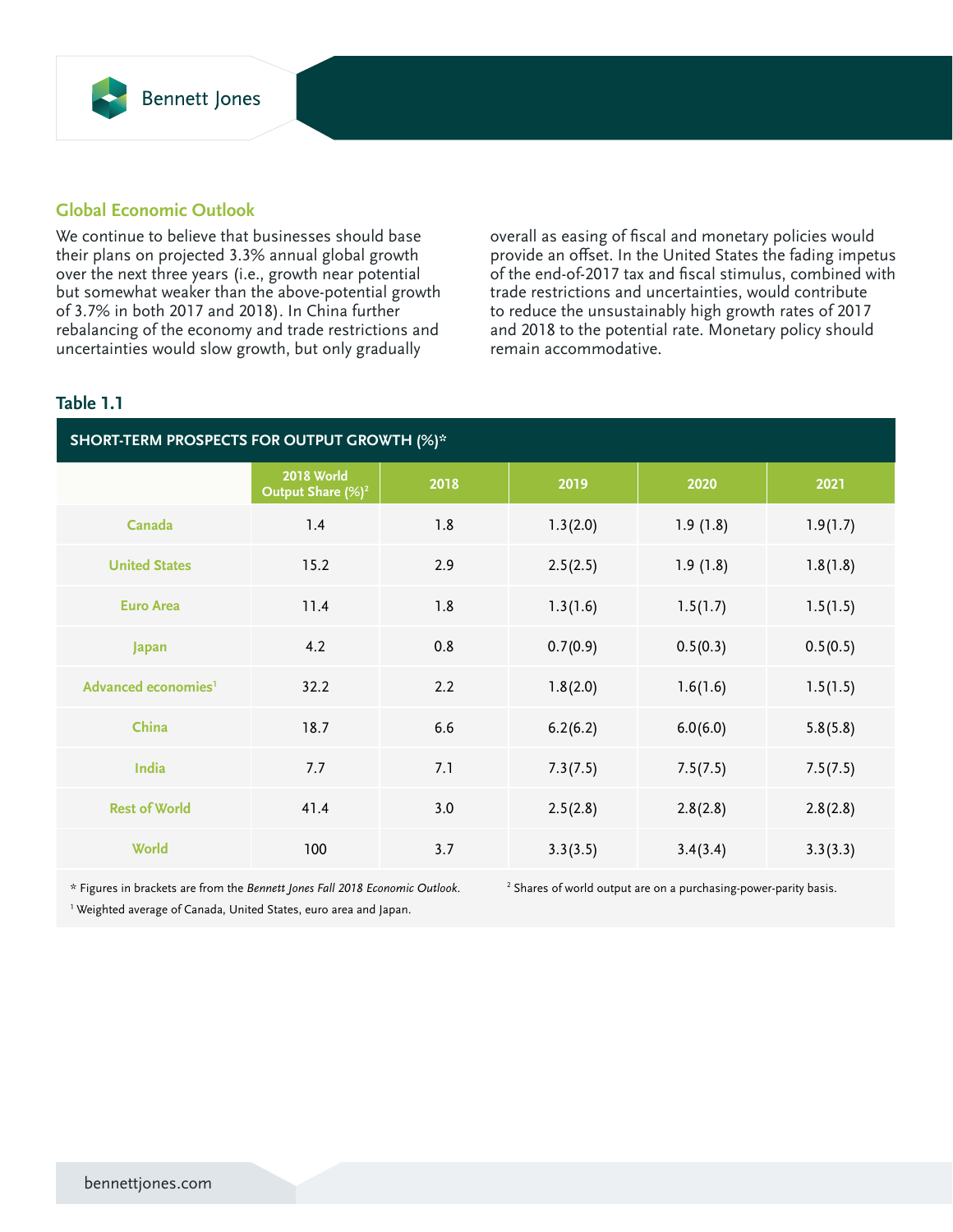Much as in our *Bennett Jones Fall 2018 Outlook*, we project the world economy to grow at about its potential rate of 3.3% over the next three years (Table 1.1). This is significantly slower than the 3.7% pace recorded in 2017 and 2018 when advanced economies were growing faster than potential and economic slack was rapidly absorbed. The projected slowdown largely originates in the advanced economies, which now operate at or near capacity, and to a lesser extent in China. Going forward, potential growth in the advanced economies is expected to be held back by a continuation of the modest labour productivity growth experienced in the last several years and by the negative impact of population aging on labour force growth.1 Meanwhile, aggregate demand growth in the advanced economies will be driven down to its lower potential rate primarily due to the run-off of the effects of the 2018 U.S. fiscal policy stimulus, and the negative effects of past normalization of U.S. monetary policy, and past appreciation of the U.S. dollar. While there will be some drag exerted in the short run by U.S. and Chinese tariff increases through their effects on trade and domestic demand, we look through these short-run effects and assume that there will be no major ongoing disruptions to global trade volumes. The global slowing nevertheless will likely be accentuated by ongoing political issues in Europe.

We do not think that the known global economic and financial headwinds are sufficiently severe in and of themselves to cause a recession in advanced economies over the next couple of years. In China, expansionary fiscal and monetary policies are likely to be used to support domestic growth, with positive spillovers on global growth and commodity prices. Central banks in advanced economies have indicated they will show flexibility in the path to normalization, as long as economic prospects remain highly uncertain and inflation subdued. Moreover, fiscal policy is likely to move in a more expansionary direction in some advanced economies, providing further offset to trade and other headwinds.

As in our previous outlooks, we assume that the **WTI oil price** will fluctuate around US\$60-65 per barrel in the short term. For planning purposes we think it is useful to assume that world oil supply will adjust to changes in demand over time so as to keep prices a little over US\$60 on average. However, we anticipate much volatility around that level in reaction to industry news, geopolitical developments, revised economic forecasts, and delayed adjustment of oil supply to changes in demand.

Regarding other commodity prices taken as a whole, we adhere to the International Monetary Fund (IMF) view of a subdued outlook in the short term.

The **U.S.-China trade dispute** has intensified lately: on May 10, the U.S. administration increased the 10.0% tariff on \$200 billion worth of imports from China to 25.0% and signaled its intent to impose a 25.0% tariff on all remaining U.S. imports from China, about \$300 billion. China retaliated by announcing it would raise tariffs up to 25.0% for most of the goods on its \$60-billion list starting June 1, 2019. As a first approximation, these tariff increases, if maintained, might reduce the level of real U.S. GDP by 0.3–0.4% by the end of 2020; these effects are already incorporated in our outlook. The impact on China's GDP is estimated to be larger than on the U.S. GDP. We have not incorporated the impact of any further trade actions in our projection and make no allowance either for the deleterious effects of these further actions on business and consumer confidence or for any offsetting easing in monetary or fiscal policy in reaction to these actions.

Our projection assumes that the United States and China will conclude some form of agreement before the U.S. presidential election, without in the meantime triggering a full-blown trade war. Their economies will be impacted in the next several quarters by the effects of the implemented tariff increases but, as discussed below, macro policies will provide an offset and smooth the path toward potential growth by late 2020.

Besides the U.S.-China trade dispute, the U.S. administration has threatened to impose a 25.0% tariff on imported cars and parts from the European Union (EU) and Japan on national security grounds. In May, President Trump decided to wait up to six months before determining to impose such a tariff, which would have material consequences not only for the EU and Japan, but also for the United States. Our projection is based on our view that this tariff is unlikely to be applied in the future.

Similarly, we assume that the U.S. will not actually implement Mr. Trump's recent threat to raise tariffs on Mexico in response to the migration issue.

**U.S. growth** is projected to decelerate from an unsustainable 2.9% rate in 2018 to 2.5% in 2019, 1.9% in 2020 and 1.8% in 2021. Growth in aggregate demand falls to its potential rate of about 1.8% as the economy adjusts to: (i) the negative impact of increased trade barriers through trade, investment and cost increases; (ii) a run-off of the effect of the recent fiscal stimulus; (iii)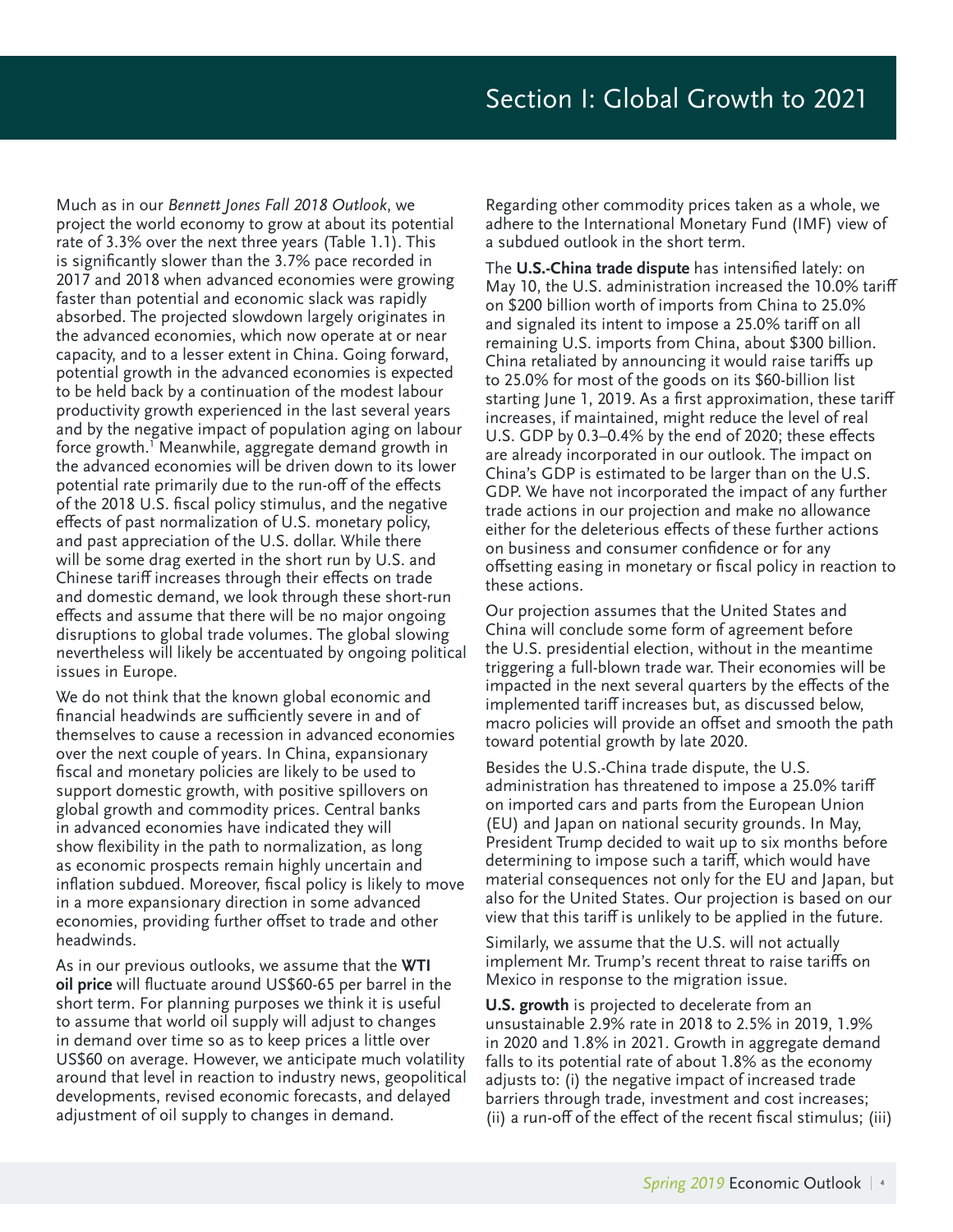

past increases in interest rates; and (iv) past appreciation of the U.S. dollar. Exports, non-residential business investment and household consumption should all contribute to the slowdown. In the remainder of 2019, inventory investment is likely to decline and dampen growth.

U.S. price inflation has remained surprisingly tame so far in 2019 in the face of a very tight labour market and earlier tariff increases on imports from China, a development that the Federal Reserve attributes at least in part to temporary factors. While we still subscribe to the Federal Reserve's view that inflationary pressures will soon materialize, we expect that U.S. inflation will remain contained in the short term as the economy decelerates markedly and inflation expectations centered on the 2.0% target hold firm. Barring the implementation of the further tariff increases currently contemplated by the U.S. administration, cost-push inflation from tariff increases should also remain limited. Thus, a burst of inflation has a low probability of occurring later in 2019. Correspondingly, we attach a low probability to a rise of more than 25 or 50 basis points in the U.S. policy interest rate over the projection horizon. The recent escalation of the trade dispute with China and persisting subdued inflation leave little room for interest rate increases in 2019, whereas we anticipated a 100 basis points increase in our fall outlook. In contrast with the recent prevailing view reflected in financial markets, however, we do not expect that the Federal Reserve will significantly reduce its policy rate as the unemployment rate is expected to remain low, and growth to remain above or at potential going forward. For planning purposes, businesses should assume a very modest increase in Treasury bond rates by 2021.

**Euro area** growth is projected to fall from 1.8% in 2018, to 1.3% in 2019 and 1.5% in 2020 and 2021. Weighing on euro area growth going forward are slower global demand growth, low confidence as well as political uncertainty as some of the headwinds created by Brexit, fiscal challenges in Italy and protests in France should continue to hamper activity. Nevertheless, our projection cannot rule out a no-deal Brexit, which would have a negative effect on EU growth in the short term. On the other hand, the negative impact of changes in emissions regulation in the car industry in 2018 will disappear. More importantly, the euro economy is likely to get support from fiscal easing in Germany and perhaps also France in reaction to "gilets

jaunes", from still high growth of demand in China, and from an accommodating monetary policy from the ECB. Last March, the ECB signaled a shift toward more expansionary policy by announcing that policy rates would remain unchanged at least until the end of 2019, instead of mid-year, and that the expiring targeted longerterm refinancing operations would be replaced by new ones later in 2019.

Our projection for **Japan** calls for growth rates of 0.7% in 2019 and 0.5% in 2020 and 2021. This is similar on average to our fall outlook, reflecting the offsetting influences of more trade-related weakness in 2019 and the positive impact of new fiscal measures to mitigate the effect in 2020 of the planned consumption tax rate increase in October 2019.

As in our fall outlook, we project growth in **China** to fall from 6.6% in 2018, to 6.2% in 2019, 6.0% in 2020 and 5.8% in 2021. This gradual slowing reflects a natural downward adjustment as the structure of the economy shifts in support of consumption and housing-led growth and away from investment and exports-led growth. Tariff increases by the United States have become more severe since last fall, but Chinese authorities have eased both fiscal and monetary policies to counteract the loss of momentum in the economy. They have the capacity and have expressed their willingness to support economic growth in the face of headwinds going forward, even if this raises already high debt levels and hampers the rebalancing of the economy. As a result, projected growth decelerates at a measured pace over the next three years, although in 2019 the slowing is more rapid as the effect of U.S. tariff increases are increasingly felt.

We expect slowing growth in China and large advanced economies, and flat or declining real commodity prices to hold back growth in the **rest of the world**. Countryspecific factors also importantly shape growth. Turkey and Argentina, for instance, should experience a contraction of activity in 2019 but rebound in 2020. India should see an acceleration of growth in the next two years, especially in view of the results of the latest national election. Growth in Brazil is expected to pick up markedly from the low rates experienced in 2017 and 2018. On balance, growth in the rest of the world slows in 2019 but settles at a higher pace in 2020 and 2021.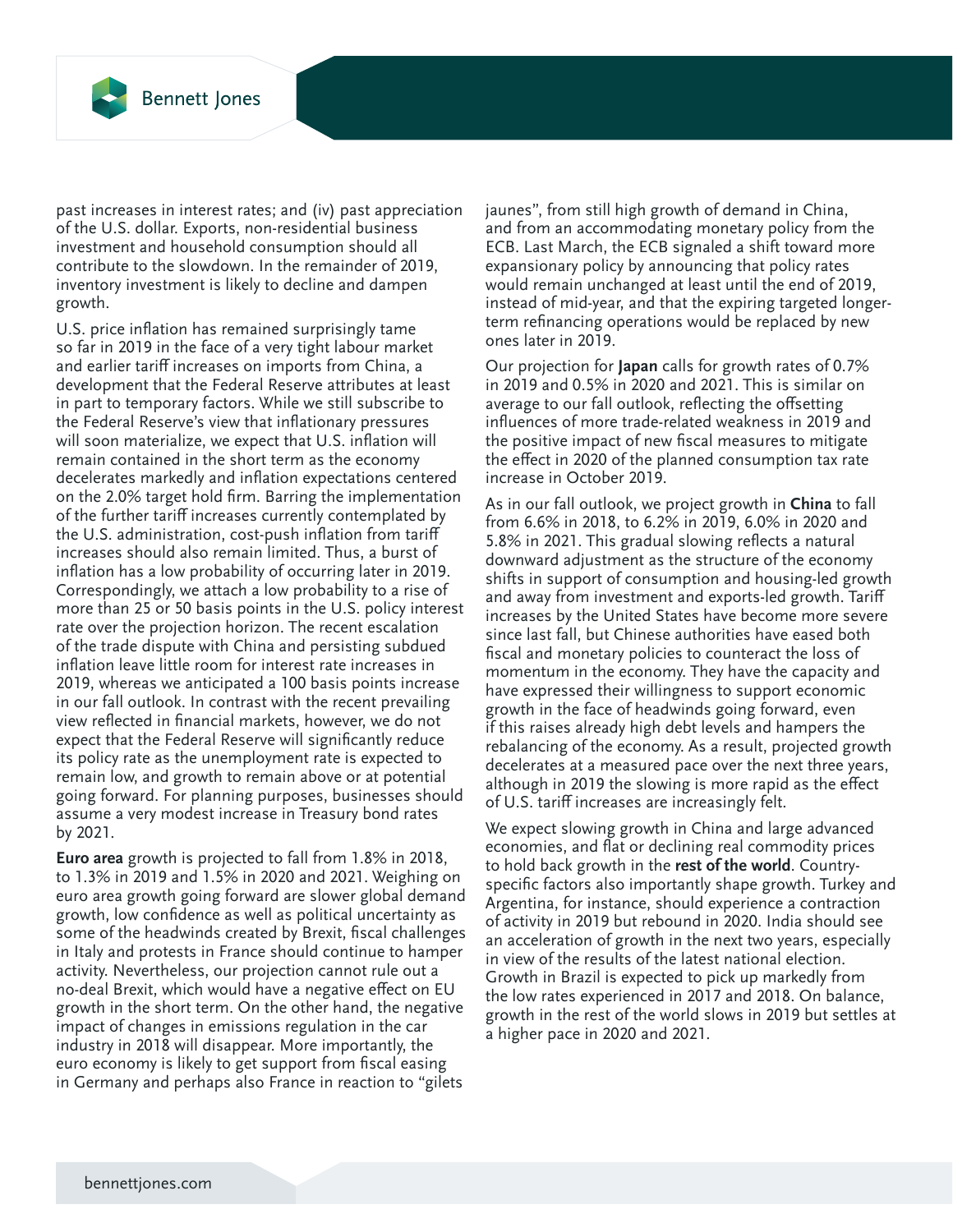#### **Risks to the Global Outlook**

We see three possible **upside risks** to our projection.

First, growth in China could be somewhat stronger than we envisage if authorities show more readiness than we expect in keeping growth at or close to their official target of 6.5%, instead of letting it drift lower. This would have positive spillovers on global growth and commodity prices.

Second, we see the risk of a burst of inflation in 2019 as low and therefore the risk of a significant escalation of U.S. interest rates as equally low. In fact, U.S. inflation may remain significantly below target instead of eventually responding to demand pressures and cost increases as we expect in our projection. This could incite the Federal Reserve to reverse monetary policy normalization, thereby providing more support to growth.

Third, discretionary U.S. fiscal policy may turn expansionary in advance of the presidential election in 2020 and keep growth above instead of at potential for a short while.

There are four specific **downside risks** to our short-term outlook that we want to flag besides geopolitical risks related to Arab countries, Russia, or Asia (the Korean Peninsula and South China Seas).

**The first and biggest downside risk is that the U.S.- China trade dispute degenerates into a full-blown trade war**. The hit to global growth would be considerable especially to the extent that uncertainty soars, confidence plummets, and a major sell-off in markets tightens financial conditions. In addition, there remains the risk that the U.S. administration may decide to actually impose a 25.0% tariff on imported cars and parts from the European Union and Japan at the end of the current six-month grace period. This would have a material effect on the three economies.

Second, there is a risk that the United States will carry out Trump's threat to place a tariff on imports from Mexico if Mexico does not take action to restrain migration to the United States.

Third, a no-deal Brexit may well emerge instead of a soft Brexit as assumed. This would disrupt supply chains and raise trade costs with potentially large and persistent negative impacts on the U.K. and EU economies.

Finally, it is hard to judge how far a conflict between the U.S. and Iran could go beyond the recent U.S. decision to end import waivers for Iranian oil. The risk of a temporary escalation of world oil prices and consequent negative effect on global growth in the short term cannot be ruled out.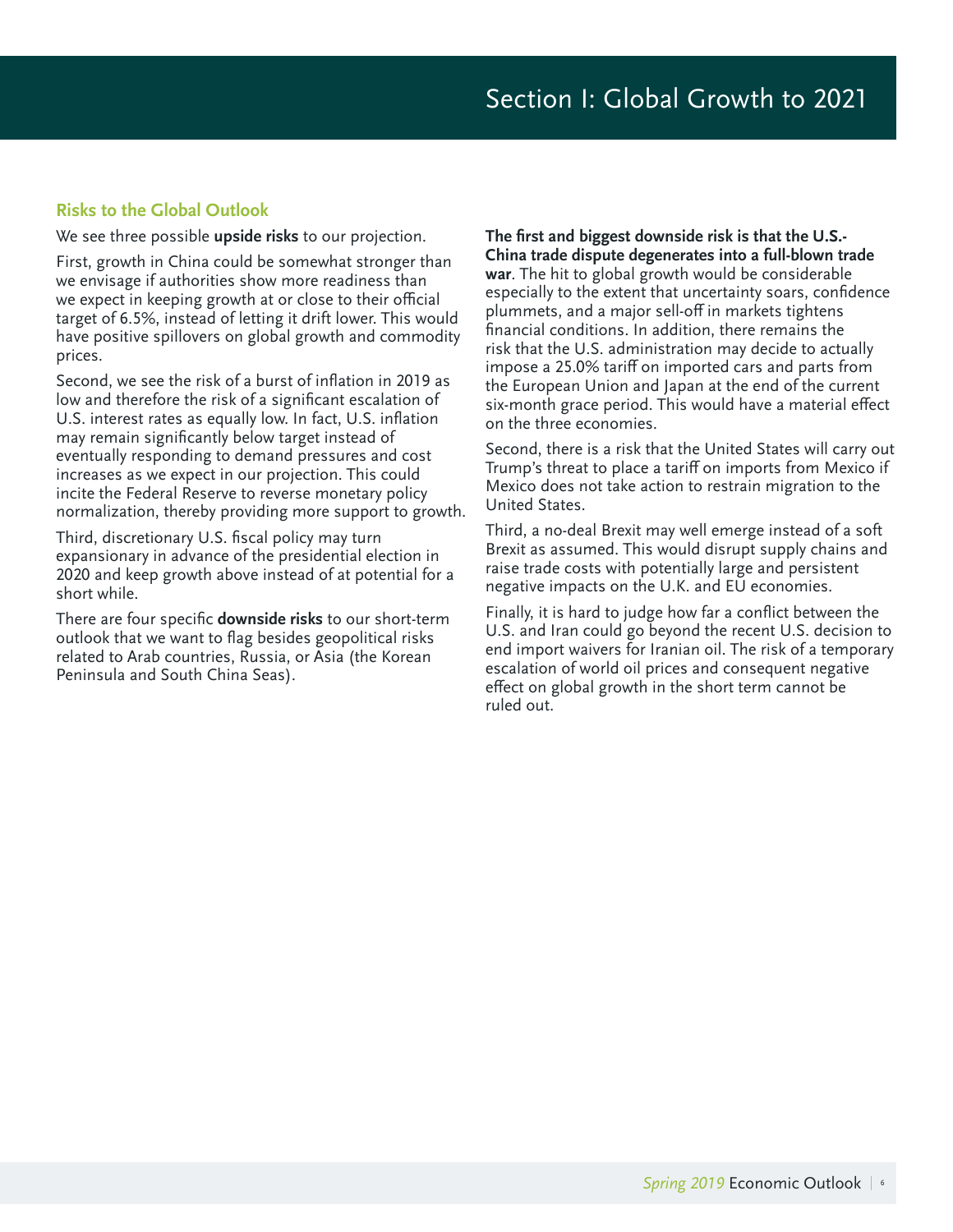

## Section II: International Trade

The overall situation in international trade remains similar to what we described in our *Bennett Jones Fall 2018 Economic Outlook*. Uncertainty continues to be the most apt description of what we see. However, there have been a few positive developments which are described in our report. At the global level, the scene is dominated by the U.S.-China trade frictions which have intensified in recent weeks. Efforts continue between these two countries to resolve their differences. However, any honest appraisal needs to recognize that this trade feud is part of a larger strategic struggle over which country will be the dominant power in the 21st century. There may be a temporary respite in the trade spat but it almost certainly will not resolve the larger issue and tensions will remain at an elevated level for a considerable period of time. Indeed, there are signs that the Trump administration may be doubling down on dealing with China by removing irritants with key allies. The decision by President Trump to delay for six months, a final determination on whether to apply duties on automobile imports into the United States for alleged national security reasons under Section 232, will take some of the heat out of U.S.-EU and U.S.-Japan relations. Similarly, the agreement with Canada and Mexico to terminate the Section 232 tariffs on steel and aluminum improves U.S. relations with its two North American partners.

The Canada-United States-Mexico Agreement (CUSMA), $2$ the president's signature trade policy success, awaits action by Congress. There is a lack of enthusiasm for the agreement but both Democrats and Republicans have been careful to leave the door open to eventual ratification. For the administration securing ratification of this agreement is critical. In testimony in February to the Ways and Means Committee of the House of Representatives USTR Lighthizer said "there is no trade program in the United States if we don't pass the [CUSMA]".

Meanwhile, push back in Congress and the country to the president's aggressive trade policy continues to build as it becomes apparent that President Trump's March 2018 tweet that "trade wars are good, and easy to win" is not an accurate reflection of reality. Perhaps we are witnessing an evolution in U.S. trade policy to prioritize objectives and to try actually working with partners.

The president's withdrawal from the Trans-Pacific Partnership agreement (TPP), and the lack of progress in engaging in free trade negotiations with the EU means American exporters are suffering from self-inflicted Least Favoured Nation treatment. Ambassador Lighthizer has now engaged in free trade negotiations with Japan but following President Trump's trip to Japan it is now clear a deal cannot be concluded before August at the earliest. Time is running out for the administration to conclude major trade agreements before the 2020 election, particularly with an agenda which already includes getting the United States-Mexico-Canada-Agreement (USMCA) through Congress and striking a trade deal with China. It should also be noted that the Trade Promotion Authority, by which Congress delegated authority to the president to negotiate trade agreements, expires on July 1, 2021, just five months after the next presidential inauguration. This picture is deeply worrying for world-class American businesses including agricultural producers who are prominent in Trump's base.

At the WTO the United States continues to maintain its refusal to consider the appointment of new members to the WTO Appellate Body, but their overall approach in the WTO appears less strident than a year ago. The United States recently scored a major victory in the WTO when a panel ruled that Chinese domestic support for wheat and rice exceeded what China is allowed to do by nearly  $$100$  billion per year. $^3$  The panel report was subsequently adopted by the WTO Dispute Settlement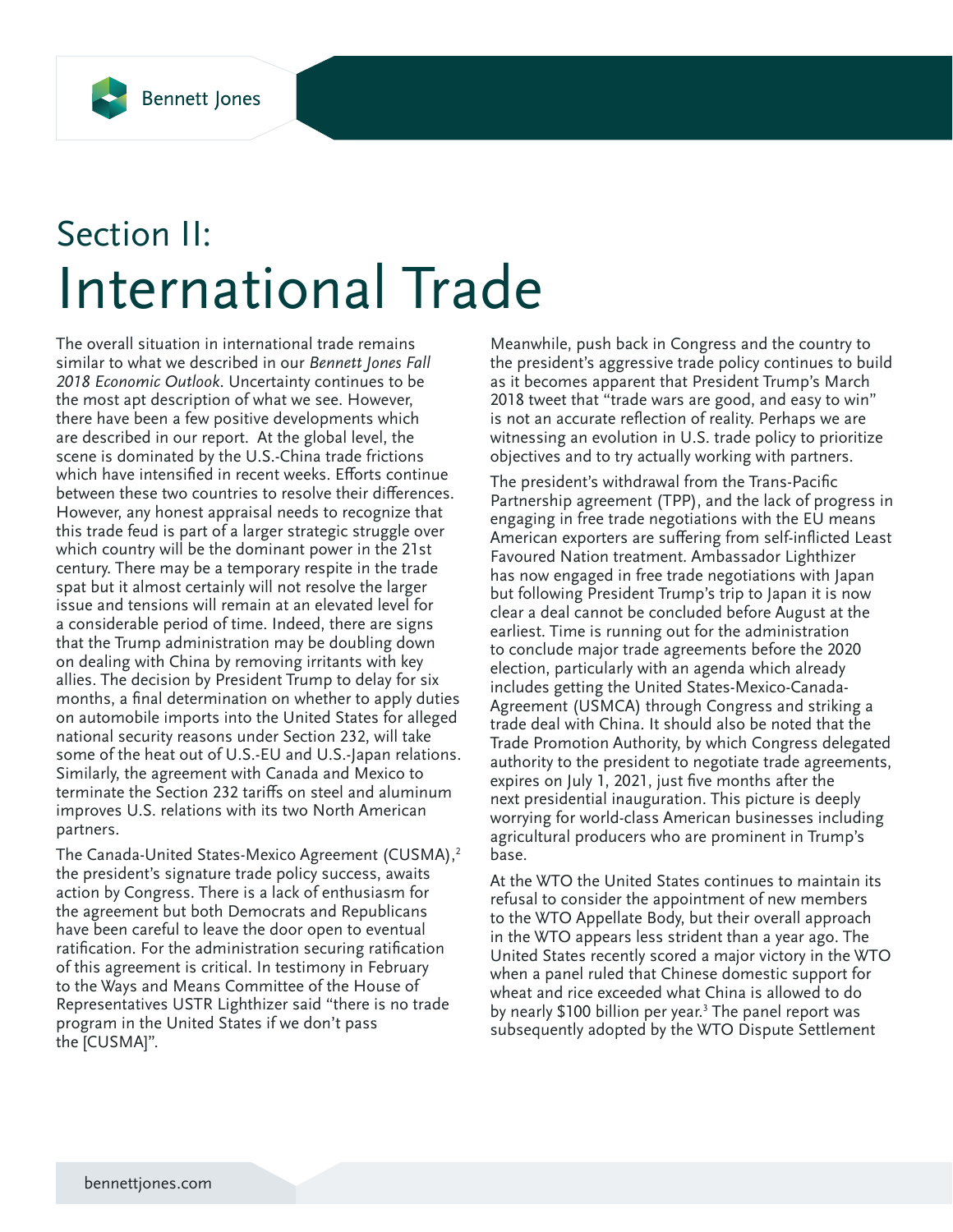Body when neither side appealed the ruling to the Appellate Body. In January, 76 WTO members announced their intention to commence WTO negotiations on traderelated aspects of electronic commerce.<sup>4</sup> There is growing evidence that many WTO members are interested in making progress on WTO reform. Jim Carr, Minister of International Trade Diversification, convened the third ministerial meeting of the Ottawa Group on WTO reform in the week of May 20 on the margins of the Organisation for Economic Co-operation and Development (OECD) Ministerial Council meeting in Paris. On May 13 and 14 in New Delhi, India, convened a meeting of ministers from 16 developing and 6 least developed countries to discuss WTO reform issues. China has announced its intention to host a similar conference in the fall of 2019 in China and has circulated a paper on WTO reform. The last time there was such ministerial involvement in discussing multilateral trade issues was in the 1980s, in the years preceding the launch of the Uruguay Round of General Agreement on Tariffs and Trade (GATT) negotiations which led to the formation of the WTO.

A strong WTO is of great importance to Canada because it establishes an international body of rules that provides, and usually ensures, equal treatment for small, medium and large countries. Without the WTO, and with major powers focused on managing their own problems, Canada would be faced with a very uncertain trading environment. It is in Canada's national interest to work with other small- and medium-sized countries to contribute to a revitalization of the WTO. If the WTO unraveled, we would find out quickly just how important it is for Canadian interests. There are many rules such as those dealing with anti-dumping, countervailing duties and subsidies that are only dealt with at the WTO. All the bilateral and plurilateral trade agreements are grounded in the foundations of the WTO. Furthermore, WTO dispute settlement has been vital in protecting Canadian rights in a way that bilateral dispute settlement arrangements never have.

For Canada, stabilizing trade relations within North America remains job one. The fate of CUSMA lies in the hands of the American Congress because the prospects for ratification are much greater in Canada and Mexico. The agreement announced on May 17 to remove American duties on steel and aluminum imports from Canada and Mexico, creates a more positive environment in all three countries for considering the ratification of the CUSMA.

The second most important thing for Canada is to take advantage of the preferential access we now enjoy as a result of the coming into force of the Comprehensive and Progressive Agreement on Trans-Pacific Partnership (CPTPP) and the Comprehensive Economic and Trade Agreement (CETA) with the EU. With the Americans having counted themselves out, this is a once in a century opportunity to make inroads into these markets and to consolidate our position.

Third, we need to take stock of our relationship with China and how best to manage it going forward. Clearly that will not be easy as recent history has demonstrated. We need to conduct a hard-nosed assessment of the challenges in China and it should start with an appraisal of Chinese economic fundamentals that needs to underpin the subsequent policy analysis.

Overall, we believe that Canada has already negotiated trade agreements that provide major opportunities for Canadian business and producers. The government should now concentrate its resources on helping the private sector take advantage of these opportunities rather than pursue the negotiation of additional trade agreements with countries whose markets offer relatively fewer opportunities.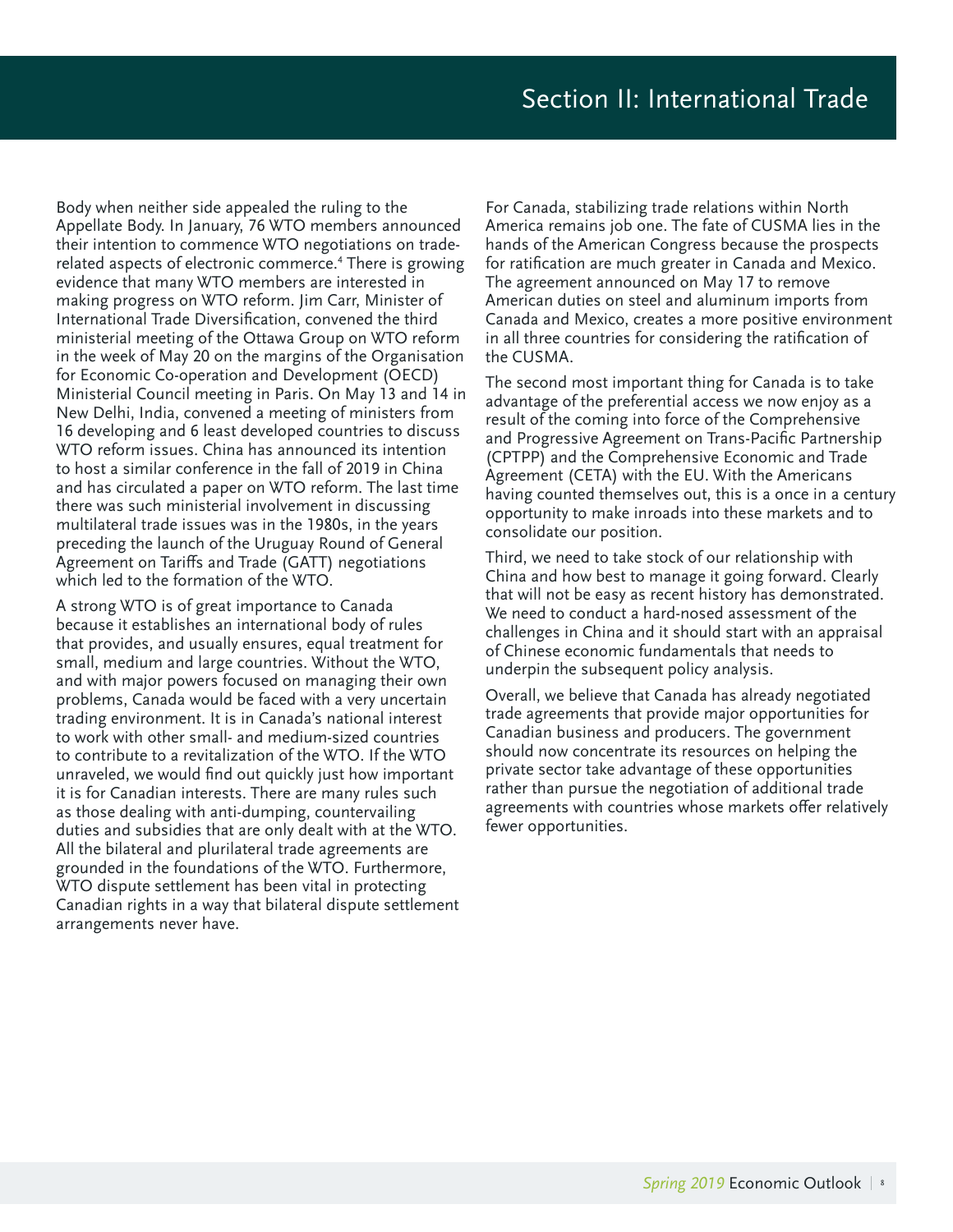

#### **Trump's Trade Policy in Year Three**

Donald Trump boasts of the successes of his America First trade policy but it is hard to see where there are any real gains—unless the real objective is decoupling of the U.S. and Chinese economies and simultaneously isolating the United States from its traditional trade partners. His biggest success is the renegotiation of the NAFTA, but that cannot be chalked up as a victory until he secures Congressional approval. Of course, he can also tout the tweaking of the trade agreement with South Korea as a success, but that hardly constitutes a remaking of the American trade relationship with the world.

His approach to rebalancing the relationship with China is not going well. The threats continue as Trump's tweets make clear. On May 5, he tweeted:

"For 10 months, China has been paying Tariffs to the USA *of 25% on 50 Billion Dollars of High Tech, and 10% on 200 Billion Dollars of other goods. These payments are partially responsible for our great economic results. The 10% will go up to 25% on Friday. 325 Billions Dollars....*

*....of additional goods sent to us by China remain untaxed,*  but will be shortly, at a rate of 25%. The Tariffs paid to the USA have had little impact on product cost, mostly borne by *China. The Trade Deal with China continues, but too slowly, as they attempt to renegotiate. No!"*

This approach would effectively penalize all of China's exports to the United States and has already incurred retaliation from China.

President Trump has noted that in a tariff war the United States has more ammunition because they have a large trade deficit with China. However, there are other economic retaliatory tools the Chinese government can use including:

- tightening the screws on American companies operating in China through the use of various regulatory measures;
- making it harder for American businesspeople to travel to China;
- reducing trade barriers and other restrictions for non-American companies and investors to weaken the competitive position of American firms in the Chinese market place; and
- encouraging the Chinese people to boycott American products.

On May 15, President Donald Trump signed the "Executive Order on Securing the Information and Communications Technology and Services Supply Chain".<sup>5</sup> The Order finds "that foreign adversaries are increasingly creating and exploiting vulnerabilities in information and communications technology and services." It authorizes U.S. government agencies to take a wide range of actions to thwart this threat. The Order makes it very difficult for Huawei to conduct business with any U.S. entity. This action may encourage the Chinese to think of other ways to hit back.

American tariffs on steel and aluminum have resulted in a self-inflicted injury rather than a rejuvenation of the American economy.

The promised bilateral agreements with countries like Japan after withdrawal from the TPP have yet to be realized.

A free trade agreement with the EU seems a long distance off.

If this situation is successful, do not tell the beleaguered farmers and other producers suffering from higher import costs and reduced export opportunities. In Section I of this outlook, we consider the effect of the U.S.-China trade dispute on GDP in the United States and China. Our estimates are that the effect would be in the order of 0.3 to 0.8% of GDP in the United States depending on how far Trump goes in imposing more tariffs. However, the effects will not be spread evenly with, for instance, farmers in Trump's base being impacted much more significantly.

#### **World Trade Organization**

Amidst significant trade tensions and very challenging times for global trade, there is reason for muted optimism about the WTO and the rules-based trading system that it promotes. This is because WTO members are actively pursuing a WTO reform agenda so that the organization will be better placed to respond to the world economy as it undergoes a technological transformation. Members have also agreed to commence negotiations on trade-related aspects of electronic commerce, an increasingly important aspect of today's economy but until now, a subject-area on which members could not agree to focus attention. Finally, although the deadlock in appointing new judges to the WTO Appellate Body has not been resolved, members continue to rely regularly on the WTO dispute settlement mechanism to resolve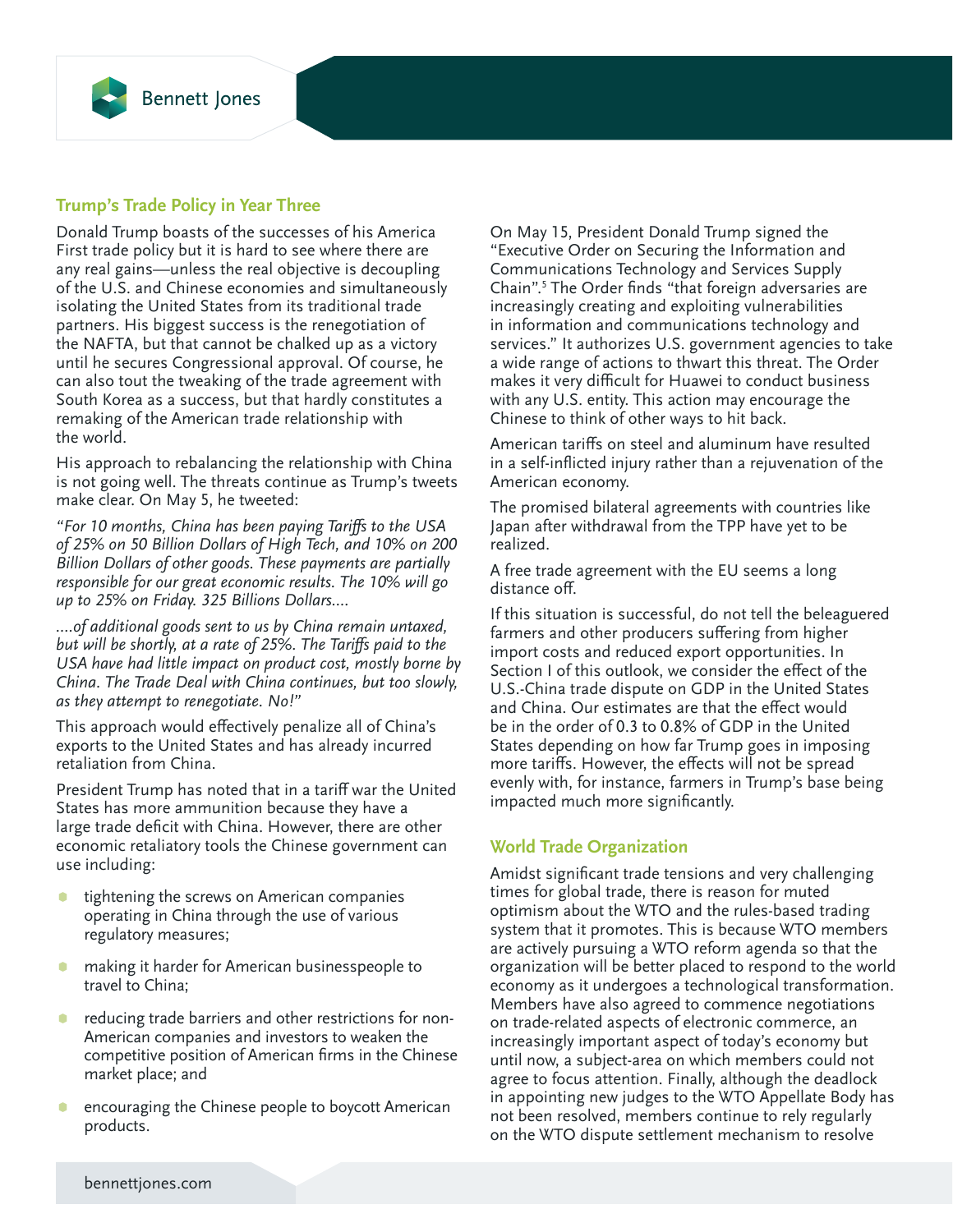trade disputes, a testament to the continuing confidence members have that the mechanism is capable of providing fair and impartial resolutions to serious trade irritants.

#### **WTO Reform Agenda**

The WTO has embarked on a critical reform agenda as it approaches its 25th anniversary next year. There is no single impetus for this reform movement—several factors likely contributed. These include technological advances that are revolutionizing the way we trade: WTO rules must be updated to address new areas, such as digital trade. In addition, perceptions that WTO rules are inadequate to resolve recent trade tensions between the United States and China have prompted some members to work on crafting new disciplines on nonmarket oriented policies and practices. WTO negotiations on eliminating harmful fisheries subsidies that lead to overcapacity and overfishing, set to conclude at the end of this year, respond at least in part to the United Nations (UN) Sustainable Development Goals. Finally, the United States' continued refusal to permit appointments to the WTO Appellate Body has frustrated a number of WTO members but it has also led several of them to propose amendments to the system with a view to responding to what they consider are legitimate U.S. concerns.

As reported in our fall economic update, Canadian Minister for International Trade Diversification, Jim Carr, established what has become known as the Ottawa Group, 13 WTO members working to strengthen and modernize the WTO. Following an inaugural meeting held in Ottawa last October, the group has met on two more occasions—in January in Davos, and in May in Paris. The group's current focus is on improving the deliberative function of WTO bodies. Australia, Brazil, Singapore and Switzerland are leading reviews on four WTO bodies (the Council for Trade in Services, the Sanitary and Phytosanitary Measures Committee, the Technical Barriers to Trade Committee and the Rules of Origin Committee), while Norway is coordinating efforts on developing country issues as they affect WTO reform.

Reform efforts are also underway outside the Ottawa Group process. As mentioned above, India recently hosted an informal Ministerial meeting attended by several developing country ministers, and China will host a Ministerial-level meeting later this year. The EU, Japan and the United States are collaborating to develop rules on state support of industries (industrial subsidies) and state-owned enterprises. Several WTO members

have distributed papers outlining overall positions on reform. For example, Canada, China and the European Union have each issued concept papers touching on several areas, including on rule-making procedures (e.g., consensus, multilateral, plurilateral), improving the capacity and opportunity for deliberation, enhancing opportunities within WTO committees to address specific trade concerns, and mechanisms to take provisional remedies in cases of urgency. Fifty-nine members (counting the European Union as 28) have contributed reform proposals touching on three main themes: (i) procedures to strengthen notification requirements so that there is more transparency when members adopt subsidies, domestic support and other measures; (ii) development issues, including the relevance of special and differential treatment in favour of developing members to promote development and whether the binary construct of developed versus developing status is outdated and undermines WTO negotiations; and (iii) the functioning of the Appellate Body, addressing a variety of concerns raised by the United States during several meetings of the WTO Dispute Settlement Body, including judicial overreach, advisory opinions, Appellate Body reports as precedent, treatment of municipal law as fact and respect for timelines.

Appellate Body reform is the subject of most of the proposals. This reflects the urgency to find a solution to the impasse on appointing judges to the Appellate Body to replace those whose terms have expired. If no new appointments are made by December of this year, the Appellate Body will not have the requisite three members to hear an appeal. Earlier this year, no doubt in recognition of the importance of finding a resolution to the impasse, the WTO General Council, the highestlevel WTO governing body composed of all 164 WTO members, appointed Ambassador David Walker of New Zealand to facilitate discussions on Appellate Body reform.

WTO reform is also receiving a lot of high-level attention outside its corridors. United Nations Secretary General Antonio Guterres addressed the organization on May 10 and underscored the importance of revitalizing multilateral trade cooperation and the need to "buttress this unique institution … that has safeguarded international trading relationships over the past 70 years."<sup>6</sup> In December 2018, G-20 leaders observed that the WTO system is "currently falling short of its objectives" and supported "the necessary reform of the WTO to improve its functioning."7 Similarly, the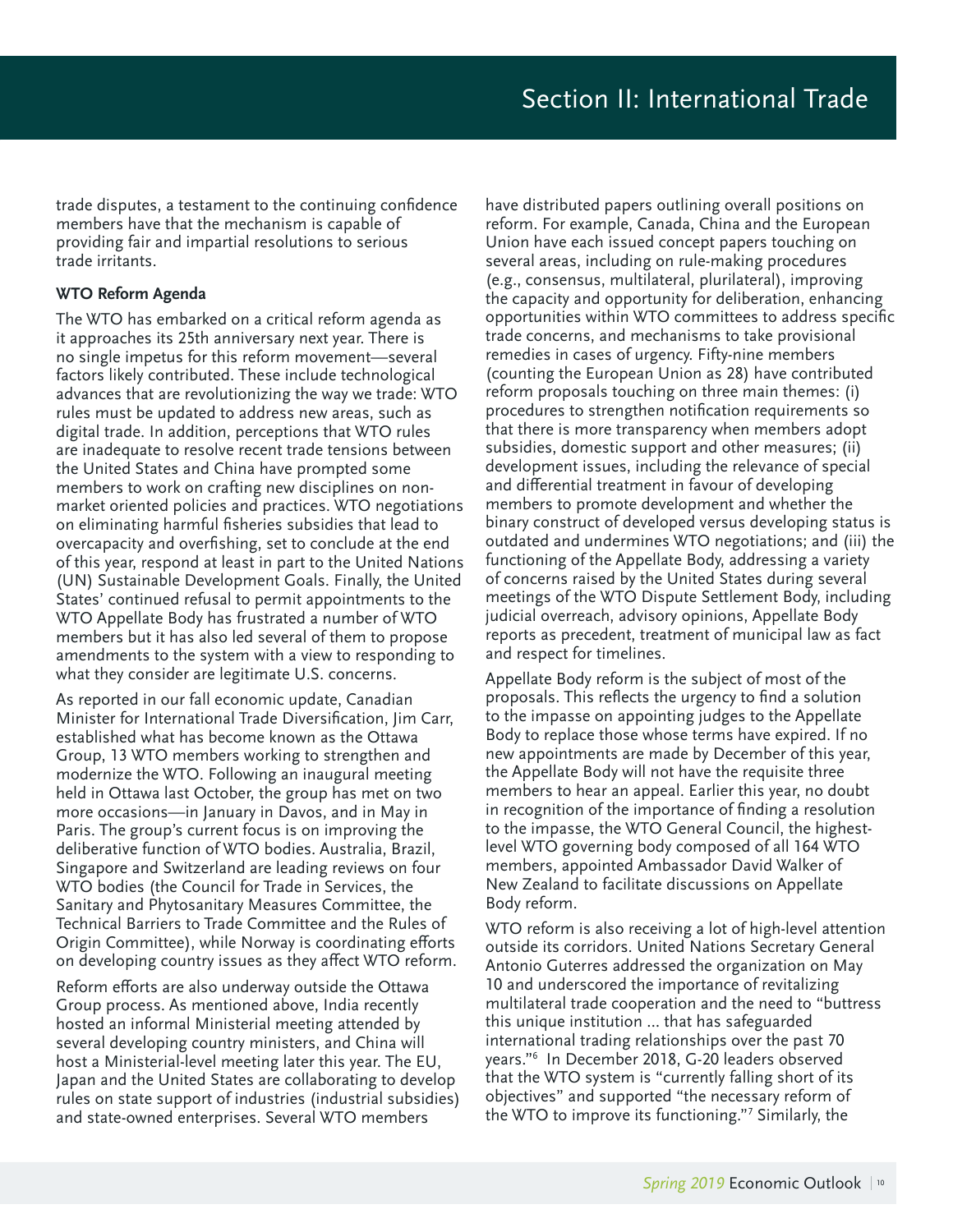

Asia-Pacific Economic Cooperation (APEC) Ministers responsible for trade agreed in May 2019 that "action is necessary to improve [the WTO's] functioning."8

Heightened activity on WTO reform does not guarantee quick or certain results. Members' perspectives on development issues, for example, are far apart, and progress on Appellate Body reform is far from guaranteed. However, the fact that real and significant reform discussions are underway among WTO members and that the UN, the G20 and APEC support WTO reform efforts illustrates what the WTO Director-General recently described as "a real shift in tone" and a genuine opportunity to update the global trading system.9 This shift is a positive development for the WTO, and for the rules-based trading system

#### **Electronic Commerce**

Negotiations on trade-related aspects of electronic commerce were launched earlier this year. Seventy-seven WTO members, including Canada, the United States, China, Japan, EU, Australia, Brazil, Singapore, Russia and several developing countries, are participating in the discussions. Issues raised include whether or not to continue a long-standing moratorium on customs duties on electronic transmissions, facilitation of e-commerce transactions, paperless trading and e-payments. Discussions also address issues related to market access for goods and services, data flows across borders, protection of consumer and personal data, digital security and the need to address the digital divide. The Canadian government sought input from interested stakeholders regarding these and other subjects that could form part of the discussions, which will inform the development of its own position.<sup>10</sup>

Although e-commerce has long been on the WTO agenda, progress was blocked until December 2017, when 71 members announced a joint initiative to initiate exploratory work toward future negotiations. Talks are progressing and include written proposals from the United States, EU (including draft text) and China. Positions differ in significant ways, but unlike in the past, this has not resulted in a stalemate on moving forward. This is significant, not only because technological advances are revolutionizing the way we trade and

therefore WTO rules must be updated to deal with them. It also demonstrates that members are willing and able to proceed with negotiations on a plurilateral basis and that the consensus model that hampered many efforts in the past may no longer hold sway. This, too, is a positive development for the WTO, and for the rules-based trading system.

#### **WTO Dispute Settlement Mechanism**

The WTO dispute settlement system has always been busy. Close to 600 disputes have been filed since 1995 and the number of active disputes ongoing at any time has been rising each year. Thirty-eight new disputes were filed in 2018, and 10 appeals were filed. So far this year, 10 new disputes were filed, as were 2 appeals. There are currently 12 appeals before the Appellate Body, 3 of which were filed by the United States.

These statistics seem to belie what many have referred to as a crisis in the WTO dispute settlement system. Despite the increasing likelihood that the Appellate Body will no longer be able to receive new appeals by December of this year, because the number of judges will be reduced to one (and three are needed to sit on any appeal), developed and developing country members continue to rely on the WTO to resolve their trade disputes. In fact, some members have agreed in writing at the commencement of dispute settlement procedures that if the Appellate Body is composed of less than three members on the date of circulation of the panel report, they will not appeal the report. This is especially significant given that the rate of appeal of panel reports has traditionally been very high (on average, 70.0% per year). We see members' continued willingness to resort to the WTO dispute settlement mechanism, flawed as they consider it to be, as very positive for the WTO. It is also indicative of the fact that the WTO offers the only viable mechanism to resolve major international trade disputes between states.

In sum, we are encouraged by the reform effort and applaud Canada's leadership in this vein. These efforts must be sustained, however, in order to achieve meaningful results.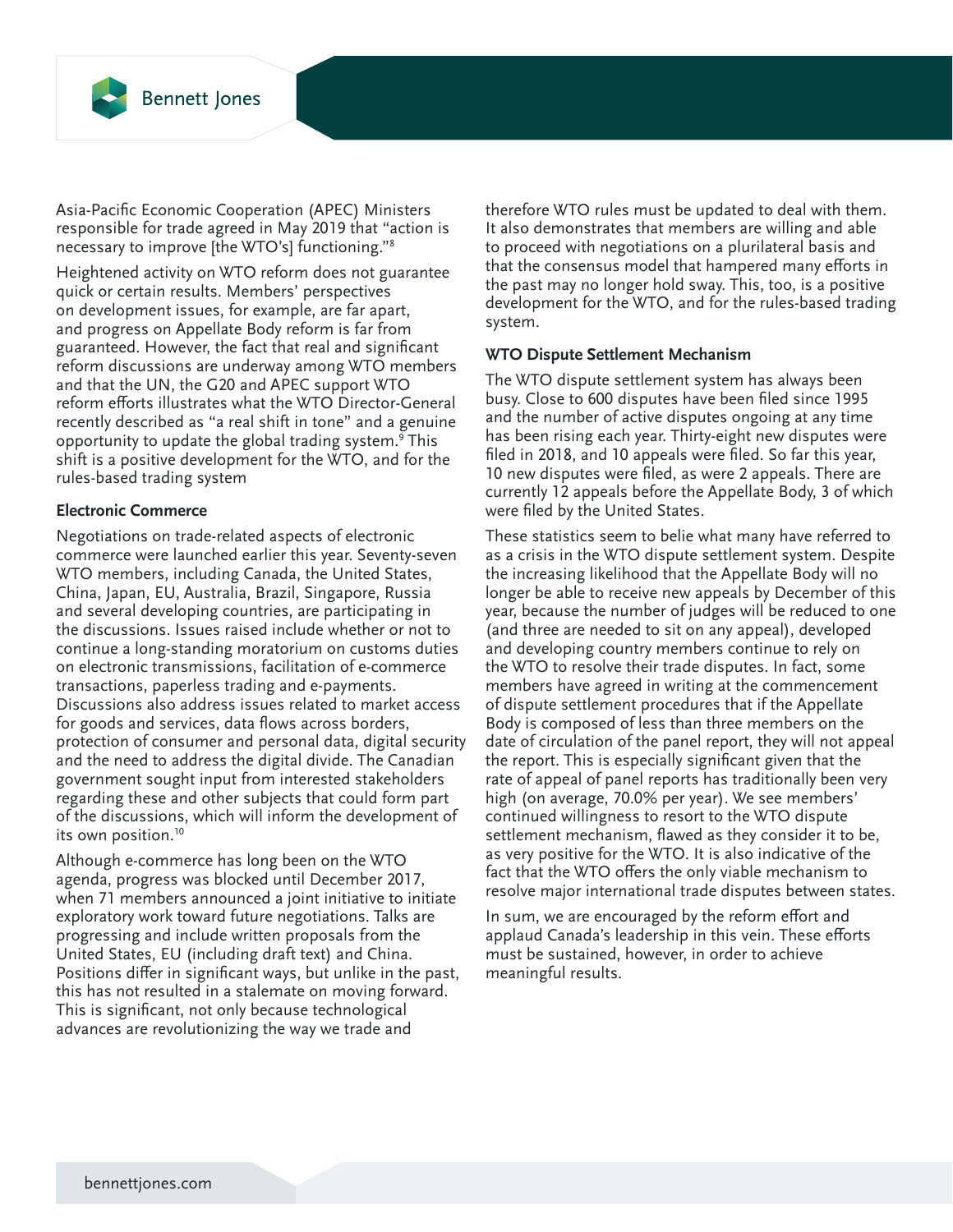#### **Brexit**

Another factor in creating uncertainty in international trade and economic relations is Brexit. It remains unclear exactly how this saga will end or when. Prime Minister May's premiership has been destroyed by her failure to develop a plan to take Britain out of the EU that could command a majority in Parliament. The credibility of Britain's two main parties has been undermined in the process. The Union itself may be in jeopardy. And yet despite the difficulties of agreeing on how to leave the

#### **The Trade World Through Canadian Eyes**

#### **Prospects for CUSMA**

As noted above, the prospects for ratification of the CUSMA have been improved by the agreement to remove the Section 232 tariffs on steel and aluminum. Key Congressional leaders had made it clear that this was an essential step to ratifying the agreement. Of course, Canada and Mexico also agreed to remove the counter tariffs which they had imposed in retaliation for the U.S. action. What is less obvious in the reporting is that, as the Americans point out in their May 17 press release,<sup>11</sup> "the agreement provides for aggressive monitoring and a mechanism to prevent surges in imports of steel and aluminum. If surges in imports of specific steel and aluminum products occur, the United States may reimpose Section 232 tariffs on those products." In the agreement, Canada has undertaken to "prevent the importation of aluminum and steel that is unfairly subsidized and/or sold at dumped prices" and "to prevent the transshipment of aluminum and steel made outside of Canada or the United States to the other country." It is not clear how these objectives will be realized. It is not unlikely that difficult bilateral discussions still lie ahead, although it is to be hoped that the Americans would not readily reimpose these tariffs.

On May 29, Canada began the formal process to ratify the CUSMA when Prime Minister Trudeau introduced in the House of Commons Bill C-100, An Act to implement the Agreement between Canada, the United States of America and the United Mexican States.<sup>12</sup> The government has indicated that Canada will proceed in tandem with the United States and Mexico in implementing CUSMA, suggesting that Canada will not complete the legislative process until the United States is also well engaged. Of course, little time is left for new parliamentary business before the fall election.

EU the biggest challenge still lies ahead—determining the nature of the future relationship between the United Kingdom (UK) and the EU. That should be a major focus of attention in the coming months. A better understanding of the challenges of how to fashion that relationship to benefit UK national interest might well facilitate better final decisions on how to leave the EU, or to abandon the project altogether.

Clearly this move is not unrelated to Vice President Pence's visit to Ottawa on May 30. Pence has been traveling in the United States, to extoll the benefits of the new agreement and to build support for its ratification in Congress. He and the Prime Minister compared notes on the prospects for ratification and on how to build momentum to help get the new North American Free Trade Agreement (NAFTA) ratified in three countries. Movement by Canada may serve as a useful example for the administration as it tries to persuade the Democrats to get on board. In addition, by moving forward in this way the government may well encounter less pressure from the Americans to tweak the Canadian legislative proposals than would be the case if the Americans had already got the deal through Congress. It is worth noting that the Mulroney government put the NAFTA implementing legislation through Parliament while the side agreement negotiations on labour and environment were still underway.

Certainly securing Congressional ratification of CUSMA is a big deal for the Trump administration. U.S. Trade Representative Robert Lighthizer's testimony to the House Ways & Means Committee on February 27, 2019, is definitive on that score:

"There is no trade program in the United States if we don't pass the [U.S.-Mexico-Canada Agreement]... If the Congress doesn't see fit to pass that, then everything else is kind of like a footnote. We can't do trade deals. What it says is that we don't have a consensus and that we don't want to stand up for our workers and our farmers and our ranchers. "We have *an agreement that is clearly better than its predecessor…*  It's \$1.3 trillion worth of business—millions and millions of people are affected and it just has to pass."<sup>13</sup>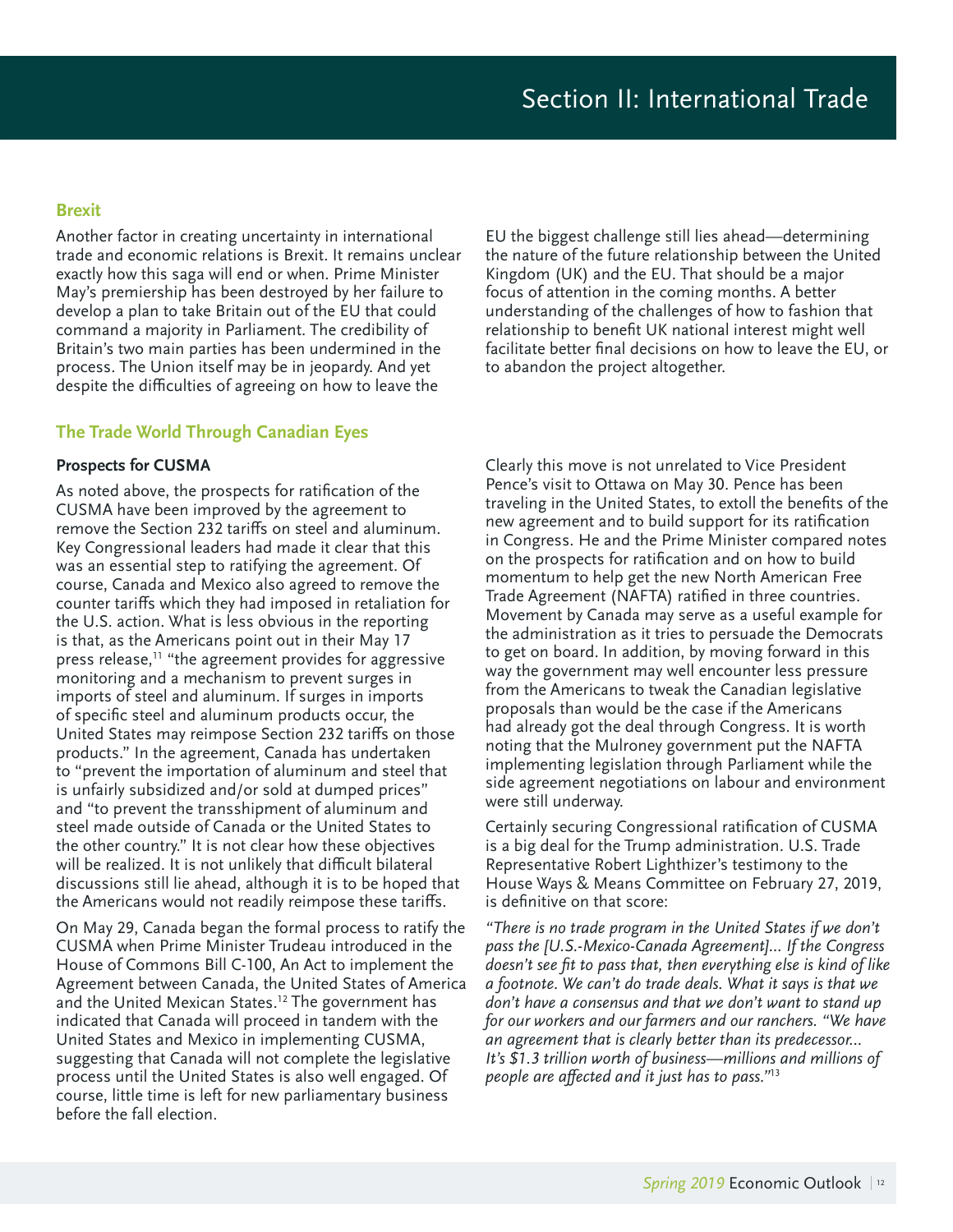

The President's threat to apply import duties to all Mexican products as a result of his concerns about migration from Mexico underlines the unpredictability of his approach to trade. However, in our view it is unlikely that duties will actually be applied in large part because of the serious negative reaction to his proposal inside the United States notably from leading Republicans in Congress.

Whether it is possible for the administration to secure Congressional approval before the 2020 American election is unclear. There does not seem to be great enthusiasm in Congress, particularly among Democrats, to take this on at this time. But it is noteworthy that the Democrats have been careful in what they have said about the new agreement. Putting it into law has not been ruled out of hand. Interestingly, the proposals for change that have been identified by Democrats probably pose greater problems for Republicans than for Canada or Mexico. They seem to involve strengthening the dispute settlement provisions of the agreement and weakening the agreed protection for biologic drugs in the pharmaceutical area.

Under the terms of U.S. law, it is possible for the CUSMA to be considered by the next Congress pursuant to the current Trade Promotion Authority including its provisions for "fast track" treatment in Congress.

#### **Making CPTPP and CETA Work for Canadians**

As noted above, Canada now has preferences in Europe, Japan and other CPTPP markets that are not enjoyed by our American competitors. We should be moving now as a top priority to take advantage of these opportunities and to consolidate our position in those markets. It may be some years before the United States negotiates equivalent market access particularly in Europe. In Japan, our preferences may be eroded more quickly but even so we should work hard to ensure that Canada gets its share of benefits from the new liberalization of the Japanese market.

One challenge for Canadian businesses is identifying where exactly the new opportunities are. This requires people, perhaps from the private sector, who are knowledgeable about the trade dynamics of particular products, and who are prepared to spend time going through the tariff schedules. It may sound tedious but the payoffs could be very large indeed.

The government has already put considerable effort into assisting business to take advantage of the new market access but further effort now should pay dividends for years to come.

#### **Managing Challenges in China**

Canadians are learning quickly just how difficult it is to manage our trade relations with China when our dominant trading partner, the United States, is exchanging trade blows with China. Despite the difficulties we should not lose sight of the fact that China is our second largest trading partner and that it is an important market for many Canadian products, particularly in the agricultural sector.

The current furor concerning Canadian canola exports to China is a good starting point for thinking about how to proceed. The assumption in Canada has been that our canola exports have stopped because the Chinese government has decided to punish Canada for its arrest of Huawei executive Meng Wanzhou, pursuant to an American extradition request. This seems a reasonable assumption and is further bolstered by recent experience with Chinese restrictions on Canadian canola exports because of an alleged risk posed by a fungal infection called blackleg. If we look deeper into what is going on, we learn that according to a United States Department of Agriculture (USDA) report<sup>14</sup> African Swine Fever (ASF) is a game changer for global oilseed markets. ASF has resulted in a reported decline of 20.0% in the size of China's pig herd since August 2018. As a consequence, the USDA is forecasting an accumulated decline in China's import demand for soybeans of 42 million metric tons through 2019-20. Senior American officials are cautioning producers about relying on sales of soy and corn to China and recommending that instead, they focus on exporting meat and ethanol to that market.

It is relevant to note that oilseed products like canola and soy are crushed to make oil and meal. The meal is used as animal feed so that economics of the crushing industry in China are dramatically affected by the enormous reduction in the size of the swine herd.

While the effects of ASF are dramatic, it seems that the Chinese are also moving away from a pork supply model that relies on domestic hog production fed by imported feed grains to a model based on greater imports of pork meat to satisfy consumer demand. If what we are seeing is a fundamental shift in the economics of Chinese food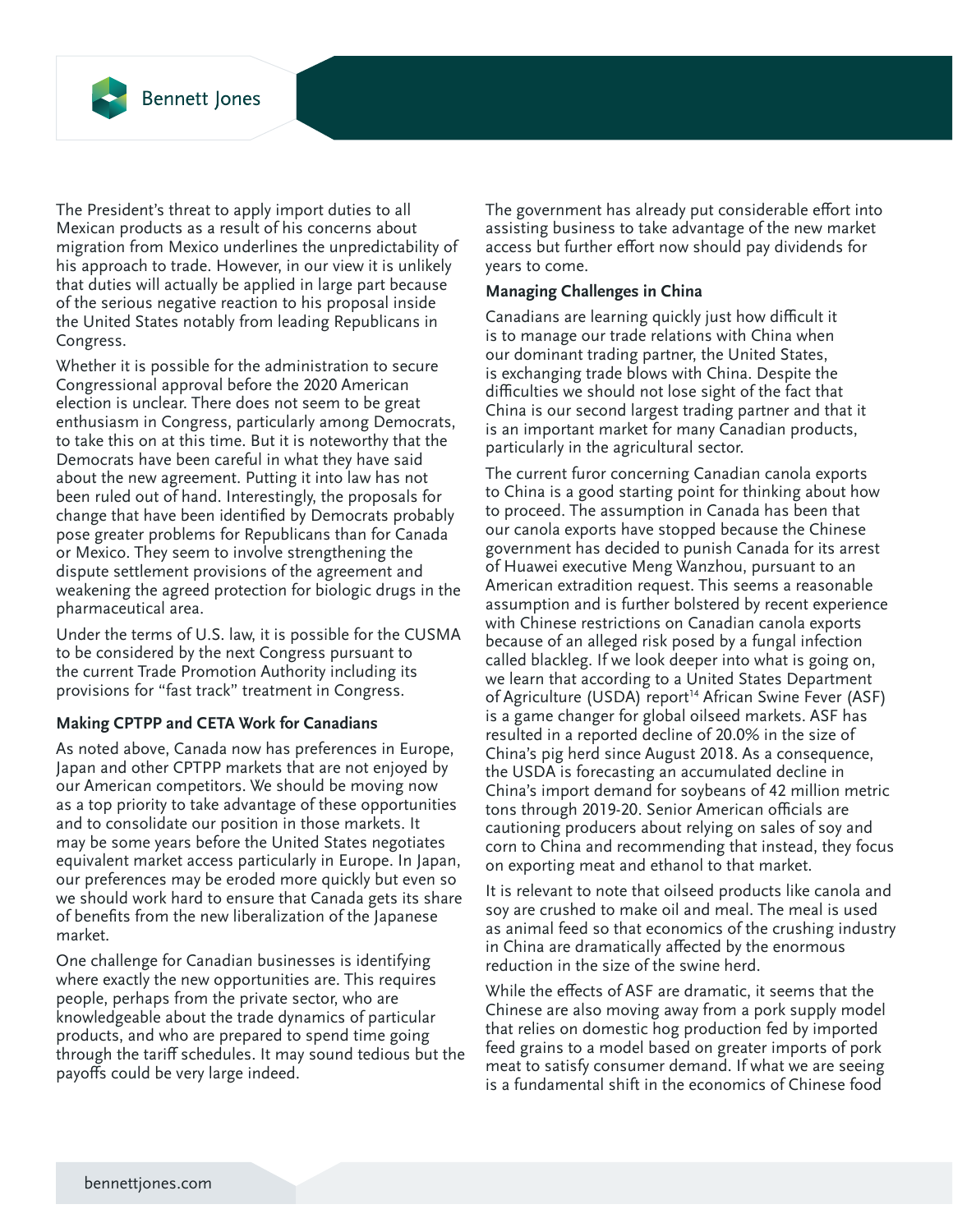production, getting the Chinese to remove disease-related restrictions on Canadian exports will at best only partially restore our markets for canola.

It is important to make an accurate diagnosis of the problem before deciding on our response. Perhaps Canadians should be looking at investing in oilseed crushing facilities in Canada, producing meal for Canadian livestock, exporting more meat to China and other markets, as well as oil under the new access gained in Japan and elsewhere as a result of the CPTPP. China is going to continue to be a major and growing importer of food and agricultural products. Canadians can expect to find significant opportunities in China over the coming years despite the current downturn in the relationship.

One final point on the "canola" file, the Chinese authorities are probably pleased that Canadians think that the decline in canola shipments is solely the result of Chinese retaliation rather than, also, the result of a fundamental change in market conditions. After all, they are trying to change Canadian behaviour.

Another lesson here is that we should try to avoid becoming too dependent on any one market for sales of a particular commodity. We are trying to diversify away from overdependence on the U.S. market. We should bear this in mind as we consider how best to develop our relations with China.

#### **Conclusion**

We consider that while the outlook for global trade remains uncertain, there are some developments which suggest that the fears of global trade disruption evident in the current behaviour of financial markets will prove to be overblown. In particular, we see a few positive developments which suggest a slight evolution in the trade policy approach of the Trump administration. The Trump administration has continued to focus on China but has made an effort to shore up its trade relations with traditional allies. Perhaps the difficulties faced by farmers and others with the effects on their livelihood of trade retaliation have played a role. These developments also underline once again the value of advocacy efforts that reach out to our natural allies in the United States.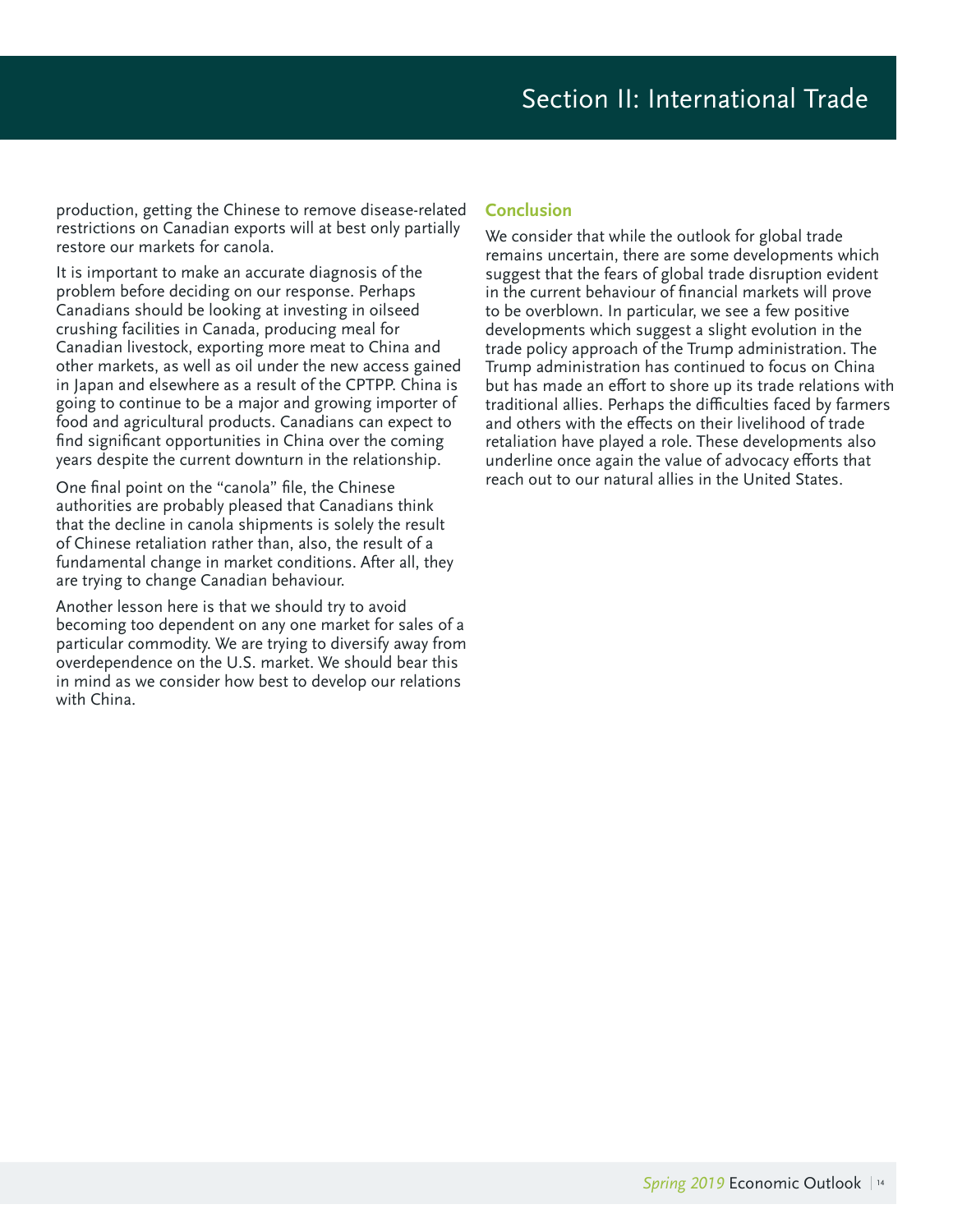

## Section III: Canadian Outlook

#### **Recent Developments**

Growth in Canada was only 0.4% at an annual rate in both 2018Q4 and 2019Q1, its slowest pace since 2016Q2. In 2019Q1, growth continued to be depressed by weakening housing and goods exports but household consumption and business non-residential fixed investment rose sharply. Moreover, there was a substantial rebound of real GDP growth in March, with gains widespread across industrial sectors.

#### **Prospects to 2021**

The profile of Canadian growth to 2021 has changed since our fall outlook. Whereas previously, Canadian growth was projected to gradually slow toward its potential rate starting in 2019, in the current projection growth falls below potential in 2019, but rises slightly above potential in 2020 and 2021. Thus real GDP growth decelerates to 1.3% in 2019, from 1.8% in 2018, before rebounding to 1.9% in both 2020 and 2021 (Table 1.1).

Many economies experienced a slowdown in 2018Q4 against a background of high trade uncertainty, tighter financial conditions and political headwinds, but in Canada the deceleration was more severe than elsewhere primarily because of a substantial drop in the price of Western Canadian oil. This shock has depressed Canadian real national income, employment and investment in the oil and gas sector and related industries and household spending in oil-producing provinces. Excess capacity re-emerged in 2018Q4 and has increased in 2019Q1. From a relatively weak position in early 2019, the Canadian economy is expected to gradually gain momentum, leading to above-potential growth by 2020. To a considerable extent the projected gain in momentum stems from a fading of the negative effects that have weighted on the economy recently. Thus, to quote the Bank of Canada in its April 2019 Monetary Policy Report (p.9), "The dampening effects on growth of low oil prices, changes to housing policies and the 2017-18 increases in borrowing rates should dissipate over 2019". This would contribute to

Core CPI inflation has continued to be at, or close to, 2.0% in the first four months of 2019, consistent with an economy not far from capacity and inflation expectations solidly anchored at 2.0%. Various indicators of average wage rate showed only modest yearly growth rates at the beginning of 2019. The Bank of Canada has kept its policy interest rate at 1.75% since October 2018. On a monthly basis, the Canadian dollar has remained near 75 U.S. cents since mid-2018.

a stabilization of housing and a firming of household consumption. Growth in consumption is nevertheless expected to be moderate over the short term.

Besides the fading of negative factors, a number of positive developments should enhance Canadian growth going forward. Business investment outside the oil and gas sector would benefit from new tax changes by the federal, Ontario and Québec governments. Healthy growth in U.S. activity, rising production capacity in Canada, the assumed ratification of CUSMA, which would reduce trade uncertainty, and the projected alleviation of transportation constraint on shipments of Western Canadian oil through rail and pipeline expansion (assumed to be completed by the end of 2021), would provide support to growth in exports and investment. Exports of travel and commercial services should continue to grow at a robust pace.

Taken together the 2019 budgets (before reserve) of the federal, Québec, Ontario and B.C. governments provide no impulse to growth, either positive or negative, in 2019 (see Section IV, Table 4.1). Fiscal consolidation gives rise to negative impulses to growth of about 0.3% of GDP each year from 2020 to 2023. With the additional fiscal restraint to be expected in the next Alberta budget, the negative impulse to Canadian growth will probably reach 0.4% of Canadian GDP each year over the next four years, which means that Canadian real GDP growth could be cut by 0.2% to 0.4% in each of those years.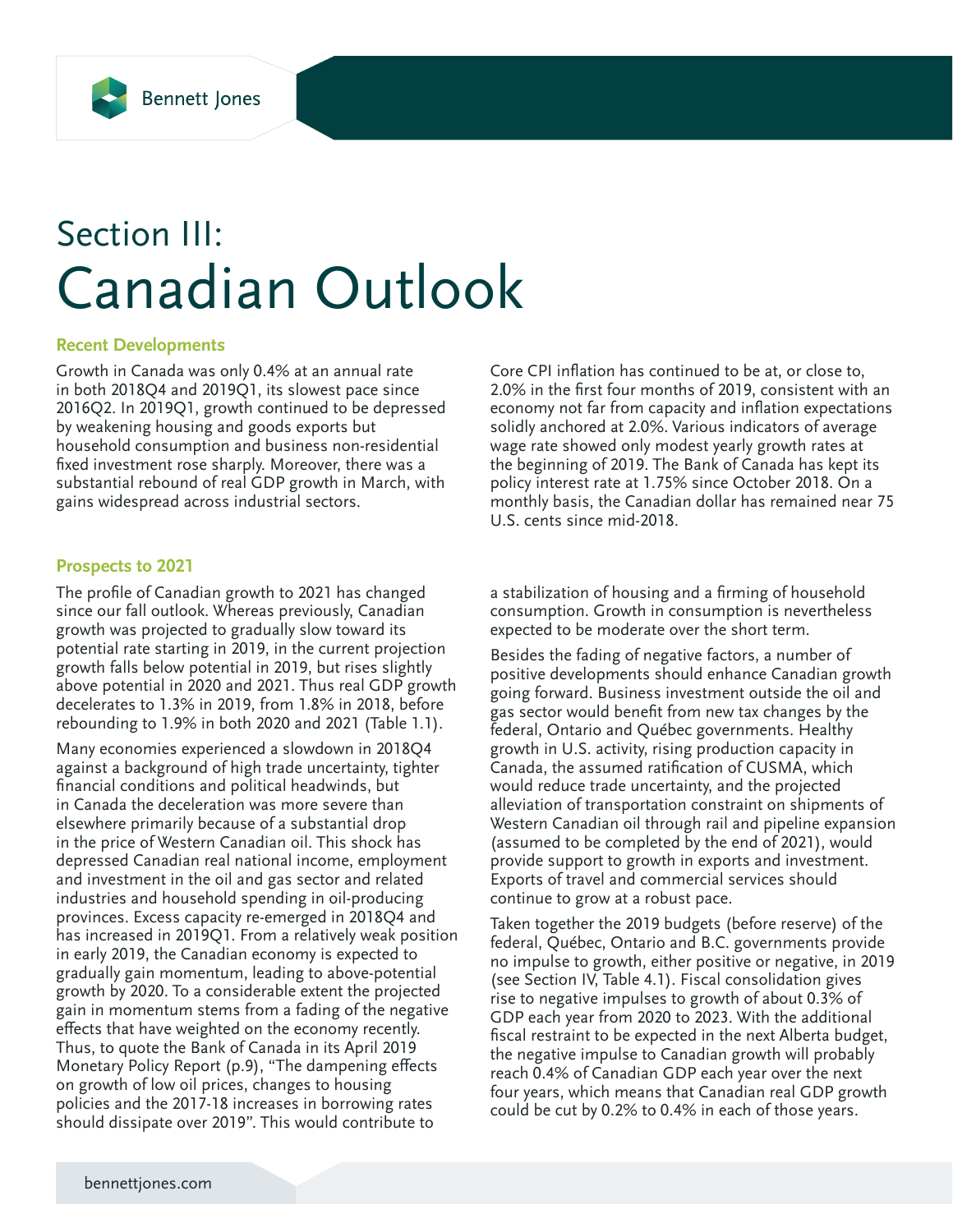The Bank of Canada has made clear that monetary policy is "data dependent". Should the Canadian economy unfold as we and the Bank of Canada project,<sup>15</sup> then a cautious Bank of Canada would continue to keep its policy rate steady at 1.75% but move the policy rate toward 2.25%, the bottom of the neutral rate range, by 2021 as above-potential growth re-emerges. Raising the policy rate to its neutral level (2.25% to  $3.25\%$ )<sup>16</sup> would be consistent with keeping the economy at potential and inflation on target, going into the medium term.

#### **Risks to the Canadian Outlook**

The risks to our global outlook that were identified at the end of Section I represent risks to our Canadian outlook as well. A full-blown trade war between the United States and China would have grave consequences for global growth, trade and commodity prices, with important negative repercussions on Canada (see Section II on trade). Adverse global trade developments represent the biggest downside risk for the Canadian outlook. Bilateral issues with the United States and China also present some downside risk. However, stronger-than-expected U.S. growth would provide some offsetting upside risk to Canadian growth.

Our Canadian outlook is also at risk due to factors that apply more particularly to Canada. Housing may experience more weakness in the near term than implied by the soft landing implicit in our projection. This being said, downward price correction in large metropolitan

Our assumptions concerning oil prices, growth and policy interest rates in the United States and Canada lead us to expect that the Canadian dollar will continue to move in a range near 75 U.S. cents in 2019. As in our fall outlook, the center of the band will tend to rise in the next two years to perhaps 78 U.S. cents by 2021. The expected expansion of crude oil exports as production and transportation capacities increase would provide support to the Canadian dollar.

markets would help improve housing affordability. Another risk is that the Western Canadian oil price may deviate more dramatically and persistently from the projected average price, thereby posing risks in either direction to Canadian growth. A related but negative risk to growth, particularly in Western Canada, would be that the coming on stream by 2021 of one or more of the three planned oil pipeline additions (Enbridge Line 3 replacement, Trans Mountain expansion and Keystone XL) be delayed, if not canceled. On the other hand, we may underestimate the stimulus to growth that the construction and operation of these pipelines would provide over the projection horizon. A final risk is the failure of the United States to ratify the USMCA followed by a possible break-up of NAFTA, contrary to our expectations. Canadian exports and investment would suffer as a result.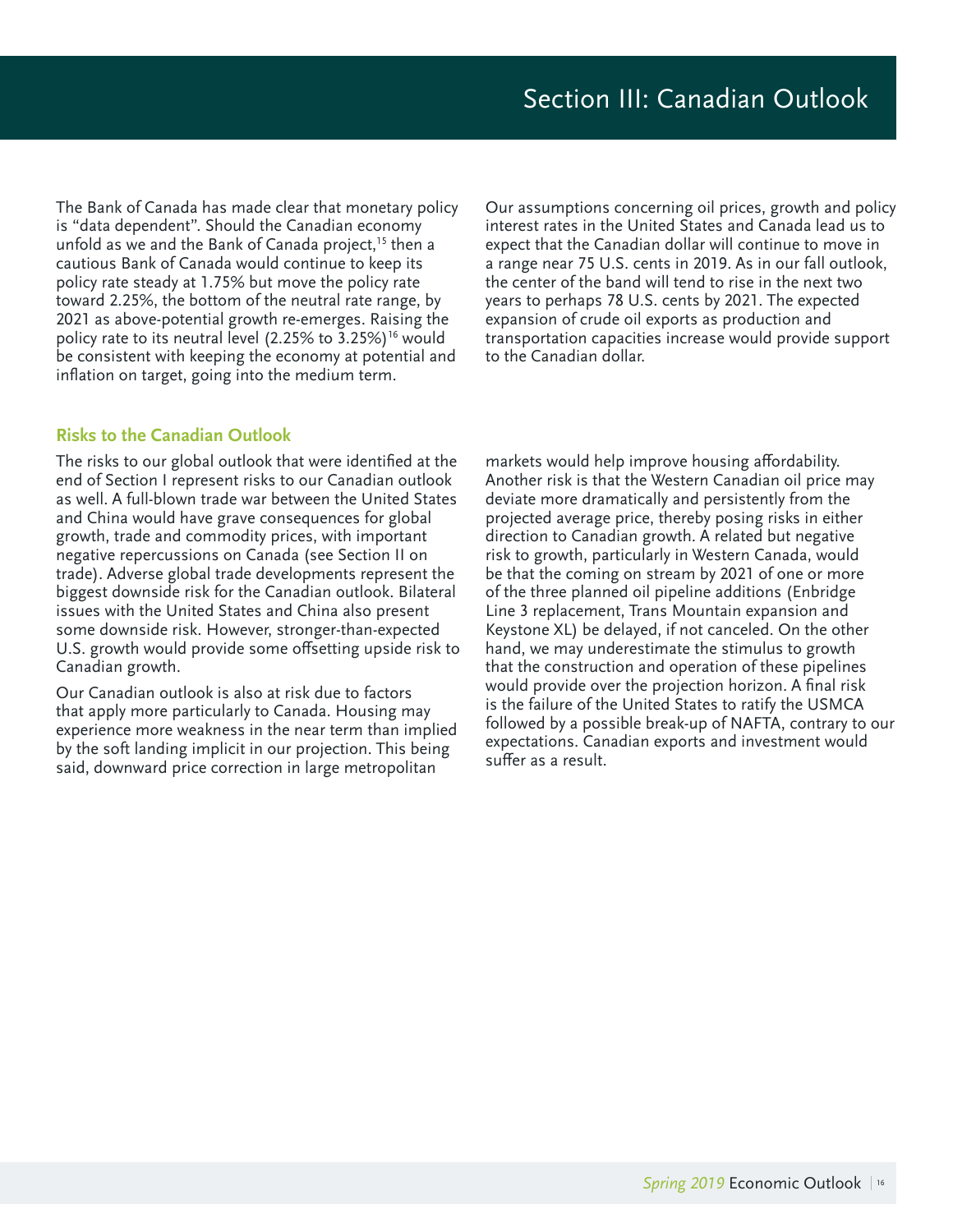

# Section IV: A Macro Perspective on 2019 Budgets

In this section we provide a brief analysis of 2019 budgets in Canada from a macro perspective. Earlier this year the federal, Québec, Ontario and B.C. governments released their 2019 budgets, which extend to 2021-22 for B.C. and 2023-24 for the others. The Alberta government has yet to come up with a new budget in 2019.

We begin our analysis by looking at the "consolidated" 2019 budget of the federal, Québec, Ontario and B.C. governments, for which we have hard data. Among

other things, we assess how restrictive or stimulative the consolidated fiscal policy of these governments could be to Canadian economic growth over the next five years. We then analyze the 2019 budgetary projections of each of the four large jurisdictions separately and finish by discussing fiscal prospects for Alberta in anticipation of the next budget.

#### **"Consolidated" 2019 Budgets**

The 2019 budgets largely reflect the view that the United States and Canadian economies start growing at roughly their potential rates in the short term. Interest rates and bond yields are projected to rise slowly from current levels; the Canadian dollar is expected to strengthen steadily from near 75 U.S. cents in 2019 to 80 U.S. cents in 2023; and the WTI oil price is expected to rise from slightly below US\$60 in 2019 to around US\$65 in 2023. There are some differences in the profiles of these variables across the four 2019 budgets but, by and large, they are relatively minor.

Taken together, the 2019 budgets of the federal, Québec, Ontario and B.C. governments project own-source revenues to grow rather slowly in 2019-20 after an unexpectedly strong advance in 2018-19 (except in Ontario) and then to increase at nearly the same pace as Canadian nominal GDP over the next four years (Table 4.1). Program expenses increase at 2.5% per year through to 2023-24, a sharp slowdown from the

accelerated pace of 2017-18 and 2018-19. This downshift can be found in all the four jurisdictions but is largest in Ontario. In contrast, public debt charges steadily increase relative to own-source revenue over the next five years even as net debt declines relative to Canadian GDP: this is due to a significant rise in the interest cost of new borrowing relative to that of maturing debt. The overall budget deficit before reserve reaches a peak of \$23 billion or 1.0% of GDP in 2019-20 and steadily shrinks to zero by 2023-24. Net capital investments decline significantly over the next five years reflecting downward trends projected in the federal and Ontario budgets; in Québec and B.C. net capital investments significantly increase from their 2018-19 levels. Shrinking budget deficits and reduced net capital investments lead to a steady decline in the consolidated net debt relative to Canadian GDP.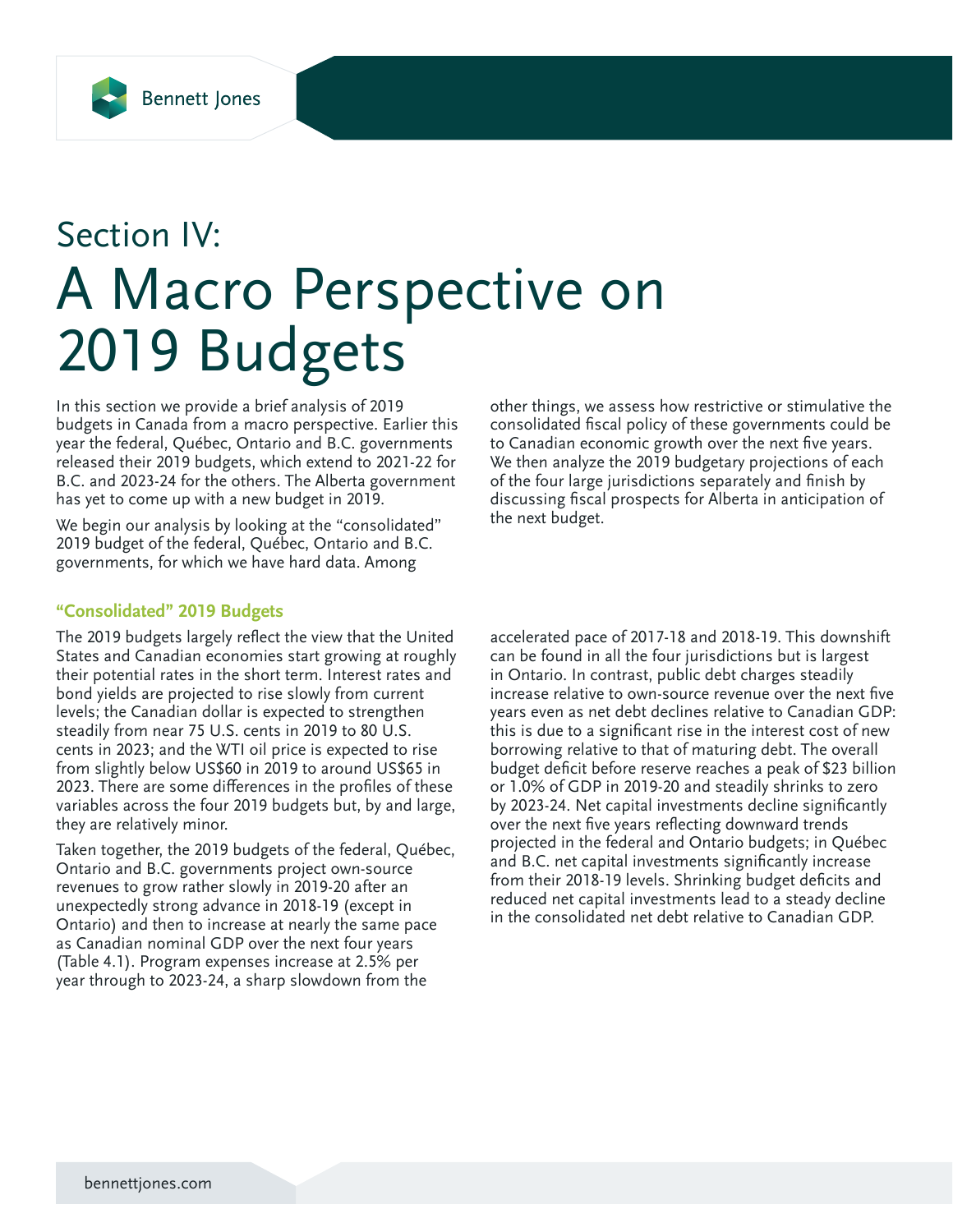#### **Table 4.1**

| "CONSOLIDATED" 2019 BUDGETS BEFORE RESERVE OF FEDERAL, QUÉBEC, ONTARIO AND B.C. GOVERNMENTS |         |         |         |         |         |         |
|---------------------------------------------------------------------------------------------|---------|---------|---------|---------|---------|---------|
|                                                                                             | 2018-19 | 2019-20 | 2020-21 | 2021-22 | 2022-23 | 2023-24 |
| Own-source revenue: % change                                                                | 5.3     | 2.0     | 3.4     | 3.8     | 3.6     | 3.9     |
| Program expenses: % change                                                                  | 5.3     | 2.1     | 2.6     | 2.4     | 2.6     | 2.7     |
| Public debt charges: % of<br>own-source revenue                                             | 8.0     | 8.4     | 8.6     | 8.7     | 8.8     | 8.8     |
| <b>Budget deficit before reserve</b><br>$(S$ millions)                                      | 20,156  | 22,701  | 19,229  | 12,368  | 6,910   | $-142$  |
| Net capital investments (\$ millions)                                                       | 17,368  | 15,767  | 14,951  | 16,564  | 12,852  | 12,040  |
| Net debt before reserve to<br>Canadian GDP (%)                                              | 59.9    | 59.6    | 59.0    | 58.1    | 56.6    | 54.9    |
| Fiscal impulse as % of<br><b>Canadian GDP</b>                                               | 0.1     | 0.0     | $-0.2$  | $-0.3$  | $-0.4$  | $-0.3$  |
|                                                                                             |         |         |         |         |         |         |
| Nominal GDP Canada: % change<br>(fed)                                                       | 3.8     | 3.4     | 3.5     | 3.7     | 3.9     | 4.0     |

In aggregate, the 2019 budgets of the federal, Québec, Ontario and B.C. governments pursue a program of fiscal consolidation founded on restraint in program spending growth and cuts in net capital investments. For 2019-20, these budgets (before reserve) taken together are neutral, generating no impulse to growth, either positive or negative. Fiscal restraint gives rise to negative impulses to growth of about 0.3% of GDP from 2020-21 to 2023-24 (Table 4.1), which means that Canadian real GDP growth could be cut by between 0.1% and 0.3% each year as a result. With the additional fiscal retrenchment to be expected in the next Alberta budget, the negative impulse to Canadian growth will probably reach 0.4% of Canadian GDP each year over the next four years. This means that **Canadian real GDP growth could be reduced by 0.2% to 0.4%, from what it might have been in each of those years as a result of budgetary policies.**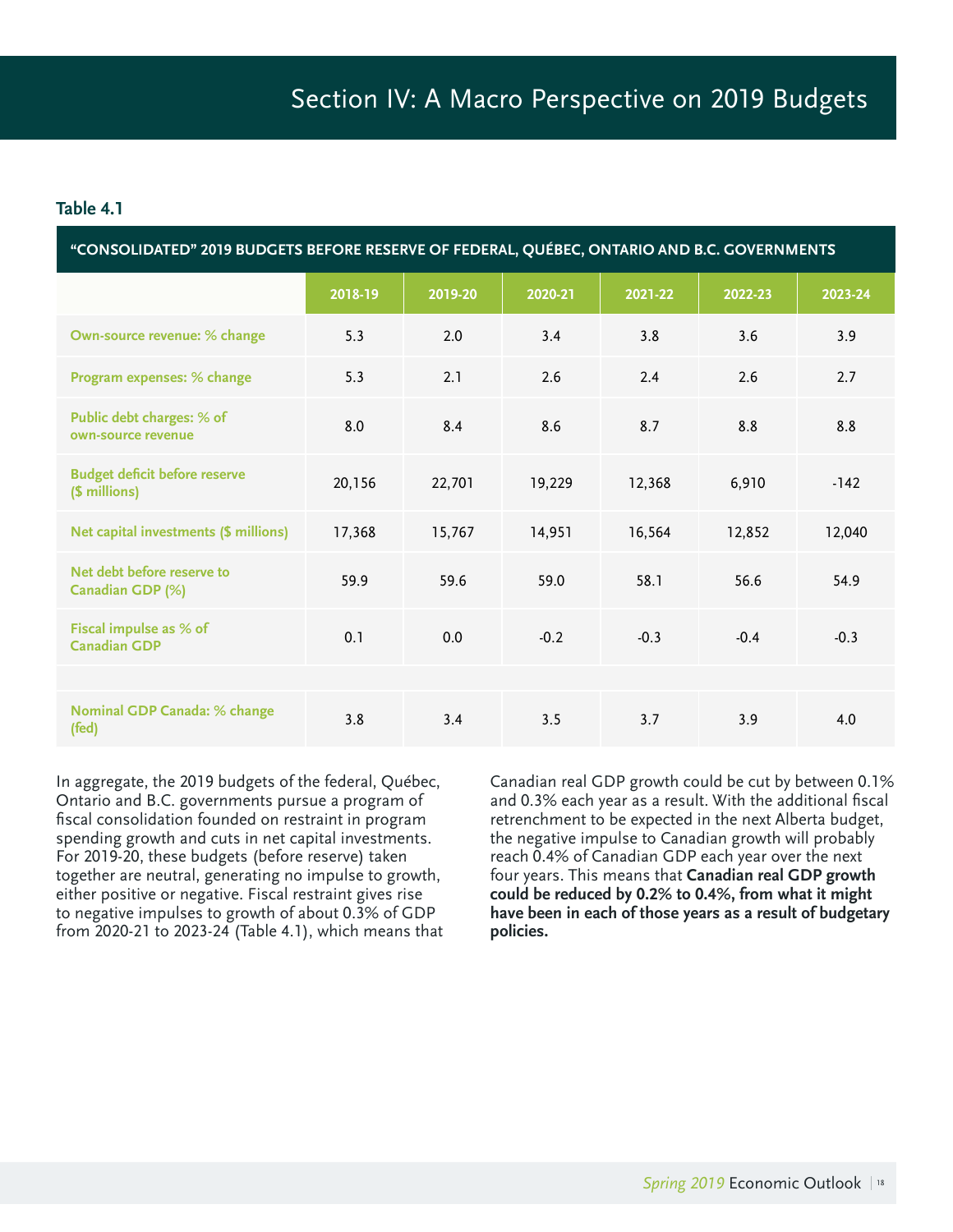

#### **The 2019 Federal Budget**

The federal government projects its total revenues to grow a bit slower than nominal GDP from 2019-20 to 2023-24, but only because of a temporary decline in corporate income taxes in 2019-20, reflecting temporary measures proposed in the fall update to stimulate investment (Table 4.2). At the same time, program expenses expand at a rate slightly inferior to population growth plus inflation, even as a substantial increase in the amount of direct fuel charge proceeds returned to the public in the context of the federal carbon pricing system boosts program spending growth by 0.3% per year.

Public debt charges increase rapidly as debt expands and borrowing costs rise. Overall, the budget deficit tops at \$19.8 billion in 2019-20 and 2020-21 before shrinking to \$9.8 billion by 2023-24, dragging down the accumulated deficit-to-GDP ratio to 28.6% in 2023-24 from 30.8% in 2018-19. The federal government also trims its net capital investments markedly relative to 2018-19, thus reinforcing, the negative impact of the deficit contraction on net debt.17 Indeed, the net debt-to-GDP ratio falls to 32.2% in 2023-24 from 34.7% in 2018-19.

#### **Table 4.2**

| <b>FEDERAL GOVERNMENT: BUDGET 2019</b>   |           |           |           |           |           |          |
|------------------------------------------|-----------|-----------|-----------|-----------|-----------|----------|
|                                          | 2018-19   | 2019-20   | 2020-21   | 2021-22   | 2022-23   | 2023-24  |
| Total revenues (% changes)               | 6.7       | 2.0       | 3.7       | 4.4       | 3.8       | 3.9      |
| Program expenses (% changes)             | 4.9       | 1.8       | 3.1       | 2.5       | 2.9       | 3.0      |
| <b>Public debt charges (\$ millions)</b> | 23,600    | 26,200    | 28,500    | 30,200    | 31,400    | 33,200   |
| <b>Budget deficits (\$ millions)</b>     | $-14,900$ | $-19,800$ | $-19,700$ | $-14,800$ | $-12,100$ | $-9,800$ |
| Net capital investments (\$ millions)    | 4,000     | 2,600     | 2,600     | 2,800     | 2,100     | 1,500    |
| Net debt-to-GDP ratio (%)                | 34.7      | 34.5      | 34.3      | 33.8      | 33.1      | 32.2     |
| Accumulated deficit to GDP (%)           | 30.8      | 30.7      | 30.5      | 30.0      | 29.3      | 28.6     |
| Canada nominal GDP (% changes)           | 3.8       | 3.4       | 3.5       | 3.7       | 3.9       | 4.0      |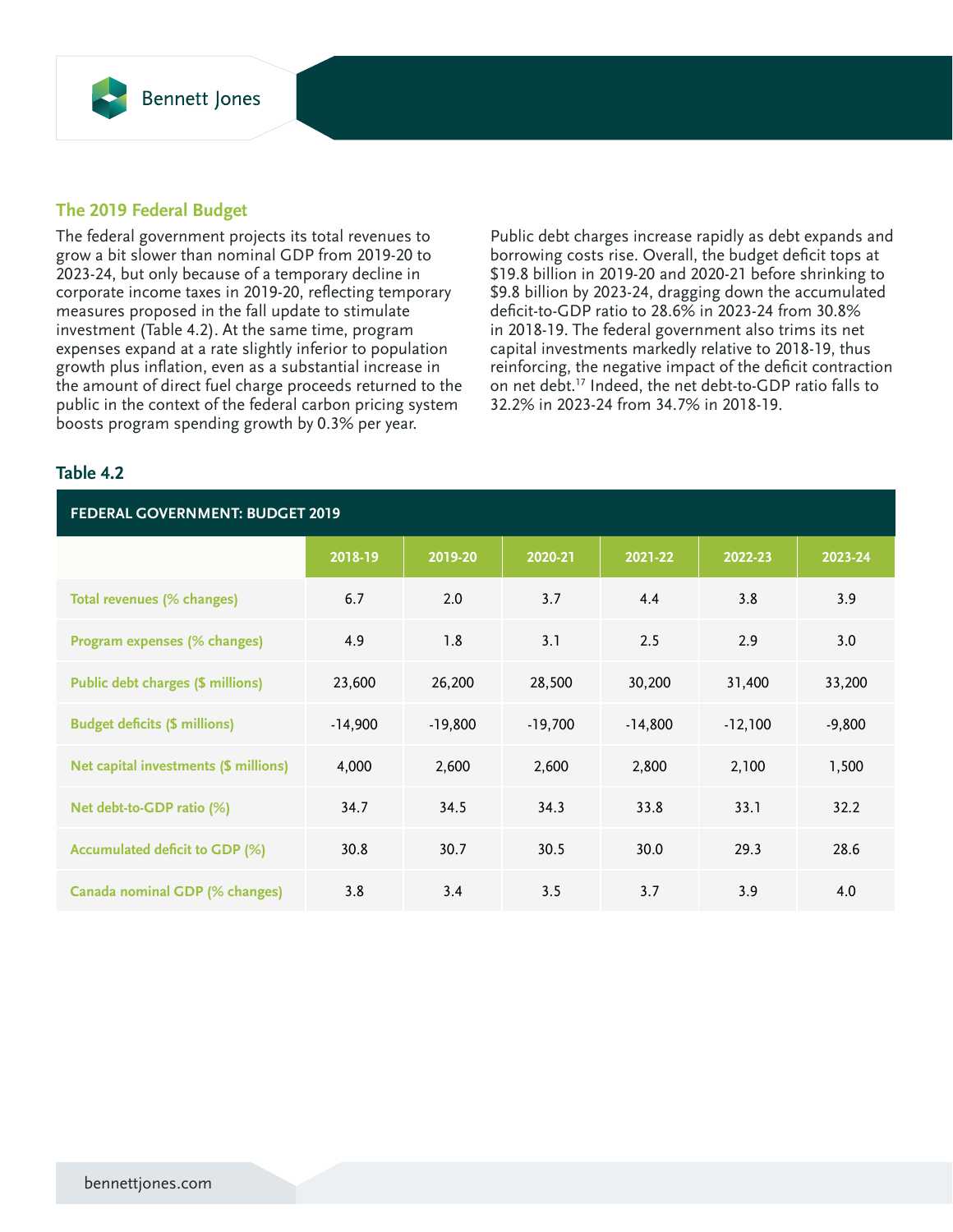Earlier this year, we expressed the view that the federal Minister of Finance should take no spending or tax actions, which would further compromise a future government's room to take the necessary discretionary action to support growth and public investment in the event of a major economic downturn.<sup>18</sup> In fact, in its 2019 budget the federal government launched measures to stimulate housing and investment in the short term, which contributed to a significant expansion of the deficit and kept progress in reducing the debt ratio to a minimum. While the increased tax allowances for business investment rightly aimed at preserving Canada's tax competitiveness, the new initiatives to boost housing demand may not have been warranted in light of the already high levels of ownership rate and household debt in Canada. The federal government abstained from significantly strengthening its finances in the near term and hence will continue to have only modest fiscal room to provide economic stimulus in the event of a significant slowdown or recession. This slowdown could originate from weaker global activity due to trade wars or other factors (see Section I). It could also result from a combination of adverse domestic factors such as a major housing correction, weaker Western Canadian oil prices and bilateral trade issues as outlined in Section III. The planned or expected fiscal consolidation of governments from 2020-21 to 2023-24, if implemented, could reduce growth by as much as 0.4% per year after 2019.

As excess supply would grow rapidly as a result of an abrupt collapse of global demand, there would be great pressure on the federal government to provide fiscal stimulus to supplement the expected easing of policy rates by the Bank of Canada. To illustrate the implications of this situation, suppose that the Canadian nominal GDP turns flat in 2020 and that fiscal revenues automatically fall by about 3.0% in the year while program spending including some discretionary stimulus could increase by as much as 8.0%. These rates are half those experienced in 2009, at the worst of the Great Recession. The budget deficit (before reserve) in 2020-21 would more than double, to over \$40 billion, and the net debt-to-GDP ratio (before reserve) would rise by about 2 points to about 36.3% instead of declining to 34.0% as budgeted. Even if the shock was to be completely reversed by 2023-24, in the sense that GDP, revenues and program spending get back to the same levels as in the base case by that year, the net debt-to-GDP ratio would still be higher than in the base case by 1 point in 2023-24 because over the years larger deficits would have accumulated into a larger debt. The important point to keep in mind is that even a temporary shock to GDP, revenues and spending has a permanent effect on debt. Of course the shock may be only partially reversed over time, in which case its impact on the debt ratio could be much greater.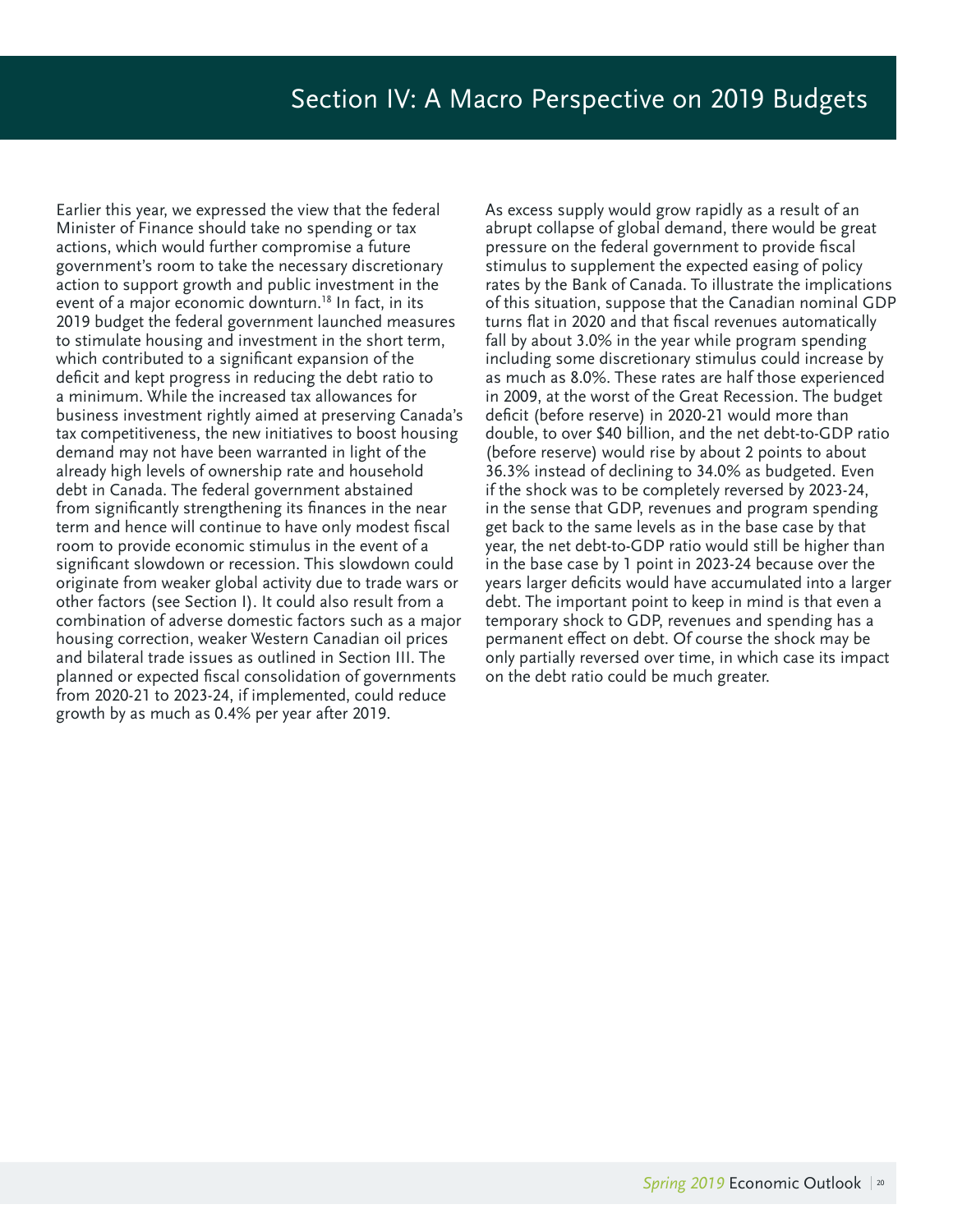

#### **The 2019 Québec Budget**

In its 2019 budget, the government of Québec projects continued, moderate budget surpluses through to 2023- 24 and a marked decline in its net-debt-GDP ratio from 40.0% in 2018-19 to 34.8% in 2023-24 (Table 4.3). On average, program expenses increase by 3.4% per annum from 2019-20 to 2023-24, significantly faster than the pace of inflation plus population growth. Own-source revenues

grow at a slightly faster pace than nominal GDP in the last four years of the projection, but at a much slower rate in 2019-20 as corporate taxes and the school property tax temporarily decline in response to policy measures introduced earlier.

#### **Table 4.3**

### **QUÉBEC GOVERNMENT: BUDGET 2019**

|                                          | 2018-19 | 2019-20 | 2020-21 | 2021-22 | 2022-23 | 2023-24 |
|------------------------------------------|---------|---------|---------|---------|---------|---------|
| Total revenues (% changes)               | 4.8     | 1.8     | 3.2     | 3.0     | 3.3     | 3.2     |
| Program expenses (% changes)             | 5.1     | 5.0     | 3.3     | 3.0     | 3.0     | 3.0     |
| <b>Public debt charges (\$ millions)</b> | 8,899   | 8,996   | 9,138   | 9,292   | 9,661   | 9,727   |
| <b>Budget surplus (\$ millions)</b>      | 5,606   | 2,504   | 2,684   | 2,947   | 3,360   | 4,032   |
| Net capital investments (\$ millions)    | 3,158   | 3,108   | 3,261   | 4,169   | 4,290   | 3,459   |
| Net debt-to-GDP ratio (%)                | 40.0    | 38.8    | 37.7    | 36.8    | 35.9    | 34.8    |
| Nominal GDP (% changes)                  | 4.3     | 3.5     | 3.2     | 3.0     | 3.0     | 3.1     |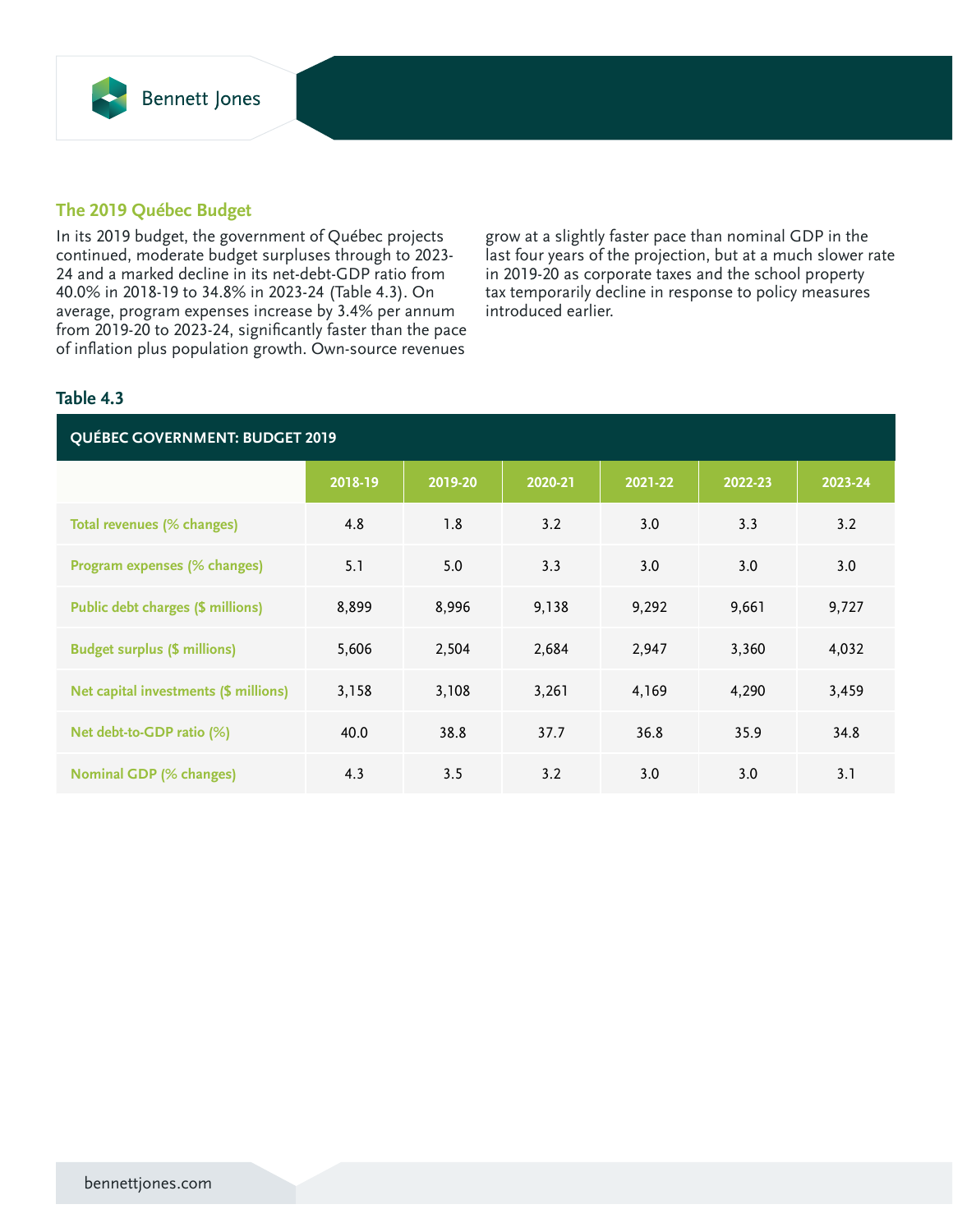As we surmised last February, the Québec government used the room provided by solid budget surpluses in previous years to lower tax rates and continue to increase program spending at a fast pace in 2019-20. The government scales down program spending growth in subsequent years, to a still solid rate, in order to maintain progress in reducing its debt ratio. Emulating the federal government, it introduced an enhanced capital cost allowance to foster business investment and keep its marginal effective tax rates for businesses highly competitive.

In its 2019 budget, the government reports that in the event of an average recession for Québec, the cumulative loss of own-source revenue relative to a base case would be \$5.5 billion after the first two years and \$8.1 billion after five years. Taking account of some increase in program spending as modest automatic stabilizers kick in, the negative impact of the downturn on the budget balance would be even greater, at least in the first two years. If such a downturn was to start in 2020-21, the

projected steady surpluses in the current budget would turn into moderate deficits (before reserve). The net debt-to-GDP ratio (before reserve) would rise from 38.7% in 2019-20 to a peak of 40.7% in 2021-22 instead of falling to 36.8% in that year. By 2023-24 the debt ratio would be down to 38.8% instead of 34.7%. Thus, an average recession would severely hamper the objective of reducing the debt ratio, but in all likelihood would not jeopardize the high credit rating of Québec.

As we pointed out before, one key challenge for Québec is to raise potential growth in the economy. This would allow a reduction of the relatively high tax rates in the province and/or stronger program spending growth without compromising the debt reduction objective. The 2019 budget provides for initiatives to boost Québec's potential totaling \$3.7 billion over the next five years, in addition to the measures announced last fall to stimulate business investment, including accelerated depreciation measures.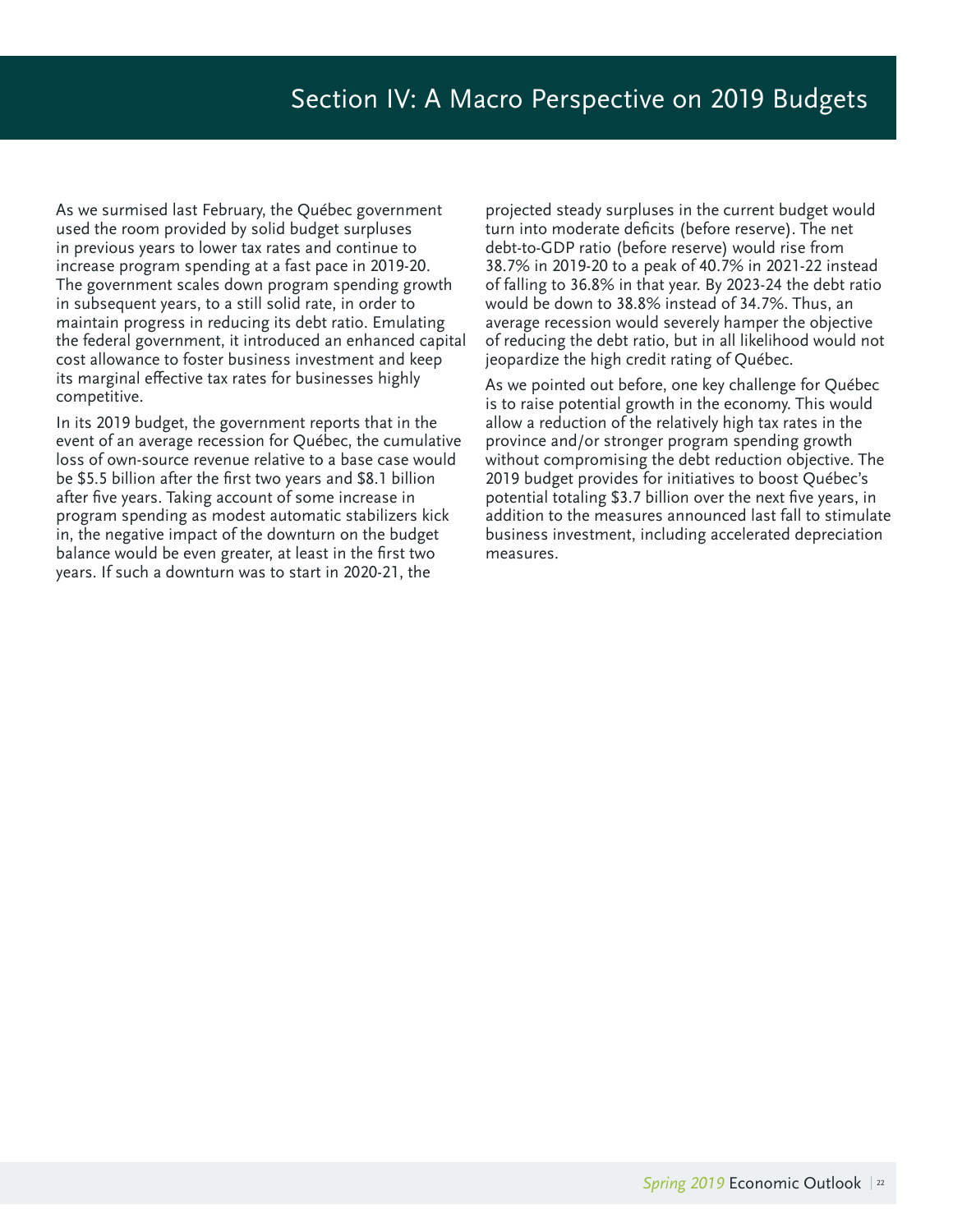

#### **The 2019 Ontario Budget**

In its 2019 budget, the new government of Ontario implemented the strategy it outlined last fall of eliminating the provincial deficit in five years through restraint on program-spending growth, while at the same time lowering taxes. The needed degree of restraint was eased somewhat by higher revenues, and hence a \$2.8 billion smaller deficit for 2018-19 than what was expected in the Fall Economic Statement (FES). The 2019 budget proposes to restrain growth in program spending to 1.0% a year on average in order to eliminate the deficit (Table 4.4). It is based on the projection that revenues,

both from own sources and federal transfers, grow at only 3.0% a year and that public debt charges increase by 4.3% a year with both debt and borrowing costs rising. The budget includes a \$1.0 to \$1.6 billion reserve each year. As will be discussed below the projected weak growth of revenues reflects unannounced tax cuts over 2021- 22 to 2023-24. A sharply reduced deficit and a marked contraction of net capital investments first stabilize the net debt-to-GDP ratio at 40.7% in the short term and bring it down to 38.6% by 2023-24.

#### **Table 4.4**

| <b>ONTARIO GOVERNMENT: BUDGET 2019</b>   |           |           |          |          |          |         |
|------------------------------------------|-----------|-----------|----------|----------|----------|---------|
|                                          | 2018-19   | 2019-20   | 2020-21  | 2021-22  | 2022-23  | 2023-24 |
| Total revenues (% changes)               | 0.1       | 2.3       | 3.6      | 2.4      | 2.9      | 3.9     |
| Program expenses (% changes)             | 5.4       | 0.1       | 1.2      | 1.3      | 1.3      | 1.2     |
| <b>Public debt charges (\$ millions)</b> | 12,534    | 13,335    | 13,700   | 14,400   | 14,900   | 15,500  |
| <b>Budget deficit (\$ millions)</b>      | $-11,736$ | $-10,279$ | $-6,800$ | $-5,600$ | $-3,500$ | 300     |
| Net capital investments (\$ millions)    | 7,871     | 6,223     | 4,821    | 5,348    | 2,462    | 3,281   |
| Net debt-to-GDP ratio (%)                | 40.2      | 40.7      | 40.7     | 40.6     | 39.8     | 38.6    |
| Nominal GDP (% changes)                  | 3.4       | 3.4       | 3.4      | 3.2      | 3.6      | 3.9     |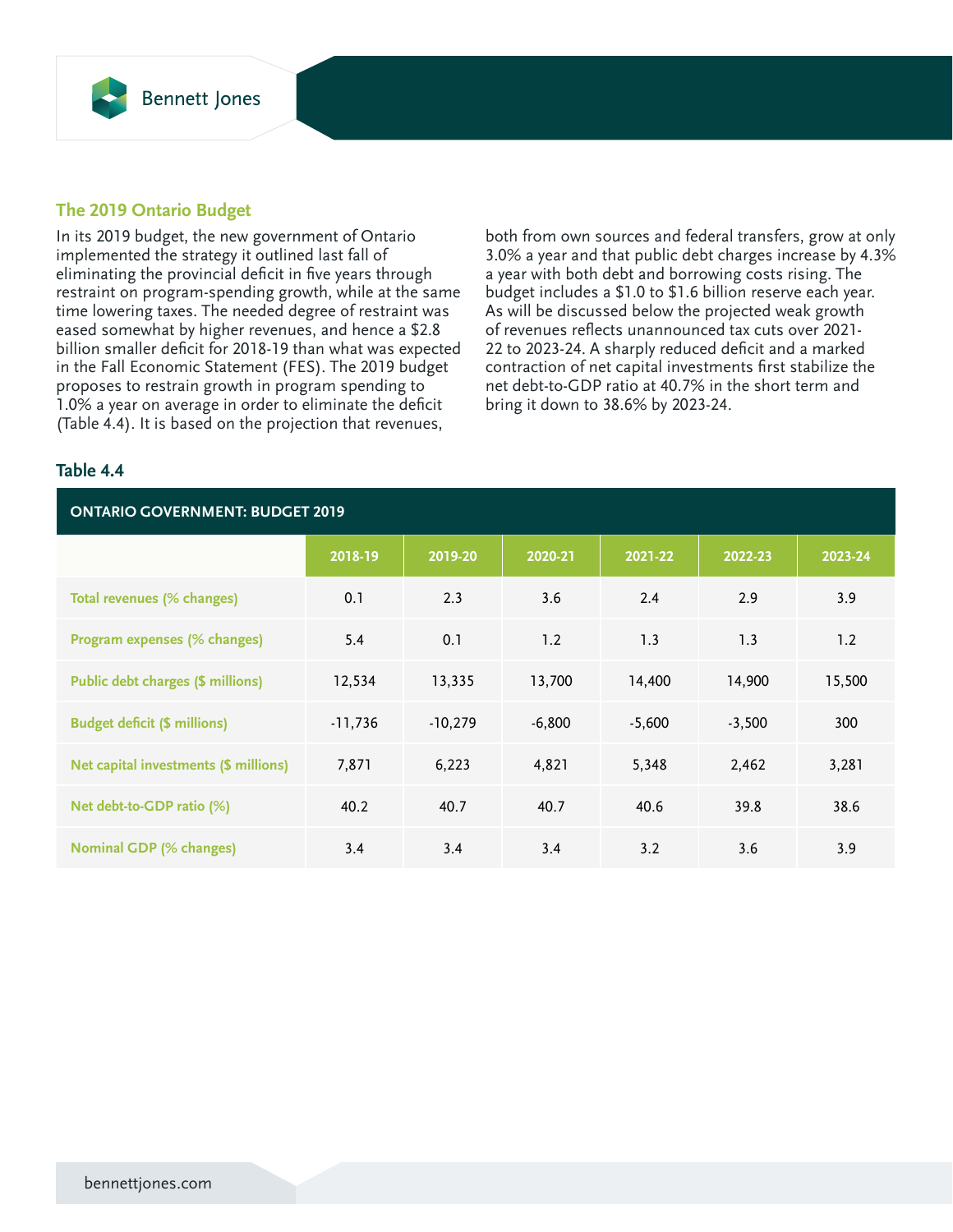The 1.0% annual growth in program spending that is required to eliminate the deficit in five years, rests in large part on the assumption that important efficiency gains in public service delivery will be realized year after year. This will be very difficult to achieve once the low-hanging fruits are collected in the first few years. The Fiscal Accountability Office reckons that "significant future policy decisions will likely be needed for the Province to achieve the 2019 budget's spending projections starting in 2021-22."19

We believe that the projected spending restraint, if fully realized, will entail important cuts in the quantity and/ or quality of services. The fiscal drag implied by this budget will act to slow growth in Ontario somewhat, with a negative feedback on the deficit. We estimate that the negative fiscal impulses from the budget (before reserve) average 0.6% of Ontario GDP in 2019-20 and 2020-21, and 0.3% in the next three years. For this reason we proposed in our pre-budget analysis in February that the government lengthen the planned retrenchment period. The province will also need to raise more revenue from sources other than income taxes to bridge the gap between revenues and expenses.

According to the FAO, the budget's fiscal plan incorporates provisions for unannounced measures, presumably tax cuts, which have reduced projected revenue by \$2.2 billion in 2021-22, \$3.4 billion in 2022- 23 and \$3.6 billion in 2023-24. This helps explain why

revenue growth in the budget is much weaker than nominal GDP growth after 2020-21. Without these unannounced revenue measures, the government could have afforded to let its program spending grow by 2.0% per year instead of 1.2% per year over 2021-22 to 2023- 24, while still balancing its budget (including reserve) by 2023-24. Somewhat higher growth in spending would materially reduce potential cuts in public services and distribute the burden of adjustment more evenly between taxpayers, service providers and beneficiaries of the services.

Ontario's fiscal objectives are highly vulnerable to a major economic slowdown: revenues would flatten or fall, expenditures would increase more than planned and the deficit before reserve would enlarge. A slowdown to zero real GDP growth in one year would cause the deficit to increase by about \$3.5 billion, far exceeding the \$1 to \$1.6 billion reserve provided. If this deficit were entirely financed by increased borrowing, public debt charges would increase and the province's credit rating would be impaired. Higher debt charges would require even greater spending reductions in the future.

In short, even if the province does manage to implement its highly constrained plan for program spending over the next five years, the province is at severe risk of not being able to bring its net debt-to-GDP ratio to less than 40.0% as planned.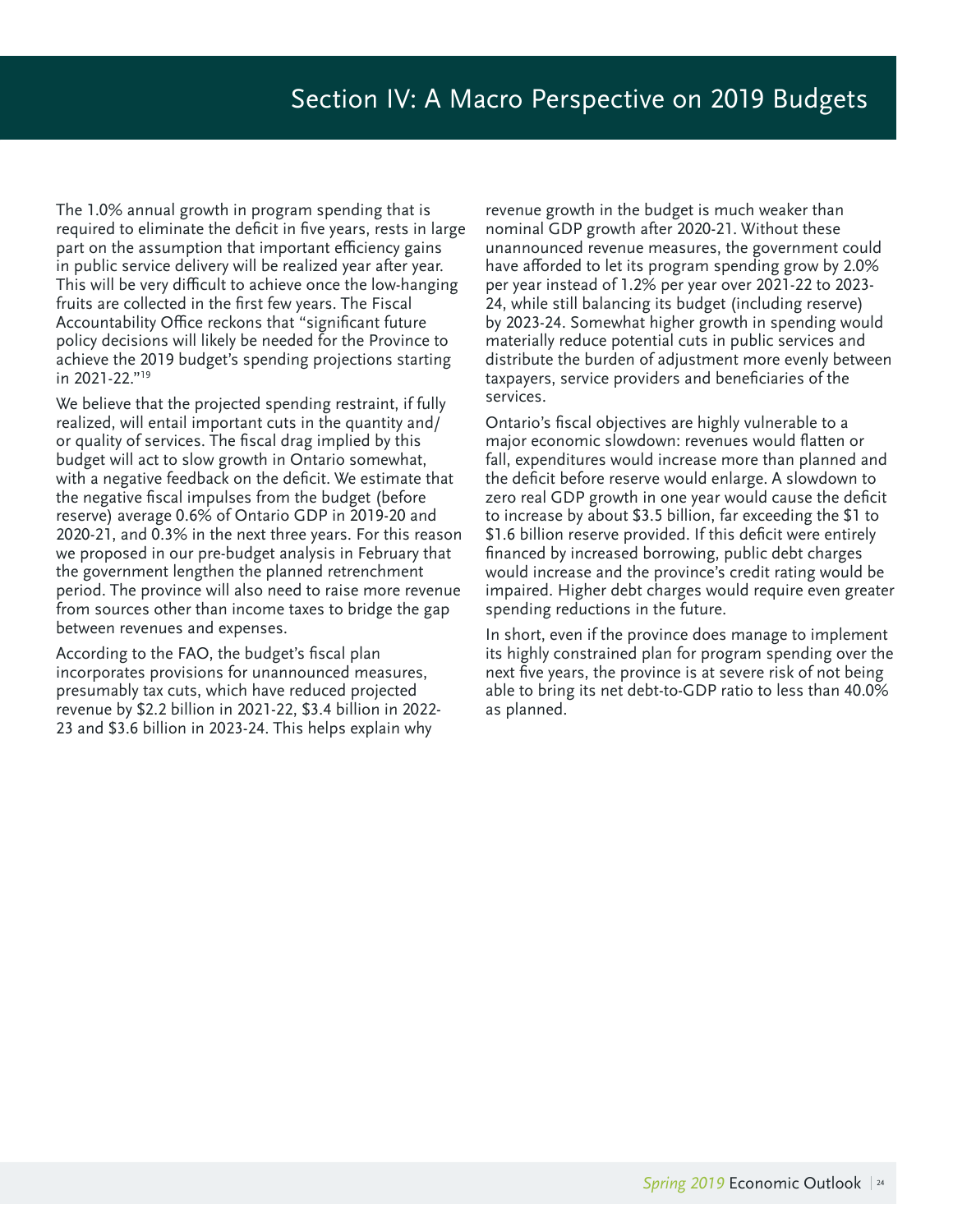

#### **The 2019 B.C. Budget**

The 2019 B.C. budget extends only to 2021-22, so the projections for 2022-23 and 2023-24 shown in Table 4.5 below are our own. With a small surplus and low debt ratio in 2018-19, the B.C. government eliminates the Medical Services Plan premiums in 2020 and allows program spending to grow at about the same pace as total revenues year after year, thereby keeping the budgetary balance in small surplus throughout. The government also materially increases its net capital investments relative to 2018-19, which explains why its net debt ratio rises to 16.1% in 2021-22 from 14.8% in

2018-19 even as small budget surpluses are generated throughout. Overall, the strategy laid out in the 2019 budget is much in line with the expectations we had in our pre-budget analysis.

B.C. does have some room to absorb a year of zero real growth through a mix of increased borrowing, moderate reductions in the growth of program spending and possibly of capital expenditures as well.

#### **Table 4.5**

#### **B.C. GOVERNMENT: BUDGET 2019**

|                                       |         |         | <b>Our Own Projections</b> |         |         |         |
|---------------------------------------|---------|---------|----------------------------|---------|---------|---------|
|                                       | 2018-19 | 2019-20 | 2020-21                    | 2021-22 | 2022-23 | 2023-24 |
| Total revenues (% changes)            | 8.9     | 4.3     | 1.7                        | 4.0     | 3.9     | 4.0     |
| Program expenses (% changes)          | 8.3     | 4.4     | 1.8                        | 3.5     | 3.7     | 4.0     |
| Public debt charges (\$ millions)     | 2,615   | 2,797   | 2,951                      | 3,116   | 3,348   | 3,557   |
| <b>Budget surplus (\$ millions)</b>   | 374     | 274     | 287                        | 585     | 630     | 610     |
| Net capital investments (\$ millions) | 2,339   | 3,836   | 4,269                      | 4,247   | 4,000   | 3,800   |
| Net debt-to-GDP ratio (%)             | 14.8    | 15.0    | 15.6                       | 16.1    | 16.5    | 16.7    |
| <b>Nominal GDP (% changes)</b>        | 4.6     | 4.5     | 4.3                        | 4.0     | 4.0     | 4.0     |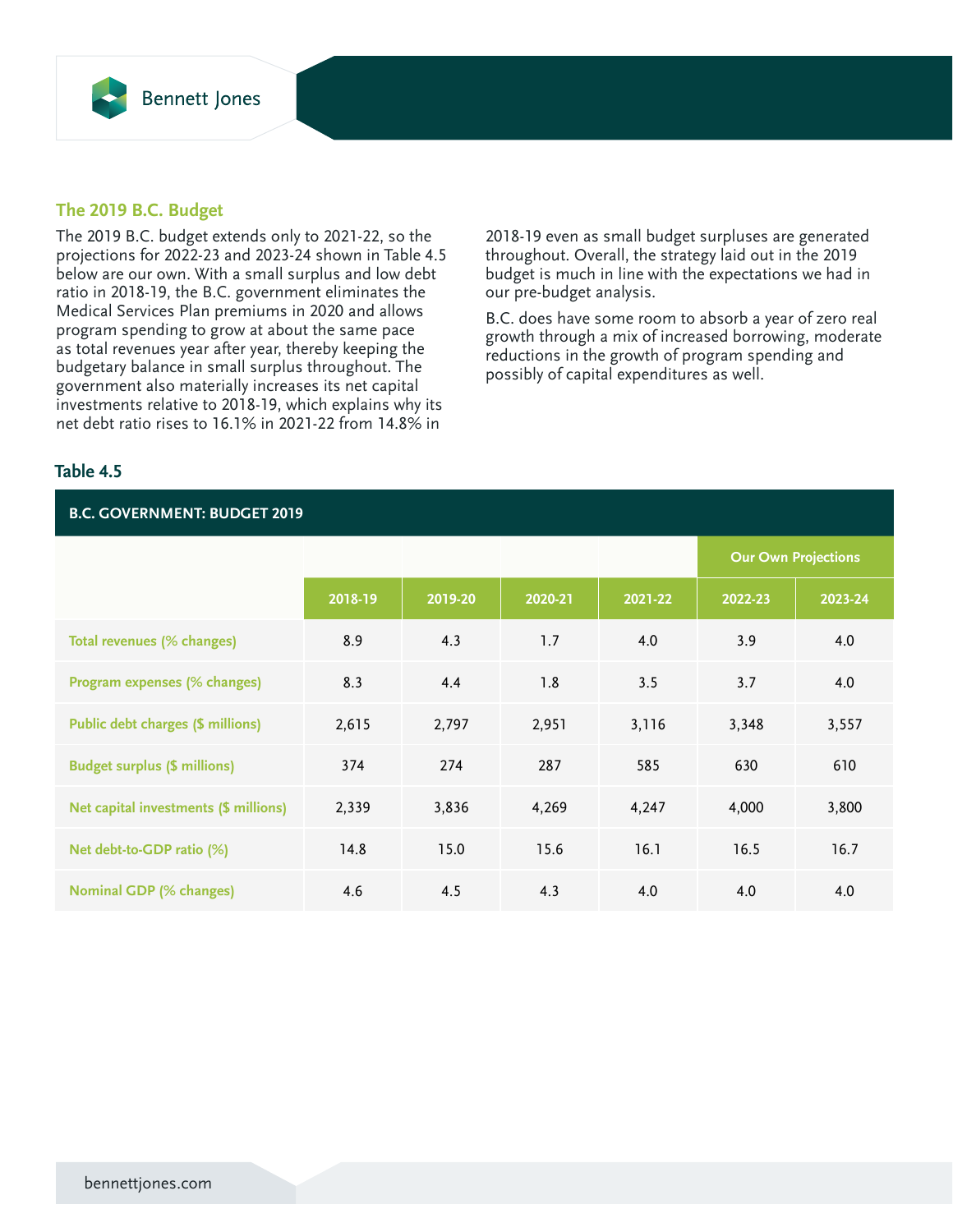#### **Alberta's Fiscal Prospects**

Alberta has a low debt-to-GDP ratio because generally strong resource revenues prior to 2015 were able to pay for very high spending levels and still generate a net financial asset position. With the collapse of resource revenues after 2014, Alberta has since been a heavy net borrower, with the second highest level of per capita spending among the provinces in 2017-18, and a relatively low level of revenues relative to expenses. The trajectory of the debt-to-GDP ratio is sharply upward and unsustainable. The former Alberta government did not release an update of its Budget 2018 projections except for 2018-19 in February 2019. At that time, the deficit for 2018-19 was estimated to be \$6.9 billion, even with program expenses growing at only 1.5% in the year. The new government has yet to release a budget, but given the starting point it is very hard to see how the deficit could be eliminated over the next five years without both severe spending restraint and a significant increase

in non-resource revenues relative to GDP. We assume that resource revenues fall in 2019-20, but increase by over 60% in the next four years due to increases in oil production and transportation capacities. Under a status quo assumption, other own-source revenues would grow roughly at the pace of nominal GDP in Alberta (i.e., 2.0% in 2019-20 and 4.0% to 5.0% in subsequent years, and federal transfers at about 3.5% per year). Even assuming program nominal spending growth of only 1% per annum in each and every one of the next five years, the deficit would only fall to zero in 2023-24. Such a degree of spending restraint would be difficult to sustain over such a long period. It would generate a negative fiscal impulse equivalent to 0.5% of Alberta nominal GDP and 0.1% of Canadian nominal GDP, thereby slowing growth and making fiscal consolidation harder to achieve.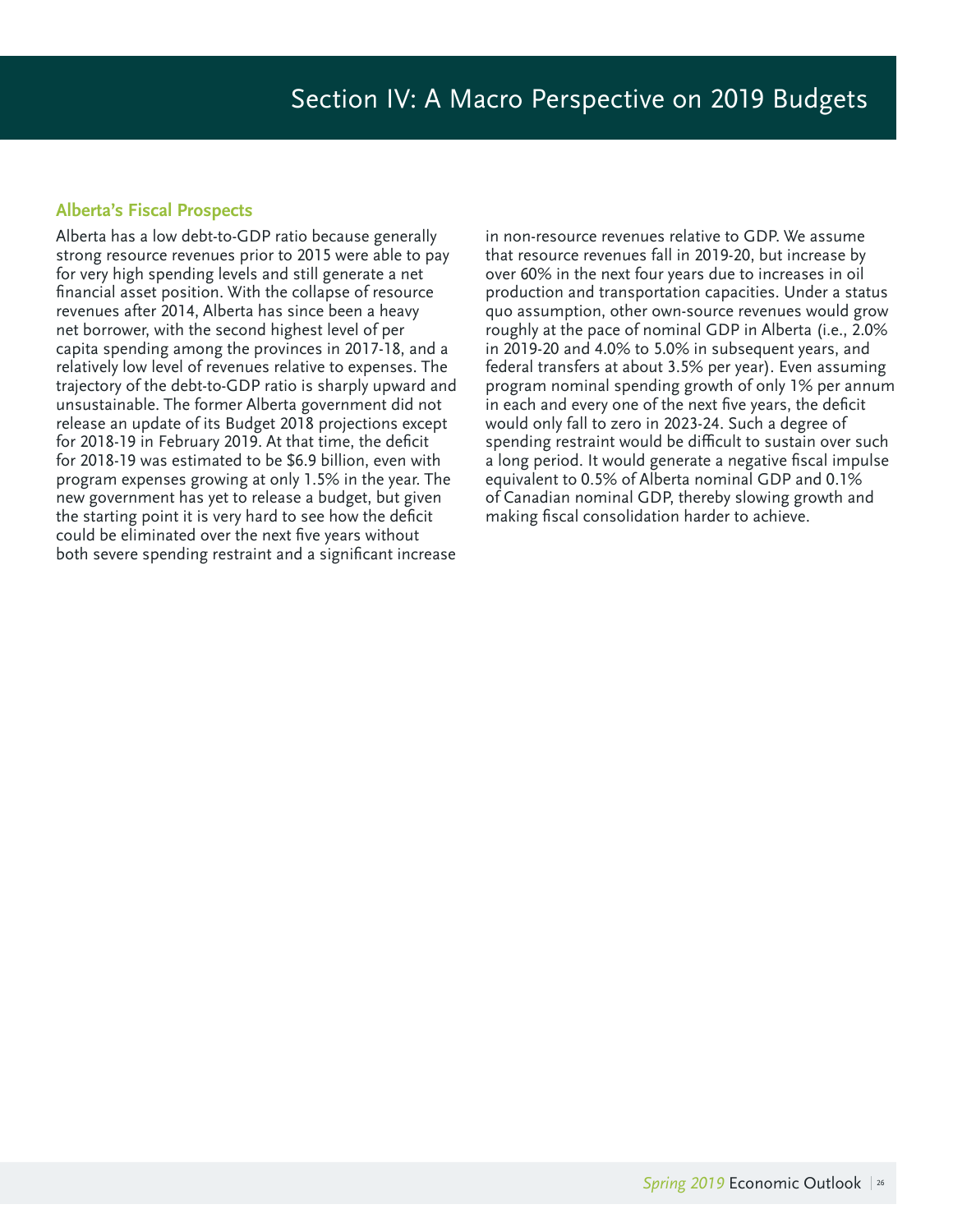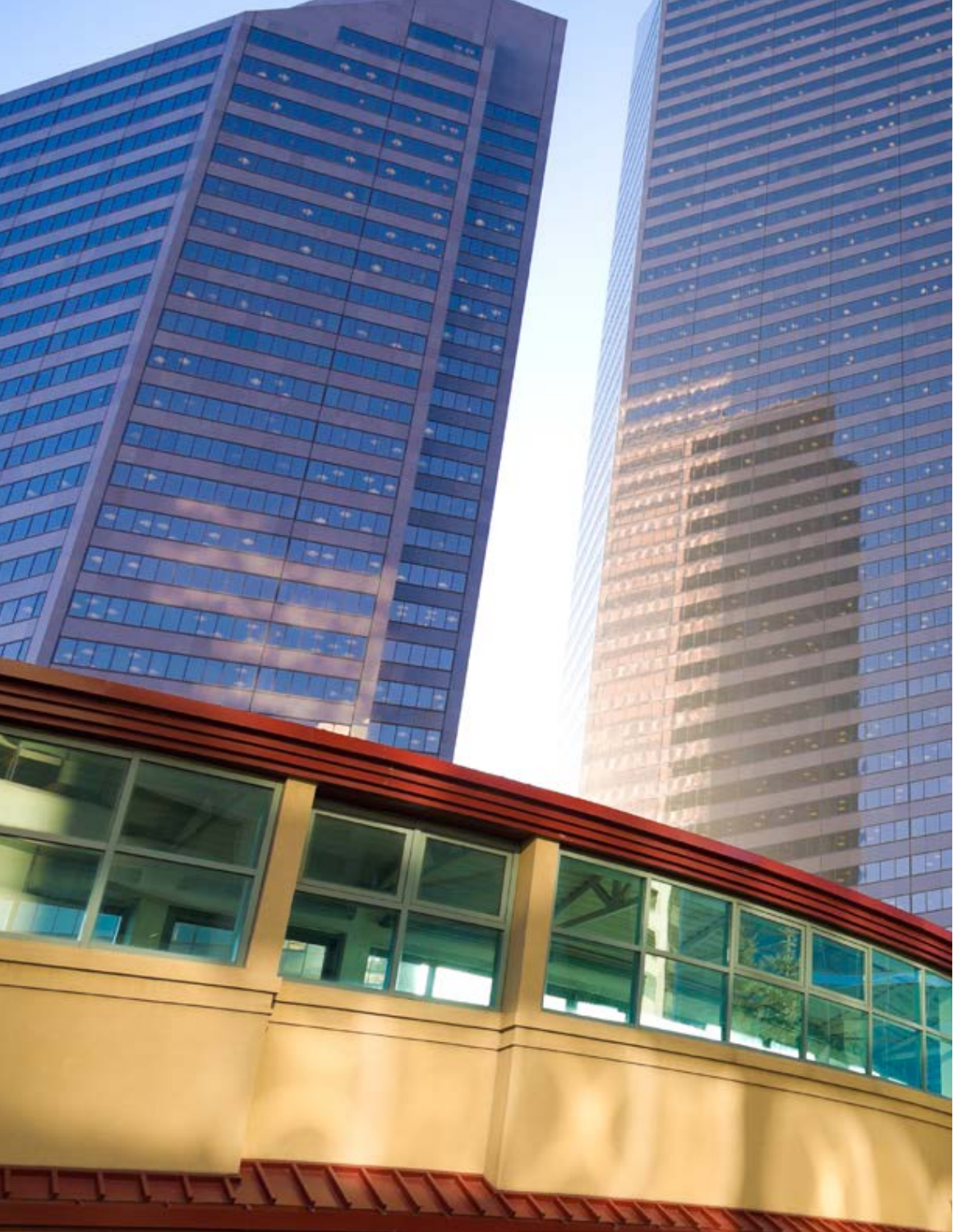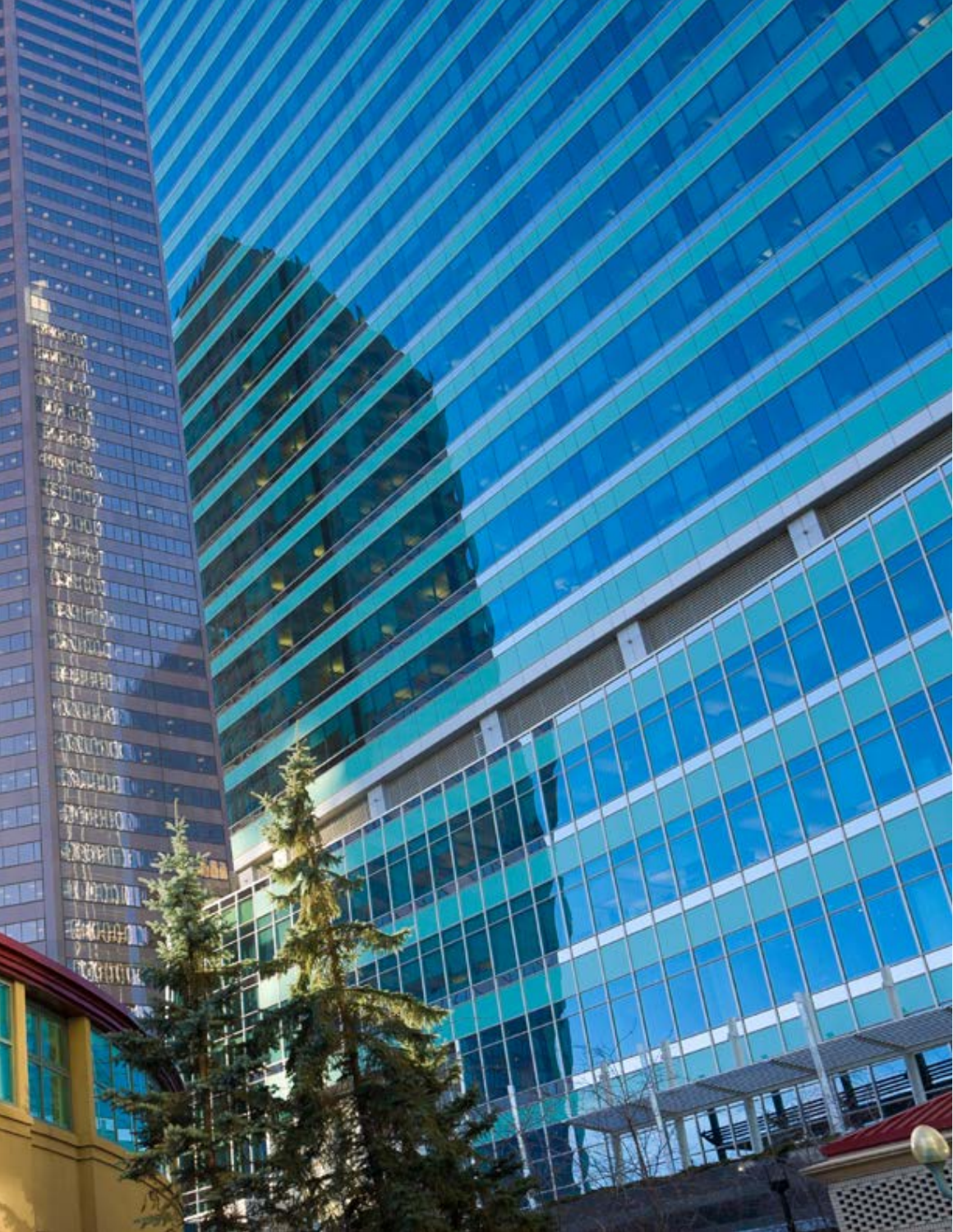

# Section V: Planning Parameters for Canadian Business

Our overall outlook for global economic growth has not much changed from what we presented last fall, although the downside risk of trade disruption has increased. We advise businesses to plan on the assumption that global growth in 2019 will slow to about 3.3% from the strong 3.7% experienced in 2017 and 2018. We expect that the period of slow growth that the world has generally experienced since the last quarter of 2018 is temporary. Despite trade uncertainties, we are optimistic that growth in the second half of this year and into next year will pick up, and that the world economy will operate near potential of 3.3% growth at annual rates. We think that it is appropriate to plan on moderately strong growth to continue in 2020 and 2021, on the assumption that the United States and China will come to some sort of acceptable arrangement as cooler heads prevail.

Our view is that the U.S. economy will grow at the above -potential rate of 2.5% this year, although the risk of trade disruption remains. High levels of employment and consumption will prevail as the stimulative effect of the 2017 tax cuts and expenditure increase continue, albeit at a diminishing rate. U.S. growth is likely to slow to potential of 1.9% in 2020 and 2021. Chinese growth should remain at, or above 6.0%, spurred by stimulative policy. With good global growth, the demand for commodities should grow modestly, and we look for relatively flat commodity prices over the next three years, although with fairly high month-to-month and year-toyear volatility. As we indicated last fall, we think it is appropriate to plan on WTI oil price fluctuating around a trend of US\$60-\$65 per barrel over the period to the end of 2021.

What has changed significantly from last fall is our view on the trajectory of interest rates. Last fall, we and most economic analysts were of the view that central banks in North America and Europe would continue to raise policy interest rates in 2019 and 2020 to more "neutral levels". In the face of trade uncertainties, central banks in early 2019, changed their guidance about future tightening. They now say that monetary policy will be "data dependent", which many analysts and market-watchers have interpreted as indicating reduced rates going forward. Markets have pushed bond rates below overnight rates to produce an inverted yield curve because they assign a high probability to trade disruptions actually significantly reducing growth. As we assign a very much lower probability to trade disruptions weakening growth in 2020 and 2021, we continue to anticipate central banks modestly raising policy interest rates by 2021. We thus anticipate the yield curve to revert to its normal shape by 2021.

Based on the above scenario, we think business should plan on the basis of Canadian growth averaging about 1.3% this year, up from 0.4% at annual rates in the first quarter. Growth in 2020 and 2021 is likely to come in at a little less than 2.0%. On balance, the risks to this outlook are on the downside in 2020. But, with the completion of three important pipelines, there is an upside risk that growth in Western Canada may resume more strongly by the end of 2021 as both volumes and prices of Western Canadian Select (WCS) oil improve. With the global and Canadian outlook above, the Canadian dollar should appreciate mildly to 78 U.S. cents by the end of 2021. Again, assuming the Canadian economy develops as per the above scenario, the Bank of Canada might be expected to raise its policy interest rate to 2.25% by the end of the period.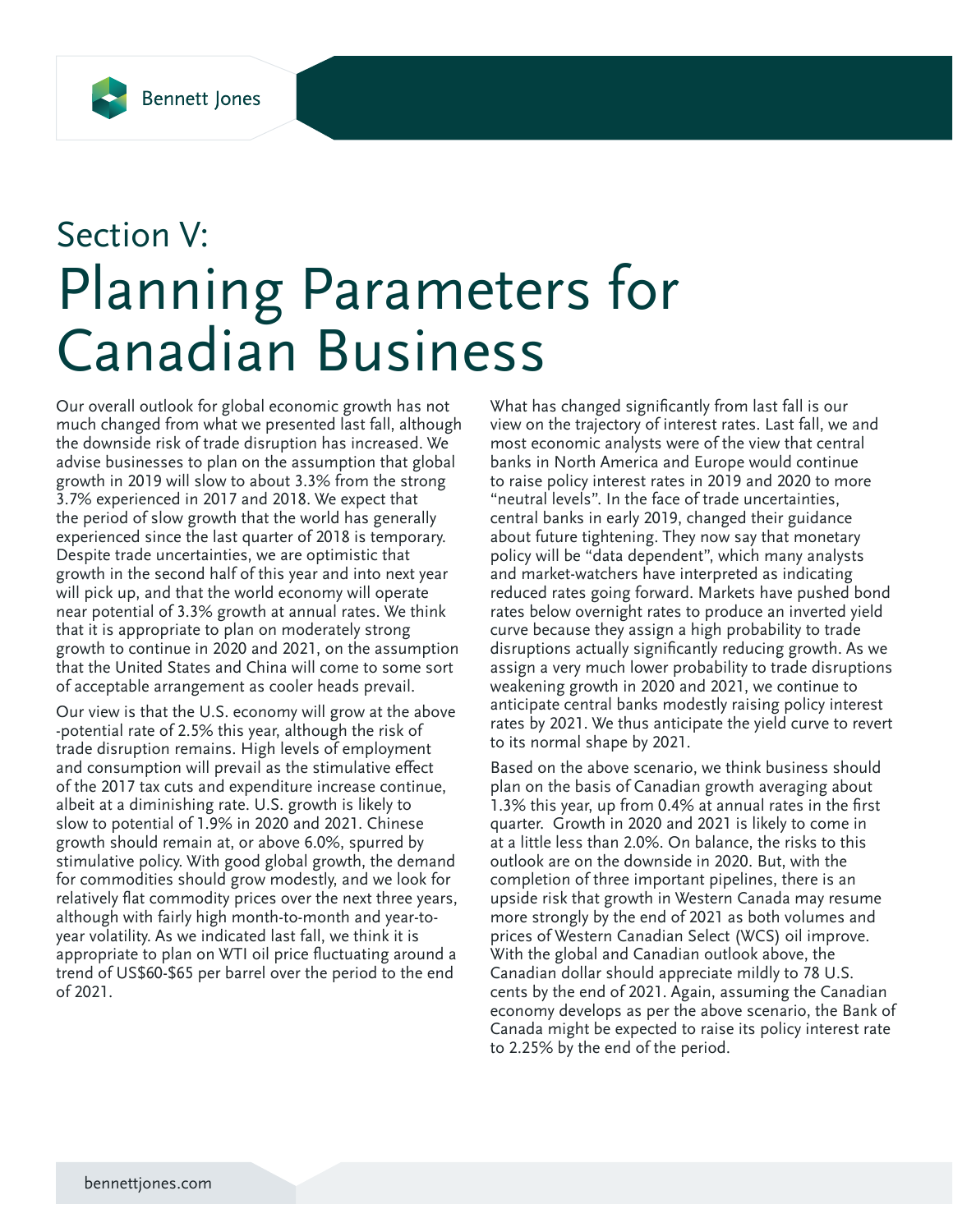In closing, we emphasize that these planning parameters are based on our analysis, which attaches a fairly low probability to a major trade dispute disrupting global growth. We think the better judgement is that calmer heads in Washington and Beijing will prevail and, that in the end, some sort of agreement will be reached that will permit business on both sides of the Pacific to invest with reasonable confidence that global supply chains still make economic sense. Similarly, we believe that CUSMA will eventually be approved by Congress, and that there are renewed opportunities for Canadian firms in U.S. markets.

#### **Table 5.1**

| <b>KEY PLANNING PARAMETERS FOR 2019-21</b> |             |                                     |            |  |  |  |  |  |
|--------------------------------------------|-------------|-------------------------------------|------------|--|--|--|--|--|
|                                            | 2019        | 2020                                | 2021       |  |  |  |  |  |
| <b>GDP Growth %</b>                        |             |                                     |            |  |  |  |  |  |
| <b>U.S. Real Growth</b>                    | 2.5(2.5)    | 1.9(1.8)                            | 1.9(1.9)   |  |  |  |  |  |
| <b>Canadian Real Growth</b>                | 1.5(2.0)    | 1.9(1.8)                            | 1.8(1.8)   |  |  |  |  |  |
| <b>Canadian Nominal Growth</b>             | 3.4         | 3.8                                 | 3.7        |  |  |  |  |  |
|                                            |             |                                     |            |  |  |  |  |  |
|                                            |             | <b>Rates and Prices At Year End</b> |            |  |  |  |  |  |
| <b>BoC Target (%)</b>                      | 1.75(2.75)  | 1.75(3.0)                           | 2.25(3.0)  |  |  |  |  |  |
| U.S. Fed Funds (upper %)                   | 2.50(3.0)   | 2.50(3.5)                           | 2.75(3.5)  |  |  |  |  |  |
| <b>US/C Exchange Rate</b>                  | .75(.76)    | .75(.77)                            | .78(.77)   |  |  |  |  |  |
| WTI Oil Price (US\$/bbl)                   | $60(60-65)$ | $60(60-65)$                         | 65 (60-65) |  |  |  |  |  |

Figures in brackets from *Bennett Jones Fall 2018 Outlook.*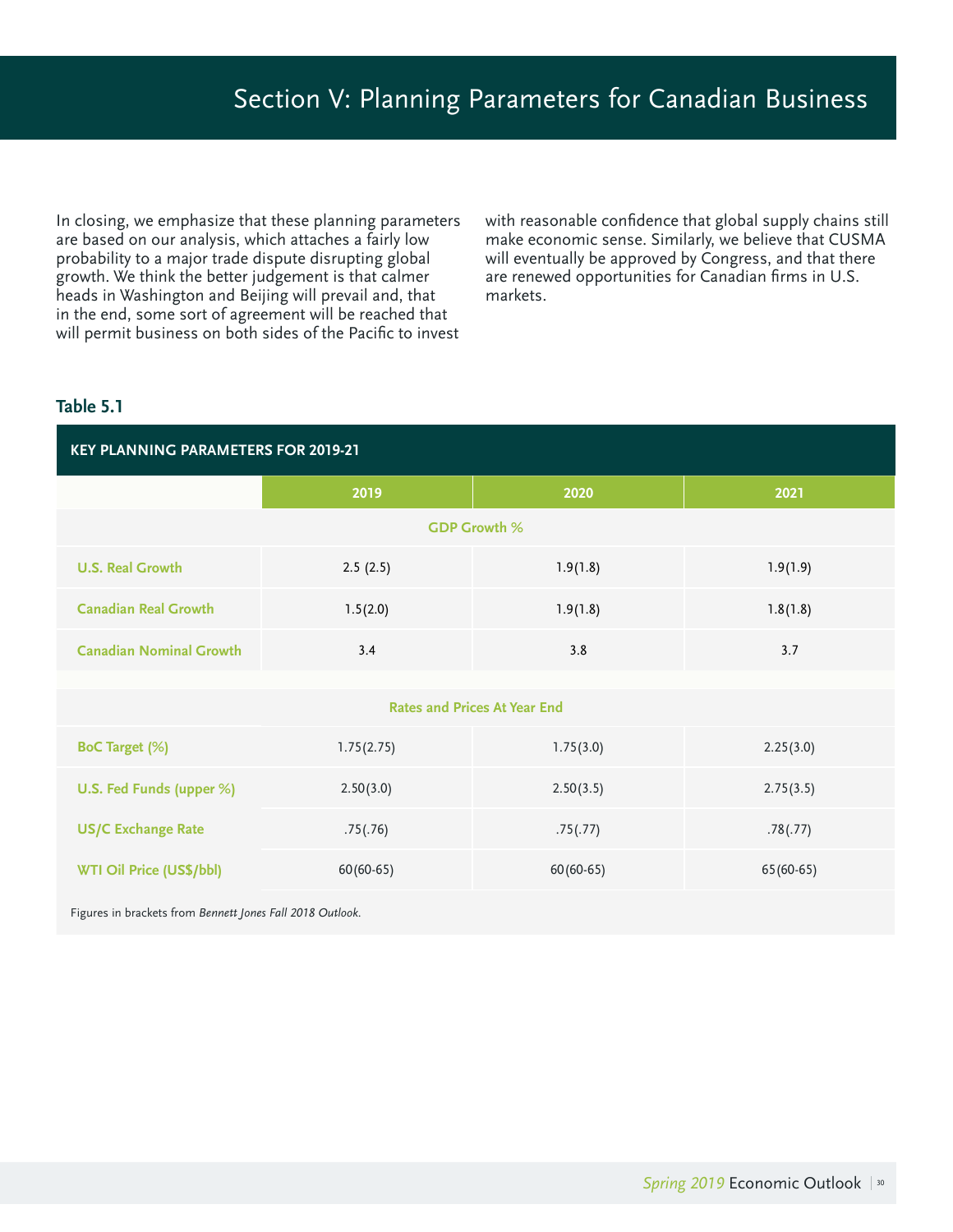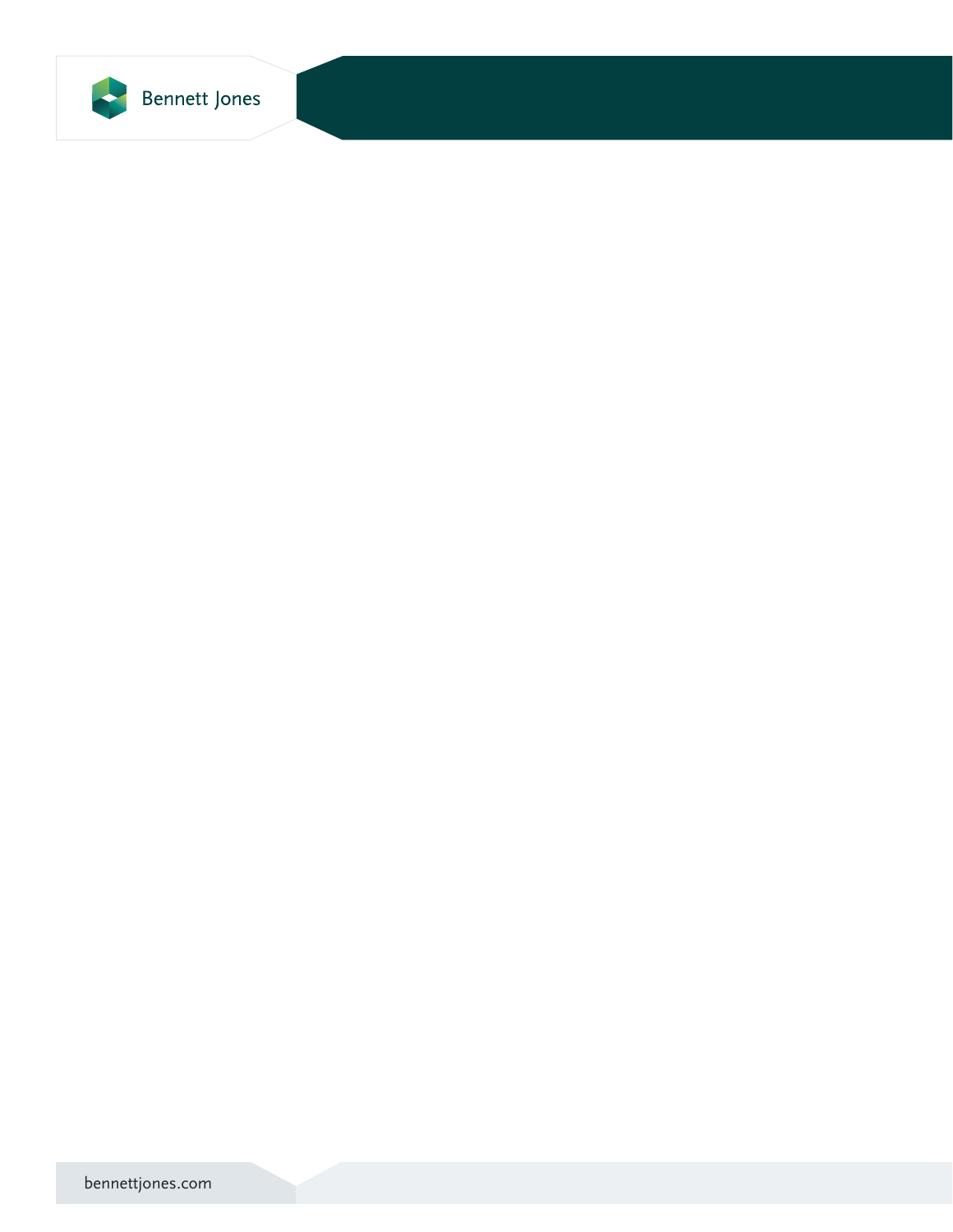- **1.** See our *[Bennett Jones Fall 2016 Outlook](https://www.bennettjones.com/Events-Section/Bennett-Jones-Fall-2018-Economic-Outlook-Calgary)* for our analysis of "The New Normal" for growth in advanced economies.
- **2.** In this report we use the name employed by the Canadian Government which refers to Canada first. In the United States, the acronym is "USMCA" and in Mexico it is "T-MEC (El Tratado entre México, Estados Unidos y Canadá)". In French it is "ACEUM (Accord Canada-États-Unis-Mexique)".
- **3.** [https://www.reuters.com/article/us-usa-trade-china](https://www.reuters.com/article/us-usa-trade-china-agriculture/us-wins-wto-ruling-on-chinese-grains-decision-also-affect-india-idUSKCN1QH224)[agriculture/us-wins-wto-ruling-on-chinese-grains-decision](https://www.reuters.com/article/us-usa-trade-china-agriculture/us-wins-wto-ruling-on-chinese-grains-decision-also-affect-india-idUSKCN1QH224)[also-affect-india-idUSKCN1QH224](https://www.reuters.com/article/us-usa-trade-china-agriculture/us-wins-wto-ruling-on-chinese-grains-decision-also-affect-india-idUSKCN1QH224)
- **4.** WTO document WT/L/1056 refers.
- **5.** [https://www.whitehouse.gov/presidential-actions/executive](https://www.whitehouse.gov/presidential-actions/executive-order-securing-information-communications-technology-services-supply-chain/)[order-securing-information-communications-technology](https://www.whitehouse.gov/presidential-actions/executive-order-securing-information-communications-technology-services-supply-chain/)[services-supply-chain/](https://www.whitehouse.gov/presidential-actions/executive-order-securing-information-communications-technology-services-supply-chain/)
- **6.** António Guterres, "Remarks to Special General Council of the World Trade Organization", Geneva, May 10, 2019.
- **7.** G20 Leaders' Declaration: Building Consensus for Fair and Sustainable Development, December 1, 2018, Buenos Aires, Argentina, para. 27.
- **8.** Ministers Responsible for Trade Meeting Joint Statement 2019, May 18, 2019, Vina del Mar, Chile, para. 22.
- **9.** Roberto Azevêdo, Speech to the Peterson Institute, Washington, D.C., April 11, 2019.
- **10.** Canada Gazette, Part 1, Volume 153, Number 4.
- **11.** [https://ustr.gov/about-us/policy-offices/press-office/press](https://ustr.gov/about-us/policy-offices/press-office/press-releases/2019/may/united-states-announces-deal-canada-and)[releases/2019/may/united-states-announces-deal-canada](https://ustr.gov/about-us/policy-offices/press-office/press-releases/2019/may/united-states-announces-deal-canada-and)[and](https://ustr.gov/about-us/policy-offices/press-office/press-releases/2019/may/united-states-announces-deal-canada-and)
- **12.** [https://www.international.gc.ca/trade-commerce/assets/](https://www.international.gc.ca/trade-commerce/assets/pdfs/agreements-accords/cusma-aceum/cusma-ways-means_aceum-voies-moyens.pdf) [pdfs/agreements-accords/cusma-aceum/cusma-ways](https://www.international.gc.ca/trade-commerce/assets/pdfs/agreements-accords/cusma-aceum/cusma-ways-means_aceum-voies-moyens.pdf)[means\\_aceum-voies-moyens.pdf](https://www.international.gc.ca/trade-commerce/assets/pdfs/agreements-accords/cusma-aceum/cusma-ways-means_aceum-voies-moyens.pdf)
- **13.** Excerpts from testimony by U.S. Trade Representative Robert Lighthizer before the House Ways & Means Committee on February 27, 2019.
- **14.** See Oilseeds: World Markets and Trade May 2019 published by the Foreign Agricultural Service of the United States Department of Agriculture.
- **15.** See Calgary speech by Carolyn Wilkins, Senior Deputy Governor – May 30, 2019.
- **16.** See T.J. Carter, X.S. Chen and J. Dorich, "The Neutral Rate in Canada: 2019 Update," Bank of Canada Staff Analytical Note No. 2019-11 (April 2019).
- **17.** It may be useful to recall that net debt is a more comprehensive measure of debt than accumulated deficit. Indeed, net debt results not only from the accumulation of budget deficits but also from the accumulation of net borrowing to finance investments in capital assets. These investments are not reflected in the measured deficits (and accumulated deficits) except through the provision for the amortization of capital in program spending. Both accumulated deficits and net debt are useful measures; provinces tend to focus on net debt in their budget documents whereas the federal government focuses on accumulated deficit.
- **18.** David Dodge and Richard Dion, "[Pre-Budget Analysis of](https://www.bennettjones.com/PreBudgetAnalysis)  [Government Finances:](https://www.bennettjones.com/PreBudgetAnalysis) 2011-12 to 2022-23", Bennett Jones, February 2019.
- **19.** Financial Accountability Office of Ontario, *Economic and Budget Outlook*, Spring 2019, pp. 19-20.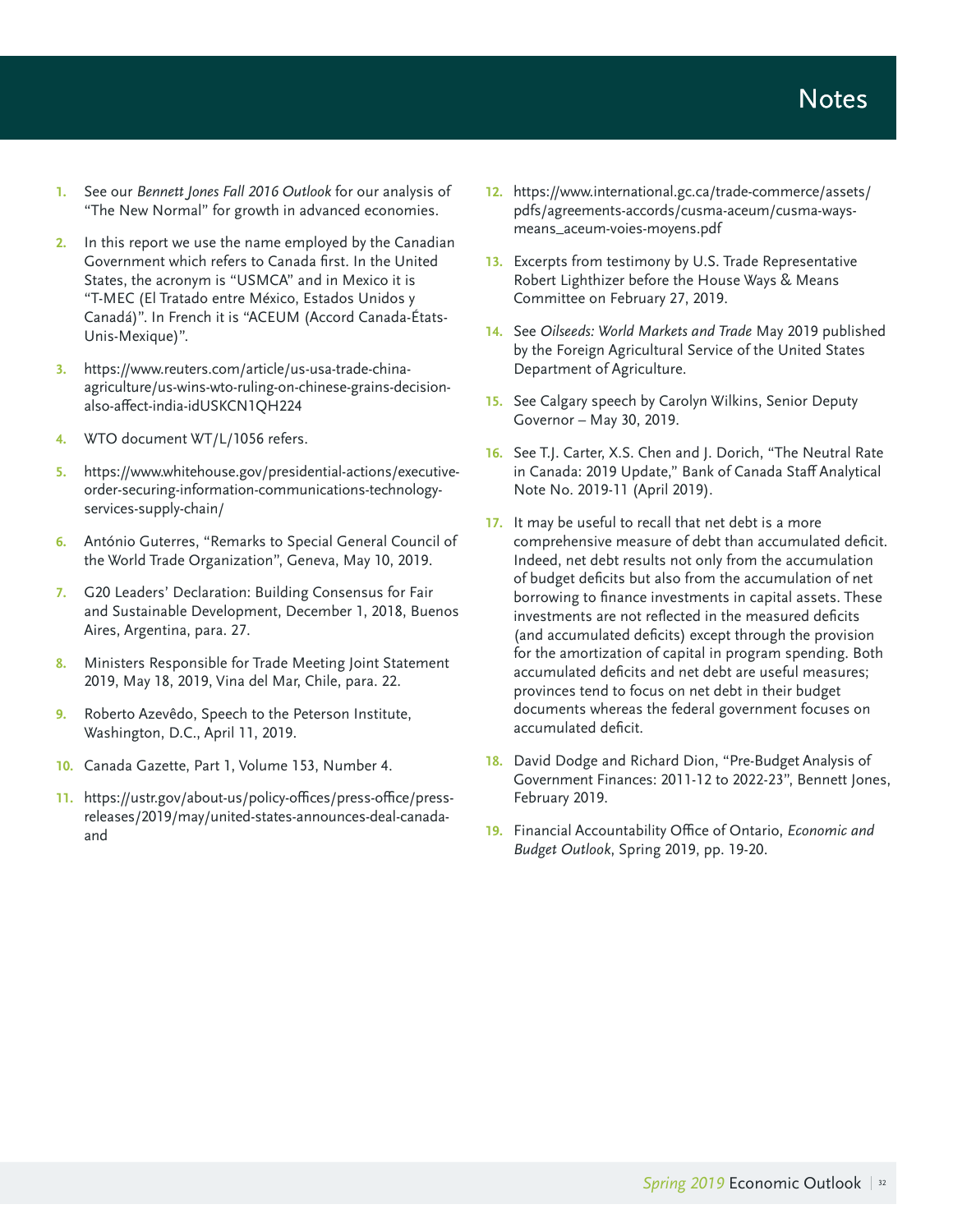

# Authors

*David A. Dodge O.C.*

613.683.2304 dodged@bennettjones.com

### *Richard Dion*

613.683.2312 dionr@bennettjones.com

### *Serge Dupont*

613.683.2310 duponts@bennettjones.com

### *John M. Weekes*

613.683.2313 weekesj@bennettjones.com

### *Michael Horgan*

613.683.2309 horganm@bennettjones.com

### *Valerie Hughes*

613.683.2302 hughesv@bennettjones.com

For more information on Bennett Jones' Government Affairs and Public Policy group services and lawyers, please visit **BennettJones.com/GovernmentalAffairsandPublicPolicy**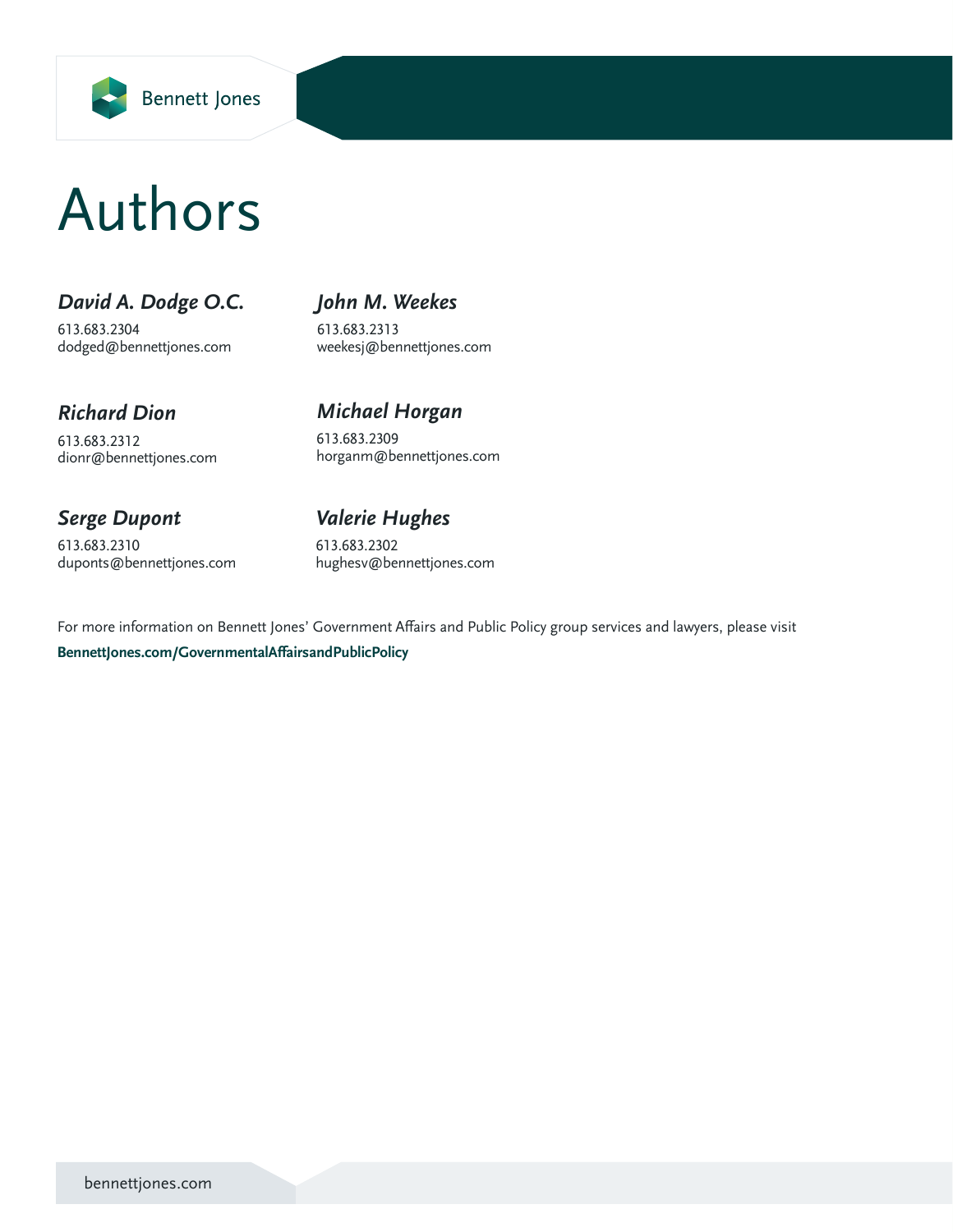#### *Bennett Jones Spring 2019 Economic Outlook***, June 2019**

This paper was prepared by David Dodge, former Governor of the Bank of Canada, Richard Dion, former Senior Economist with the Bank of Canada, Serge Dupont, former Deputy Clerk of the Privy Council and former Deputy Minister of Natural Resources, John Weekes, Canada's Chief Negotiator for the North American Free Trade Agreement, Michael Horgan, former Canadian Deputy Minister of Finance, and Valerie Hughes, former counsel for the Government of Canada before WTO panels.

#### **Disclaimer**

This update is not intended to provide legal advice, but to highlight matters of interest in this area of law. If you have questions or comments, please call one of the contacts listed.

At Bennett Jones, your privacy is important to us. Bennett Jones collects, uses and discloses personal information provided to us in accordance with our Privacy Policy, which may be updated from time to time. To see a copy of our current Privacy Policy please visit our website at bennettjones.com, or contact the office of our Privacy Officer at privacy@bennettjones.com.